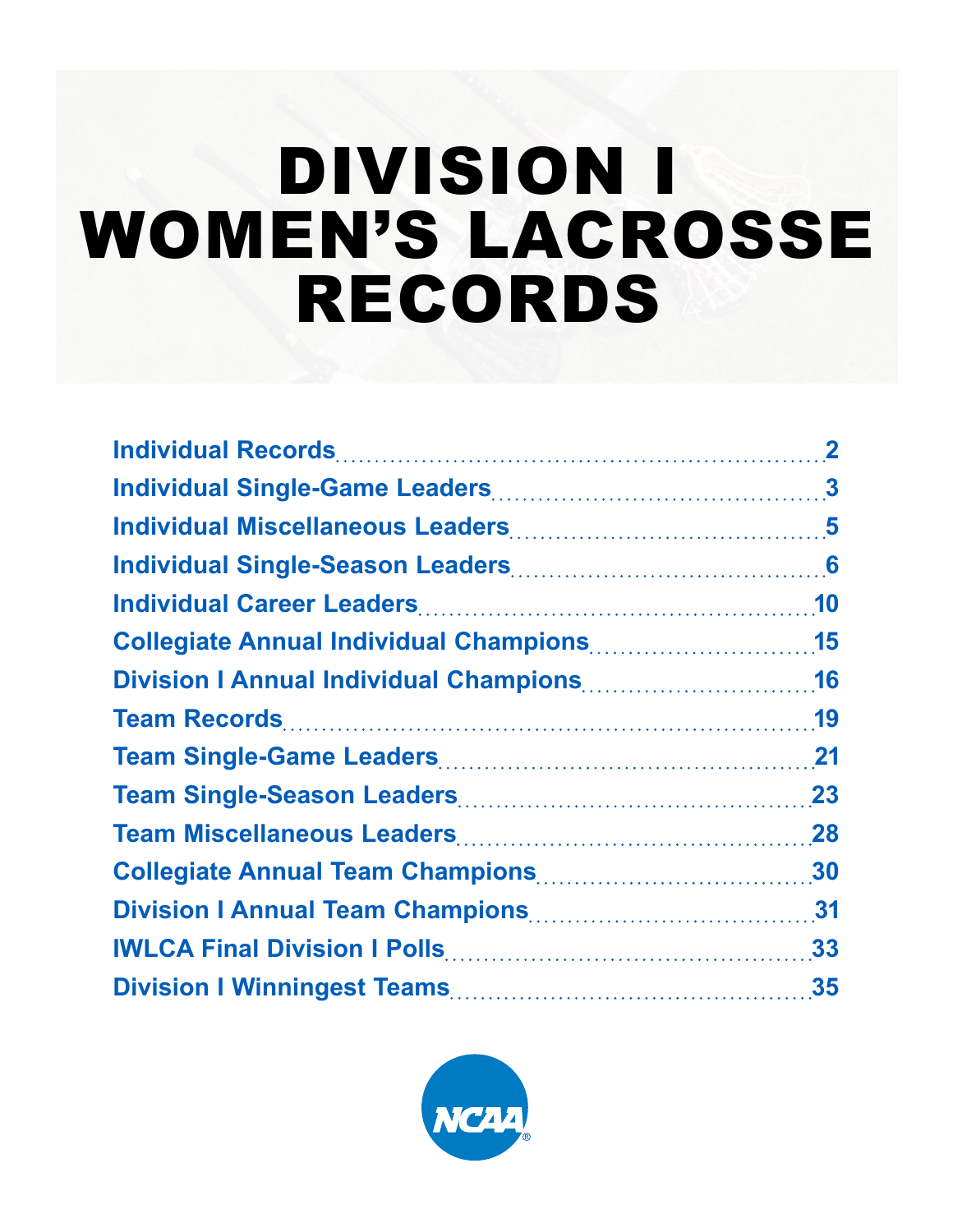## <span id="page-1-0"></span>INDIVIDUAL RECORDS

Official NCAA women's lacrosse records began with the 1982 season and are based on information submitted to the NCAA statistics service by institutions participating in the statistics rankings. In statistical rankings, the rounding of percentages and/or averages may indicate ties where none exists. In these cases, the numerical order of the rankings is accurate.

A player whose career includes statistics from five seasons (or an active player who will play in five seasons) because she was granted an additional season of competition for reasons of hardship or a freshman redshirt is denoted by \$.

A player's career needs to be completed to be ranked in career per-game categories (e.g. goals per game).

*Note: Division I women's lacrosse adopted a 90-second possession clock beginning in 2017. Teams were required to take a shot on goal within 90 seconds or lose possession.*

### SCORING

#### **POINTS**

#### **Game**

17—Marsha Florio, Penn St. vs. Princeton, March 28, 1985 (9 goals, 8 assists)

**Season** 164—Kylie Ohlmiller, Stony Brook, 2017 (22 games)

#### **Career**

498—Kylie Ohlmiller, Stony Brook, 2015-18 (252 goals, 246 assists; 84 games)

#### Points Per Game

#### **Season**

7.81—Lindsey Sheehan, Virginia, 1986 (125 in 16 games)

#### **Career (Minimum 160 Points)**

6.67—Anysia Fedec, Maryland, 1984-87 (240 in 36 games)

#### Goals

#### **Game**

12—Stacey Morlang, Loyola Maryland vs. American, May 1, 2002

#### **Season**

100—Courtney Murphy, Stony Brook, 2016 (21 games)

#### **Career**

341—Courtney Murphy, Stony Brook, 2014-18 (87 games)

### Goals Per Game

#### **Season**

- 5.71—Jill Altshuler, Lehigh, 1996 (97 in 17 games)
- **Career (Minimum 80 Goals)**
- 4.65—Karen Emas, Delaware, 1982-84 (256 in 55 games)

#### **Assists**

### **Game**

-<br>11 — Claire Petersen, Stony Brook vs. Longwood, March 9, 2013; Kayla Reilly, Campbell vs. Radford, April 28, 2018; Casey Harkins, American vs. Presbyterian, March 10, 2020

#### **Season**

86—Kylie Ohlmiller, Stony Brook, 2017 (22 games)

#### **Career**

246—Kylie Ohlmiller, Stony Brook, 2015-18 (84 games)

#### Assists Per Game

#### **Season**

4.27—Sarah Allen, Quinnipiac, 2012 (64 in 15 games)

#### **Career (Minimum 80 Assists)**

3.18—Claire Petersen, Stony Brook, 2012-13 (105 in 33 games)

### FIELD PLAY

#### Ground Balls

### Game<br>
16

-Jackie Yovankin, Boston College vs. UConn, May 4, 2003

#### **Season**

- 180—Lisa Blanc, Delaware, 1983 (20 games) **Career**
- 466—Anne Wilkinson, Delaware, 1983-86 (74 games)

### Ground Balls Per Game

#### **Season**

- 9.00—Lisa Blanc, Delaware, 1983 (180 in 20 games)
- **Career (Minimum 200 Ground Balls)** 6.30—Anne Wilkinson, Delaware, 1983-86 (466 in 74 games)

### Draw Controls

#### **Game**

- 24—Jessica Karwacki, Robert Morris vs. Howard, Feb. 28, 2015
- **Season** 224—Hailey Wagner, Marist, 2019 (18 games)
- **Career** 645—Jessica Karwacki, Robert Morris, 2013-16
- (66 games)

#### Draw Controls Per Game **Season**

- 12.71—Jessica Karwacki, Robert Morris, 2014 (216 in 17 games)
- **Career (Minimum 90 Draw Controls)** 9.77—Jessica Karwacki, Robert Morris, 2013- 16 (645 in 66 games)

### GOALKEEPING

#### Saves

#### **Game**

39—Shana Crabtree, Vanderbilt vs. Boston U., April 6, 1997

#### **Season**

320—Dana Robinson, Towson, 1983 (19 games)

#### **Career**

1,067—Chris Lindsey, Georgetown, 1995-98 (65 games)

Individual Records 2

#### Saves Per Game

#### **Season**

22.75—Katy Jensen, St. Bonaventure, 2000 (273 in 12 games)

#### **Career (Minimum 500 Saves)**

16.80—Katy Jensen, St. Bonaventure, 2000-02 (739 in 44 games)

### Save Percentage

#### **Season**

.720—Chris Lindsey, Georgetown, 1996 (244 saves, 95 GA)

### Goals-Against Average

#### **Season**

3.55—Jamie Brodsky, Maryland, 1996 (55 GA in 930 minutes)

#### **Career (Minimum 1,500 Minutes)**

5.71—Jane Billeter, Northwestern, 1983-84 (160 GA in 1,680 minutes)

### Goalkeeper Minutes

### **PLAYED**

**Career** 5,073—Alex Kahoe, Maryland, 1997-00 (86 games)

### DEFENSE

#### Caused Turnovers

**Season** 82—Moira Muthig, Manhattan, 2000 (14 games) **Career**

235—Shea Gegan, Wagner, 2013-16 (73 games)

### Caused Turnovers Per Game

#### **Season**

5.86—Moira Muthig, Manhattan, 2000 (82 in 14 games)

**Career**

4.65—Moira Muthig, Manhattan, 2000-01 (144 in 31 games)

### MISCELLANEOUS

#### Fastest Goal From Start Of Game

:07—Danielle Vivonetto, Navy vs. Davidson, April 4, 2009

### Fastest Consecutive Goals By Same Team

:06—Penn St. (Judy Mahaffey, then Laurie Grey) vs. Penn, May 14, 1983; Loyola Maryland (Stephanie Sweet, then Chelsey Morley) vs. West Chester, May 6, 1998; UConn (Jacqui Hamilton, then Tracey Mullaney) vs. Virginia Tech, April 17, 2004; Florida (Janine Hillier, then Kitty Cullen) vs. Denver, Feb. 20, 2011; Maryland (Sarah Mollison, both goals) vs. Princeton, May 21, 2011; Georgetown (Francesca Whitehurst, both goals) vs. Marquette, April 23, 2016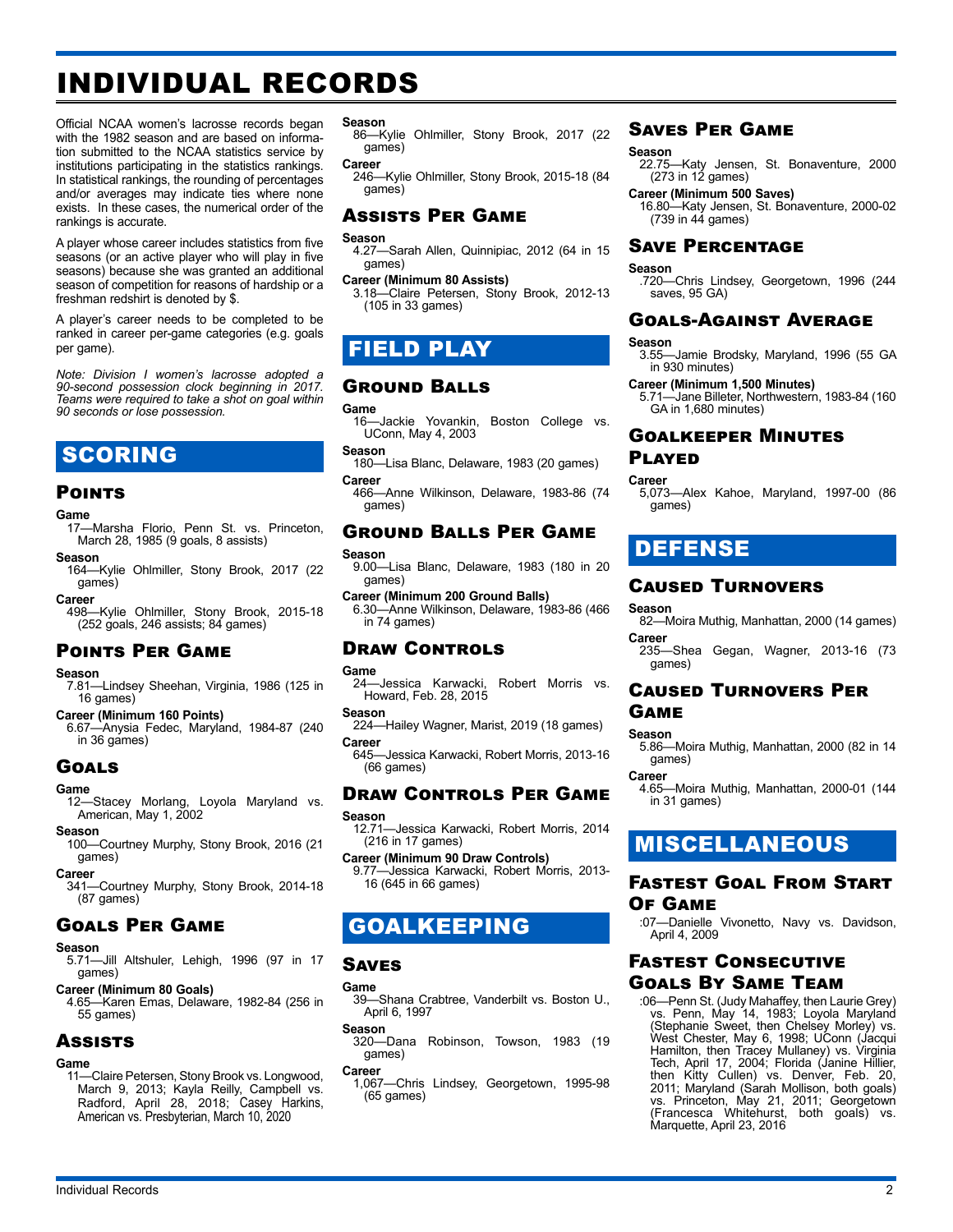### <span id="page-2-0"></span>Fastest Consecutive Goals By Opposing Teams

:06—Yale (Jackie Mascher), then Virginia (Cherie Greer), March 10, 1993; Saint Francis (PA) (Jessica Fischetti), then Robert Morris (Jessica Karwacki), April 22, 2016

#### Consecutive Games With At Least One **GOAL**

69—Ali Flury, Denver (March 11, 2007, to May 2, 2010)

## INDIVIDUAL SINGLE-GAME LEADERS

### **POINTS**

| No.              | Player, Team vs. Opponent                            | Date           |
|------------------|------------------------------------------------------|----------------|
| 17 $(9g, 8a)$    | Marsha Florio, Penn St. vs. Princeton                | March 28, 1985 |
| 16(8 g, 8 a)     | Karen Emas, Delaware vs. Bucknell                    | April 17, 1984 |
| 16 (12 g, 4 a)   | Stacey Morlang, Loyola Maryland vs. American         | May 1, 2002    |
| 15 (10 g, 5 a)   | Janet Eisenhut, Loyola Maryland vs. Johns<br>Hopkins | May 5, 1982    |
| 15 (8 g, 7 a)    | Allison Gionta, Marist vs. Manhattan                 | April 13, 2016 |
| 14               | Debbie Easter, Virginia vs. Mary Washington          | March 27, 1982 |
| 14 (10 g, 4 a)   | Karen Emas, Delaware vs. Towson                      | May 7, 1983    |
| 14 (11 g, 3 a)   | Jill Altshuler, Lehigh vs. West Chester              | May 2, 1996    |
| 14               | Pam Brown, Marist vs. Howard                         | April 10, 1998 |
| 14               | Jami Wilus, La Salle vs. Howard                      | April 19, 2000 |
| 14 (8 g, 6 a)    | Emilie Clark, Vermont vs. Siena                      | March 7, 2007  |
| 14(8 g, 6 a)     | Maria Kotas, Canisius vs. Quinnipiac                 | April 6, 2014  |
| 13(4g, 9a)       | Erin Rawlick, Navy vs. Howard                        | Feb. 4, 2010   |
| 13 $(2 g, 11 g)$ | Claire Petersen, Stony Brook vs. Longwood            | March 9, 2013  |
| 13 (3 g, 10 a)   | Jasmine DePompeo, Navy vs. Longwood                  | April 2, 2013  |
| 13 (6 g, 7 a)    | Katie McHugh, Longwood vs. Radford                   | April 13, 2016 |
| 13(4g, 9a)       | Sara Moeller, UMBC vs. VCU                           | Feb. 18, 2017  |
| 13 $(7 g, 6 g)$  | Lindsey Zeltwanger, Mercer vs. Gardner-Webb          | Feb. 25, 2017  |
| 13(5g, 8a)       | Kailey Conry, Boston U vs. Harvard                   | April 4, 2018  |
| 13(8g, 5a)       | Callie Bonnel, Radford vs. Gardner-Webb              | April 11, 2018 |
| 13(5g, 8a)       | Lexie Kinmond, Detroit Mercy vs. Wofford             | April 13, 2018 |
| 13 (3 g, 10 a)   | Kailey Conry, Boston U vs. Holy Cross                | April 17, 2019 |

### **GOALS**

| No. | Player, Team vs. Opponent                         | Date           |
|-----|---------------------------------------------------|----------------|
| 12  | Stacey Morlang, Loyola Maryland vs. American      | May 1, 2002    |
| 11  | Jill Altshuler, Lehigh vs. West Chester           | May 2, 1996    |
| 11  | Samantha Mehalick, Marist vs. Manhattan           | April 27, 2019 |
| 10  | Janet Eisenhut, Loyola Maryland vs. Johns Hopkins | May 5, 1982    |
| 10  | Karen Emas, Delaware vs. Towson                   | May 7, 1983    |
| 10  | Sue Gray, Bucknell vs. Northeastern               | April 13, 1984 |
| 10  | Anne Wilkinson, Delaware vs. James Madison        | March 27, 1986 |
| 10  | Lauren Holleran, Dartmouth vs. Loyola Maryland    | March 21, 1993 |
| 10  | Maria Hoppe, Le Moyne vs. Fredonia                | March 27, 1997 |
| 10  | Shannon Feite, Saint Joseph's vs. Notre Dame      | April 13, 1997 |
| 10  | Nicole Ross, Temple vs. Duquesne                  | April 11, 1999 |
| 10  | Kate Manzella, Colgate vs. Holy Cross             | April 8, 2000  |
| 10  | Jen Amándola, Holy Cross vs. Villanova            | April 29, 2000 |
| 10  | Lindsay Hart, Ohio vs. Mercyhurst                 | April 13, 2001 |
| 10  | Tiffany Pulaski, Temple vs. Lafayette             | April 14, 2004 |
| 10  | Brie Moran, Colgate vs. Holy Cross                | March 14, 2009 |
| 10  | Cynithia Smalls, Howard vs. Kennesaw St.          | April 12, 2013 |
| 10  | Sarah Martin, Albany (NY) vs. Yale                | Feb. 18, 2017  |
| 10  | Kristin Shriver, Winthrop vs. Gardner-Webb        | April 21, 2018 |

#### **Assists**

| No.    | Player, Team vs. Opponent                                                                | Date                             |
|--------|------------------------------------------------------------------------------------------|----------------------------------|
| 11     | Claire Petersen, Stony Brook vs. Longwood                                                | March 9, 2013                    |
| 11     | Kayla Reilly, Campbell vs. Radford                                                       | April 28, 2018                   |
| 11     | Casey Harkins, American vs. Presbyterian                                                 | March 10, 2020                   |
| 10     | Hannah Nielsen, Northwestern vs. Duguesne                                                | Feb. 17, 2009                    |
| 10     | Emily Cooke, Davidson vs. Kennesaw St.                                                   | Feb. 25, 2013                    |
| 10     | Jasmine DePompeo, Navy vs. Longwood                                                      | April 2, 2013                    |
| 10     | Lindsey Carroll, Radford vs. Howard                                                      | March 18, 2017                   |
| 10     | Kayla Foster, Liberty vs. Longwood                                                       | April 11, 2018                   |
| 10     | Kailey Conry, Boston U vs. Holy Cross                                                    | April 17, 2019                   |
| 9      | Amy Perry, Mercyhurst vs. Fredonia                                                       | March 28, 1999                   |
| 9      | Erin Rawlick, Navy vs. Howard                                                            | Feb. 4, 2010                     |
| 9      | Lauren Costello, Boston College vs. Iona                                                 | April 7, 2010                    |
| 9<br>9 | Catie Tilton, Boston U. vs. St. Mary's (CA)<br>Jill Remenapp, Denver vs. St. Mary's (CA) | March 17, 2012<br>April 21, 2013 |
| 9      | Shannon Propst, Oregon vs. Stetson                                                       | Feb. 10, 2014                    |
| 9      | Sara Moeller, UMBC vs. VCU                                                               | Feb. 18, 2017                    |
| 9      | Lauren Smolensky, Canisius vs. Binghamton                                                | Feb. 28, 2017                    |
| 9      | Mia DeRuggiero, Delaware vs. Canisius                                                    | March 9, 2018                    |
| 9      | Shelby Fredericks, Northwestern vs. Rutgers                                              | April 21, 2018                   |
| 9      | Mia DeRuggiero, Delaware vs. Oregon                                                      | March 27, 2019                   |
| SAVES  |                                                                                          |                                  |

**No.** Player, Team vs. Opponent **Date Date** 

| 39 | Shana Crabtree, Vanderbilt vs. Boston U.         | April 6, 1997  |
|----|--------------------------------------------------|----------------|
| 34 | Patty Cronise, UMBC vs. Temple                   | April 14, 1987 |
| 34 | Megan McElvogue, Boston College vs. Yale         | April 26, 1995 |
| 34 | Nicole Morris, Ohio St. vs. Virginia Tech        | March 14, 1997 |
| 34 | Shirley Sarker, Drexel vs. Boston U.             | March 23, 2001 |
| 33 | Katy Jensen, St. Bonaventure vs. Le Moyne        | April 29, 2000 |
| 31 | Katy Jensen, St. Bonaventure vs. La Salle        | April 9, 2000  |
| 30 | Chris Lindsey, Georgetown vs. James Madison      | April 22, 1998 |
| 30 | Katy Jensen, St. Bonaventure vs. La Salle        | April 31, 2001 |
| 25 | Whitney Meyers, Stetson vs. Jacksonville         | April 24, 2015 |
| 25 | Jenna Oler, George Washington vs. Saint Joseph's | April 20, 2018 |
| 24 | Haleigh Wurzel, Mercer vs. Richmond              | Feb. 13, 2016  |
| 23 | Katherine Russo, Cincinnati vs. Duquesne         | March 7, 2010  |
| 23 | Lucy Ferguson, William & Mary vs. Hofstra        | April 22, 2012 |
| 23 | Katie Ferrarro, Wagner vs. Jacksonville          | March 19, 2014 |
| 23 | Juliann Elmer, Liberty vs. Vanderbilt            | Feb. 15, 2015  |
| 23 | Jill Rizzo, Ohio St. vs. Massachusetts           | March 11, 2018 |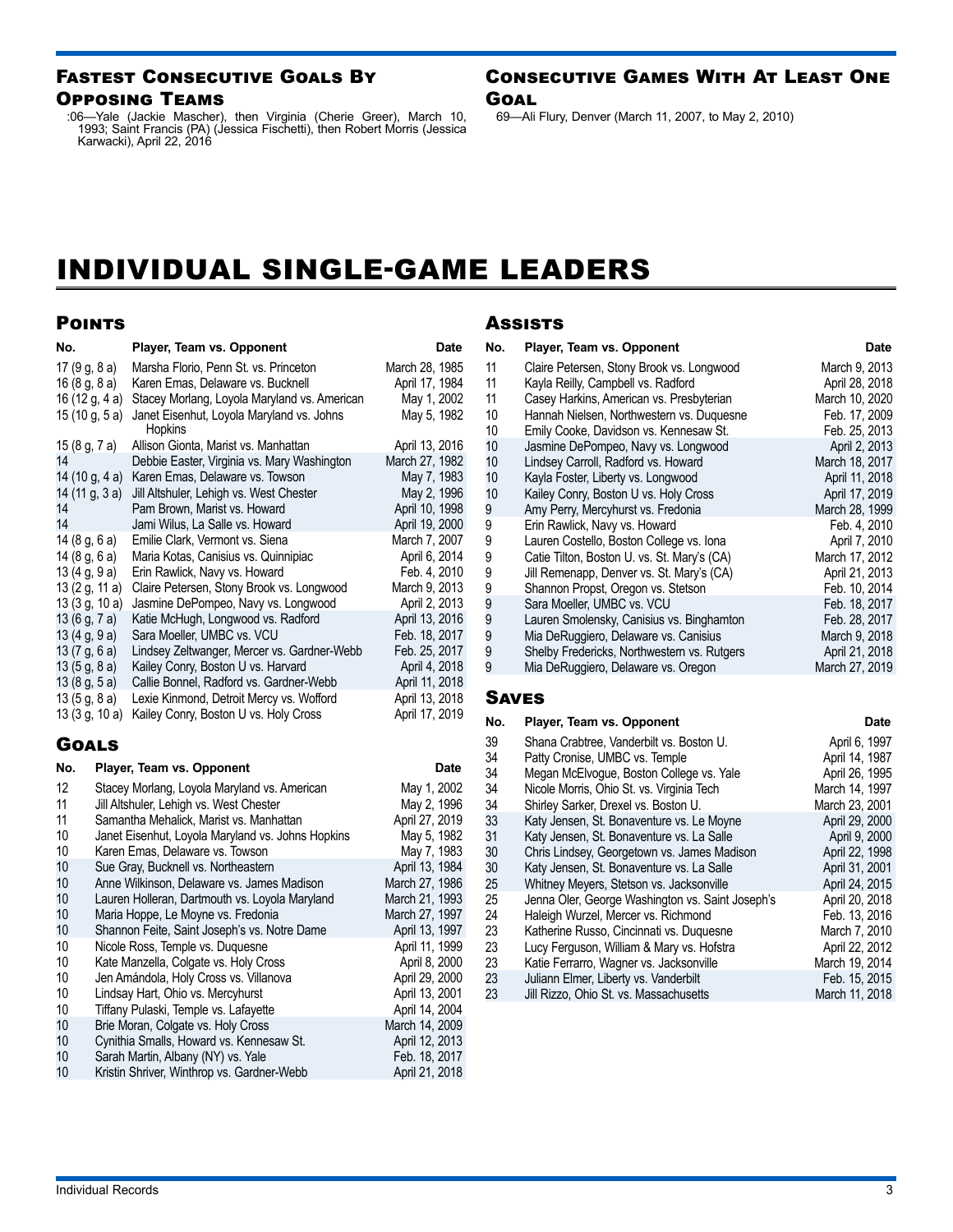### Ground Balls

| No.      | Player, Team vs. Opponent                                                         | <b>Date</b>                  |
|----------|-----------------------------------------------------------------------------------|------------------------------|
| 16<br>14 | Jackie Yovankin, Boston College vs. UConn<br>Liza Diamond, Stetson vs. Holy Cross | May 4, 2003<br>March 4, 2018 |
| 14       | Melissa Semkiw, George Mason vs. San Diego St.                                    | March 8, 2020                |
| 13       | Erinn Dennis, Johns Hopkins vs. Towson                                            | April 30, 2003               |
| 13       | Courtney Barrett, UMass Lowell vs. Dartmouth                                      | April 25, 2018               |
| 13       | Jen Mott, Cincinnati vs. Davidson                                                 | April 11, 2008               |
| 12       | Mary Tortura, Fairfield vs. Marist                                                | April 19, 1997               |
| 12       | Julia Shaner, Princeton vs. Georgetown                                            | May 6, 1998                  |
| 12       | Kayla Koch, Presbyterian vs. Winthrop                                             | April 12, 2017               |
| 11       | Betsy Given, Loyola Maryland vs. Harvard                                          | April 15, 1992               |
| 11       | Liza Fagan, Princeton vs. Cornell                                                 | April 28, 1993               |
| 11       | Lynn Boliver, Richmond vs. Old Dominion                                           | April 25, 1994               |
| 11       | Liz Paoli, George Mason vs. American                                              | March 23, 1995               |
| 11       | Jolette Salanga, George Mason vs. Virginia Tech                                   | April 4, 1995                |
| 11       | Sarah Forbes, Maryland vs. North Carolina                                         | March 8, 1997                |
| 11       | Laura Murawski, George Mason vs. Maryland                                         | March 29, 1997               |
| 11       | Kate Fontana, Albany (NY) vs. Monmouth                                            | March 23, 2005               |
| 11       | Maggie Bridges, George Mason vs. Virginia Tech                                    | March 4, 2007                |
| 11       | Laura Simanski, Cincinnati vs. Detroit Mercy                                      | March 5, 2010                |
| 11       | Maddy Hunter, Arizona St. vs. Kennesaw St.                                        | Feb. 9, 2018                 |
| 11       | Kayla Koch, Presbyterian vs. LIU Brooklyn                                         | March 13, 2018               |
| 11       | Jen Reininger, Canisius vs. Robert Morris                                         | Feb. 20, 2019                |
| 11       | Samantha Croston, Colgate vs. UMass Lowell                                        | Feb. 23, 2019                |
| 11       | Sammy Mueller, Virginia vs. Stanford                                              | Feb. 14, 2020                |
| 11       | Cooper Cowdin, Central Conn. St. vs. Radford                                      | March 9, 2020                |

### **DRAW CONTROLS**

| Date          | No. | Player, Team vs. Opponent                              | <b>Date</b>    |
|---------------|-----|--------------------------------------------------------|----------------|
| May 4, 2003   | 24  | Jessica Karwacki, Robert Morris vs. Howard             | Feb. 28, 2015  |
| arch 4, 2018  | 23  | Hailey Wagner, Marist vs. Niagara                      | April 10, 2019 |
| arch 8, 2020  | 22  | Hailey Wagner, Marist vs. Manhattan                    | April 27, 2019 |
| pril 30, 2003 | 21  | Jessica Karwacki, Robert Morris vs. Saint Francis (PA) | April 3, 2015  |
| pril 25, 2018 | 21  | Taylor VanThof, Loyola Maryland vs. Colgate            | April 1, 2017  |
| pril 11, 2008 | 21  | Hailey Wagner, Marist vs. Quinnipiac                   | April 29, 2017 |
| pril 19, 1997 | 21  | Brennan Dwyer, Northwestern vs. Arizona St.            | Feb. 16, 2020  |
| May 6, 1998   | 20  | Jessica Karwacki, Robert Morris vs. Niagara            | Feb. 22, 2014  |
| pril 12, 2017 | 20  | Jessica Karwacki, Robert Morris vs. Niagara            | March 20, 2015 |
| pril 15, 1992 | 20  | Taylor VanThof, Loyola Maryland vs. American           | March 29, 2017 |
| pril 28, 1993 | 20  | Olivia Jenner, Duke vs. VCU                            | May 5, 2019    |
| pril 25, 1994 | 19  | Kayla Treanor, Syracuse vs. Loyola Maryland            | Feb. 14, 2016  |
| rch 23, 1995  | 19  | Darby Kiernan, Colorado vs. Stetson                    | Feb. 19, 2017  |
| April 4, 1995 | 19  | Kathryn Giroux, Dartmouth vs. Jacksonville             | March 21, 2018 |
| arch 8, 1997  | 19  | Izzy Nixon, Yale vs. Hartford                          | Feb. 26, 2019  |
| rch 29, 1997  | 19  | Caitlyn Petro, Massachusetts vs. Richmond              | April 28, 2019 |
| rch 23, 2005  | 18  | Jessica Karwacki, Robert Morris vs. Cincinnati         | Feb. 22, 2015  |
| arch 4, 2007  | 18  | Kaylin Morissette, Louisville vs. Longwood             | March 25, 2015 |
| arch 5, 2010  | 18  | Hannah Murphy, Massachusetts vs. VCU                   | March 30, 2017 |
| Feb. 9, 2018  | 18  | Sabrina Tabasso, Loyola Maryland vs. Boston U.         | May 5, 2017    |
| rch 13, 2018  | 18  | Izzy Nixon, Yale vs. Niagara                           | March 7, 2019  |
| eb. 20, 2019  | 18  | Julia Massaro, Stanford vs. Oregon                     | April 14, 2019 |
| eb. 23, 2019  | 18  | Reagan Roelofs, Navy vs. Army West Point               | May 2, 2019    |
|               |     |                                                        |                |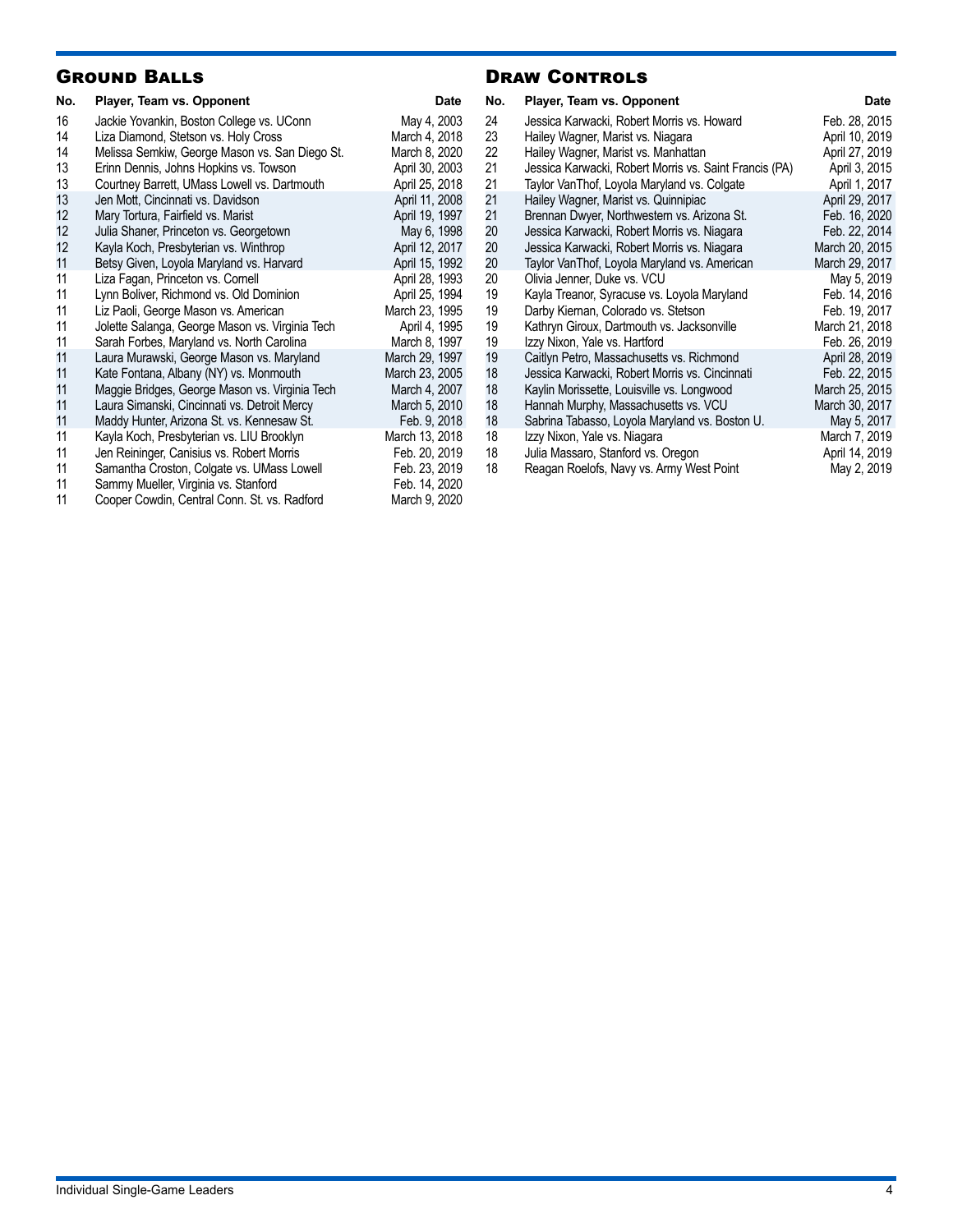## <span id="page-4-0"></span>INDIVIDUAL MISCELLANEOUS LEADERS

### Fastest Goal, Start of Game

| Time | Player, Team vs. Opponent                              | <b>Date</b>    |
|------|--------------------------------------------------------|----------------|
| :07  | Danielle Vivonetto, Navy vs. Davidson                  | April 4, 2009  |
| :08  | Heather Goehringer, Virginia vs. James Madison         | April 13, 1994 |
| :08  | Stephanie Howell, Towson vs. Mount St. Mary's          | April 3, 2002  |
| :08  | Kitty Cullen, Florida vs. Penn St.                     | April 2, 2011  |
| :08  | Sydney Peterson, Duke vs. Georgetown                   | March 5, 2014  |
| :09  | Katie Clemmer, Temple vs. Harvard                      | May 19, 1990   |
| :09  | Jacque Weitzel, Dartmouth vs. Cornell                  | April 8, 2000  |
| :09  | Jessica Karwacki, Robert Morris vs. Saint Francis (PA) | April 22, 2016 |
| :10  | Jenn Webb, Penn St. vs. Maryland                       | May 14, 1999   |
| :10  | Carrie Soults, Syracuse vs. UConn                      | April 1, 2000  |
| :10  | Leigh Ann Zimmer, Syracuse vs. Maryland                | March 10, 2002 |
| :10  | Tyler Leachman, Virginia vs. Virginia Tech             | April 19, 2004 |
| :10  | Dorrien Van Dyke, Stony Brook vs. Yale                 | March 8, 2016  |
| :10  | McKenna Rushford, Cincinnati vs. Winthrop              | Feb. 18, 2018  |

## Fastest Consecutive Goals, Same

### Team

| <b>Time</b> | Player, Team vs. Opponent                                                 | Date           |
|-------------|---------------------------------------------------------------------------|----------------|
| :06         | Judy Mahaffey, then Laurie Grey, Penn St. vs. Penn                        | May 14, 1983   |
| :06         | Stephanie Sweet, then Chelsey Morley, Loyola Maryland<br>vs. West Chester | May 6, 1998    |
| :06         | Jacqui Hamilton, then Tracey Mullaney, UConn vs.<br>Virginia Tech         | April 17, 2004 |
| :06         | Janine Hillier, then Kitty Cullen, Florida vs. Denver                     | Feb. 20, 2011  |
| :06         | Sarah Mollison (both times), Maryland vs. Princeton                       | May 21, 2011   |
| :06         | Francesca Whitehurst (both times), Georgetown vs.<br>Marquette            | April 23, 2016 |
| :07         | Anna Yates, then Erin Stewart, Virginia vs. UMBC                          | April 3, 1993  |
| :07         | Kelly Cowan, then Kelly Daddona, Virginia vs. UMBC                        | April 3, 1993  |
| :07         | Own Goal, then Courtney Hobbs, Maryland vs. James<br>Madison              | May 13, 2001   |
| :07         | Cheryl Lynn Horton, then Erin O'Shaughnessy, Duke vs.<br>Vanderbilt       | May 9, 2002    |
| :07         | Hannah Schmitt (both times), Loyola Maryland vs.<br>Syracuse              | April 27, 2012 |

#### **Time Player, Team vs. Opponent Date Date** :08 Leigh Ann Zimmer, then Kim Wayne, Syracuse vs. **Dartmouth** May 4, 2002 :08 Sarah Albrecht, then Kristen Kjellman, Northwestern vs. Notre Dame May 13, 2004 :08 Meggie McNamara, then Becky Trumbo, Towson vs. Old March 31, 2006 **Dominion** :08 Hillary Fratzke (both times), Towson vs. James Madison April 14, 2006 Hillary Fratzke, then Becky Trumbo, Towson vs. Loyola Maryland April 25, 2006 :08 Abbey Brooks (both times), Rutgers vs. James Madison March 19, 2016 :08 Anna Giulitto, then Siena Gore, Kennesaw St. vs. Stetson April 20, 2019

#### Fastest Consecutive Goals, Opposing Teams

| Time | Player, Team                                   | Player, Team                       | Date           |
|------|------------------------------------------------|------------------------------------|----------------|
| :06  | Jackie Mascher, Yale                           | Cherie Greer, Virginia             | March 10, 1993 |
| :06  | Jessica Fischetti, Saint<br>Francis (PA)       | Jessica Karwacki, Robert<br>Morris | April 22, 2016 |
| :07  | Jen Adams, Maryland                            | Kate Graw, Dartmouth               | March 21, 2000 |
| :07  | Brenna Rainone, Syracuse Sydney Peterson, Duke |                                    | March 29, 2014 |
| .08  | Lauren Toy, Brown                              | Lindsey Ewertsen,<br>Columbia      | April 16, 2016 |

### Consecutive Games With At Least One **GOAL**

| Gm. | Player, Team                       | Dates                         |
|-----|------------------------------------|-------------------------------|
| 69  | Ali Flury, Denver                  | March 11, 2007-May 2, 2010    |
| 66  | Amy Appelt, Virginia               | Feb. 27, 2002-March 13, 2005  |
| 66  | Christie Wienckowski, LIU Brooklyn | March 8, 2007-April 18, 2010  |
| 64  | Hillary Fratzke, Towson            | March 24, 2006-April 29, 2010 |
| 61  | Christina Dove, Syracuse           | Feb. 20, 2008-May 15, 2010    |
| 59  | Grace Gavin, Loyola Maryland       | April 4, 2008-May 7, 2011     |
| 58  | Kristen Coleman, Fairfield         | Feb. 27, 2008-Feb. 19, 2011   |
| 57  | Quinnie Carney, Maryland           | 1998-2001                     |
| 56  | Kayla Best, Albany (NY)            | March 10, 2007-April 7, 2010  |
| 56  | Erin Rawlick, Navy                 | Feb. 23, 2008-May 15, 2010    |
| 55  | Karen Emas, Delaware               | 1982-May 20, 1984             |
|     |                                    |                               |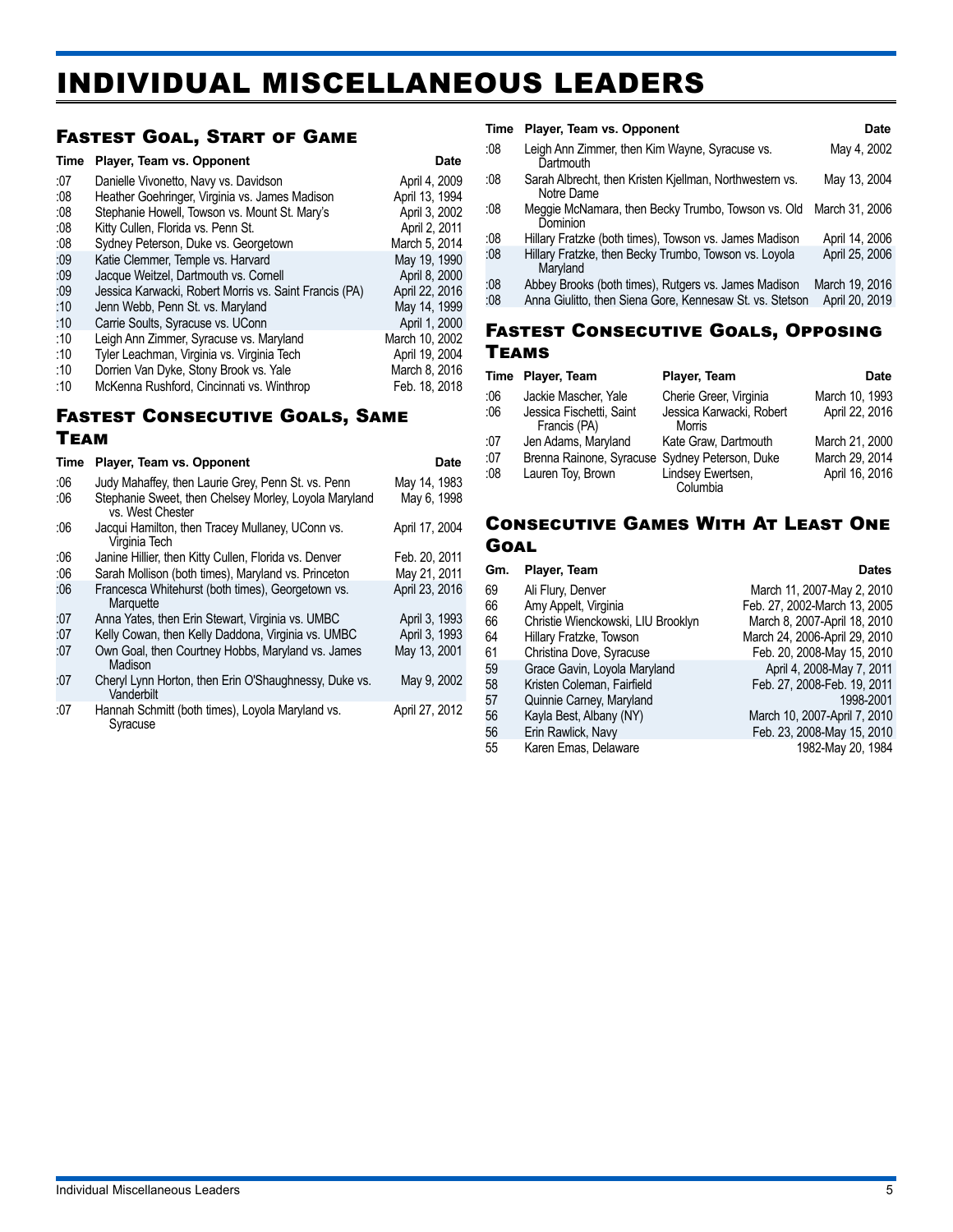## <span id="page-5-0"></span>INDIVIDUAL SINGLE-SEASON LEADERS

### Points Per Game

| Player, Team                           | Year |    |    | <b>Games Goals Assists</b> | <b>Points</b> | <b>PPG</b> |
|----------------------------------------|------|----|----|----------------------------|---------------|------------|
| Lindsey Sheehan, Virginia              | 1986 | 16 | 59 | 66                         | 125           | 7.81       |
| Kylie Ohlmiller, Stony Brook           | 2018 | 21 | 88 | 69                         | 157           | 7.48       |
| Kylie Ohlmiller, Stony Brook           | 2017 | 22 | 78 | 86                         | 164           | 7.45       |
| Kate Oleykowski,<br>Northwestern       | 1987 | 14 | 76 | 26                         | 102           | 7.29       |
| Jill Altshuler, Lehigh                 | 1996 | 17 | 97 | 22                         | 119           | 7.00       |
| Katie Rowan, Syracuse                  | 2008 | 21 | 73 | 69                         | 142           | 6.76       |
| Jen Adams, Maryland                    | 2001 | 22 | 88 | 60                         | 148           | 6.73       |
| Karen Emas, Delaware                   | 1984 | 20 | 98 | 32                         | 130           | 6.50       |
| Karen Emas, Delaware                   | 1983 | 20 | 95 | 34                         | 129           | 6.45       |
| Suzanne Wosczyna, Old<br>Dominion      | 2003 | 12 | 45 | 32                         | 77            | 6.42       |
| Julia Glynn, Harvard                   | 2018 | 15 | 69 | 26                         | 95            | 6.33       |
| Mary Key, Johns Hopkins                | 2006 | 16 | 60 | 41                         | 101           | 6.31       |
| Elizabeth Datino, UC Davis             | 2012 | 16 | 54 | 47                         | 101           | 6.31       |
| Jami Wilus, La Salle                   | 2001 | 15 | 71 | 23                         | 94            | 6.27       |
| Shannon Burke, UConn                   | 2007 | 16 | 42 | 58                         | 100           | 6.25       |
| Gail Cummings, Temple                  | 1988 | 19 | 88 | 30                         | 118           | 6.21       |
| Courtney Murphy, Stony<br><b>Brook</b> | 2018 | 21 | 95 | 35                         | 130           | 6.19       |
| Jen Adams, Maryland                    | 2000 | 22 | 81 | 55                         | 136           | 6.18       |
| Hannah Nielsen.<br>Northwestern        | 2009 | 23 | 59 | 83                         | 142           | 6.17       |
| Sarah Martin, Albany (NY)              | 2017 | 18 | 63 | 46                         | 109           | 6.06       |
| Jasmine DePompeo, Navy                 | 2013 | 21 | 56 | 71                         | 127           | 6.05       |
| Grace Nolan, UConn                     | 2018 | 17 | 72 | 30                         | 102           | 6.00       |
| Claire Petersen, Stony Brook           | 2012 | 17 | 42 | 59                         | 101           | 5.94       |
| Olivia Hompe, Princeton                | 2017 | 19 | 75 | 35                         | 110           | 5.79       |
| Kelly Larkin, Navy                     | 2019 | 21 | 69 | 52                         | 121           | 5.76       |

### **POINTS**

| Player, Team                                       | Year         | Games    | Goals    | <b>Assists</b> | <b>Points</b> |
|----------------------------------------------------|--------------|----------|----------|----------------|---------------|
| Kylie Ohlmiller, Stony Brook                       | 2017         | 22       | 78       | 86             | 164           |
| Kylie Ohlmiller, Stony Brook                       | 2018         | 21       | 88       | 69             | 157           |
| Jen Adams, Maryland                                | 2001         | 22       | 88       | 60             | 148           |
| Katie Rowan, Syracuse                              | 2008         | 21       | 73       | 69             | 142           |
| Hannah Nielsen, Northwestern                       | 2009         | 23       | 59       | 83             | 142           |
| Jen Adams, Maryland                                | 2000         | 22       | 81       | 55             | 136           |
| Karen Emas, Delaware                               | 1984         | 20       | 98       | 32             | 130           |
| Courtney Murphy, Stony Brook                       | 2018         | 21       | 95       | 35             | 130           |
| Karen Emas, Delaware                               | 1983         | 20       | 95       | 34             | 129           |
| Sam Apuzzo, Boston College                         | 2018         | 24       | 88       | 41             | 129           |
| Shannon Smith, Northwestern                        | 2011         | 23       | 86       | 42             | 128           |
| Jasmine DePompeo, Navy                             | 2013         | 21       | 56       | 71             | 127           |
| Kenzie Kent, Boston College                        | 2019         | 23       | 52       | 75             | 127           |
| Lindsay Sheehan, Virginia                          | 1986         | 16       | 59       | 66             | 125           |
| Alex Aust, Maryland                                | 2013         | 23       | 70       | 55             | 125           |
| Sam Apuzzo, Boston College                         | 2019         | 24       | 94       | 30             | 124           |
| Amy Appelt, Virginia                               | 2004         | 22       | 90       | 31             | 121           |
| Mary Key, Johns Hopkins                            | 2007         | 20       | 67       | 54             | 121           |
| Kelly Larkin, Navy                                 | 2019         | 21       | 69       | 52             | 121           |
| Jill Altshuler, Lehigh                             | 1996         | 17       | 97       | 22             | 119           |
| Hannah Nielsen, Northwestern                       | 2007         | 22<br>24 | 50       | 69             | 119<br>119    |
| Sam Apuzzo, Boston College                         | 2017<br>1988 | 19       | 80<br>88 | 39<br>30       | 118           |
| Gail Cummings, Temple<br>Kayla Treanor, Syracuse   | 2014         | 24       | 79       | 38             | 117           |
|                                                    | 2018         | 22       | 62       | 55             | 117           |
| Kelly Larkin, Navy<br>Courtney Murphy, Stony Brook | 2016         | 21       | 100      | 16             | 116           |
| Livy Rosenzweig, Loyola                            | 2019         | 21       | 46       | 70             | 116           |
| Maryland                                           |              |          |          |                |               |
| Jenna Collins, Navy                                | 2017         | 23       | 72       | 42             | 114           |
| Jenna Collins, Navy                                | 2018         | 22       | 83       | 31             | 114           |

### Goals Per Game

| Player, Team                      | Year | Games | Goals | <b>GPG</b> |
|-----------------------------------|------|-------|-------|------------|
| Jill Altshuler, Lehigh            | 1996 | 17    | 97    | 5.71       |
| Gail Cummings, Temple             | 1988 | 17    | 94    | 5.53       |
| Kathleen Kochmansky, Northwestern | 1982 | 11    | 60    | 5.45       |
| Kate Oleykowski, Northwestern     | 1987 | 14    | 76    | 5.43       |
| Gail Cummings, Temple             | 1987 | 17    | 88    | 5.18       |
| Karen Emas, Delaware              | 1984 | 20    | 98    | 4.90       |
| Sarah Dalton, Boston U.           | 2009 | 19    | 91    | 4.79       |
| Courtney Murphy, Stony Brook      | 2016 | 21    | 100   | 4.76       |
| Karen Emas, Delaware              | 1983 | 20    | 95    | 4.75       |
| Jami Wilus, La Salle              | 2001 | 15    | 71    | 4.73       |
| Julia Glynn, Harvard              | 2018 | 15    | 69    | 4.60       |
| Bergan Foley, Louisville          | 2010 | 17    | 78    | 4.59       |
| Claudia Ovchinnikoff, Temple      | 1998 | 19    | 87    | 4.58       |
| Courtney Murphy, Stony Brook      | 2018 | 21    | 95    | 4.52       |
| Demmianne Cook, Stony Brook       | 2013 | 20    | 90    | 4.50       |
| Nicole Beatson, Winthrop          | 2018 | 20    | 90    | 4.50       |
| Alyssa Parrella, Hofstra          | 2019 | 19    | 85    | 4.47       |
| Debra Wood, Gannon                | 1997 | 17    | 76    | 4.47       |
| Nicole Wittelsberger, Denver      | 1999 | 12    | 53    | 4.42       |
| Marsha Florio, Penn St.           | 1985 | 18    | 79    | 4.39       |
| Samantha Mehalick, Marist         | 2019 | 18    | 79    | 4.39       |
| Charlotte North, Duke             | 2019 | 19    | 82    | 4.32       |
| Selena Lasota, Northwestern       | 2019 | 20    | 85    | 4.25       |
| Lindsey Ronbeck, Florida          | 2019 | 21    | 89    | 4.24       |
| Lauren Dykstra, Lehigh            | 2011 | 17    | 72    | 4.24       |
| Anna Eidem, Detroit Mercy         | 2012 | 17    | 72    | 4.24       |
| Grace Nolan, UConn                | 2018 | 17    | 72    | 4.24       |
| Kylie Ohlmiller, Stony Brook      | 2018 | 21    | 88    | 4.19       |
| Shannon Gilroy, Florida           | 2014 | 21    | 86    | 4.10       |
| Megan Takacs, California          | 2012 | 13    | 53    | 4.08       |
| Desiree Cox, Howard               | 2010 | 17    | 68    | 4.00       |
| Ally Kennedy, Stony Brook         | 2019 | 21    | 84    | 4.00       |

### **GOALS**

| Player, Team                 | Year | Games | Goals |
|------------------------------|------|-------|-------|
| Courtney Murphy, Stony Brook | 2016 | 21    | 100   |
| Karen Emas, Delaware         | 1984 | 20    | 98    |
| Jill Altshuler, Lehigh       | 1996 | 17    | 97    |
| Karen Emas, Delaware         | 1983 | 20    | 95    |
| Courtney Murphy, Stony Brook | 2018 | 21    | 95    |
| Gail Cummings, Temple        | 1988 | 17    | 94    |
| Sam Apuzzo, Boston College   | 2019 | 24    | 94    |
| Sarah Dalton, Boston U.      | 2009 | 19    | 91    |
| Amy Appelt, Virginia         | 2004 | 22    | 90    |
| Demmianne Cook, Stony Brook  | 2013 | 20    | 90    |
| Nicole Beatson, Winthrop     | 2018 | 20    | 90    |
| Lindsey Ronbeck, Florida     | 2019 | 21    | 89    |
| Gail Cummings, Temple        | 1987 | 17    | 88    |
| Jen Adams, Maryland          | 2001 | 22    | 88    |
| Kylie Ohlmiller, Stony Brook | 2018 | 21    | 88    |
| Sam Apuzzo, Boston College   | 2018 | 24    | 88    |
| Claudia Ovchinnikoff, Temple | 1998 | 19    | 87    |
| Shannon Smith, Northwestern  | 2011 | 23    | 86    |
| Shannon Gilroy, Florida      | 2014 | 21    | 86    |
| Shari Krasnoo, Colgate       | 1991 | 15    | 85    |
| Selena Lasota, Northwestern  | 2019 | 20    | 85    |
| Alyssa Parrella, Hofstra     | 2019 | 19    | 85    |
| Megan Whittle, Maryland      | 2018 | 22    | 84    |
| Ally Kennedy, Stony Brook    | 2019 | 21    | 84    |
| Jillian Byers, Notre Dame    | 2009 | 21    | 83    |
| Jenna Collins, Navy          | 2018 | 22    | 83    |
|                              |      |       |       |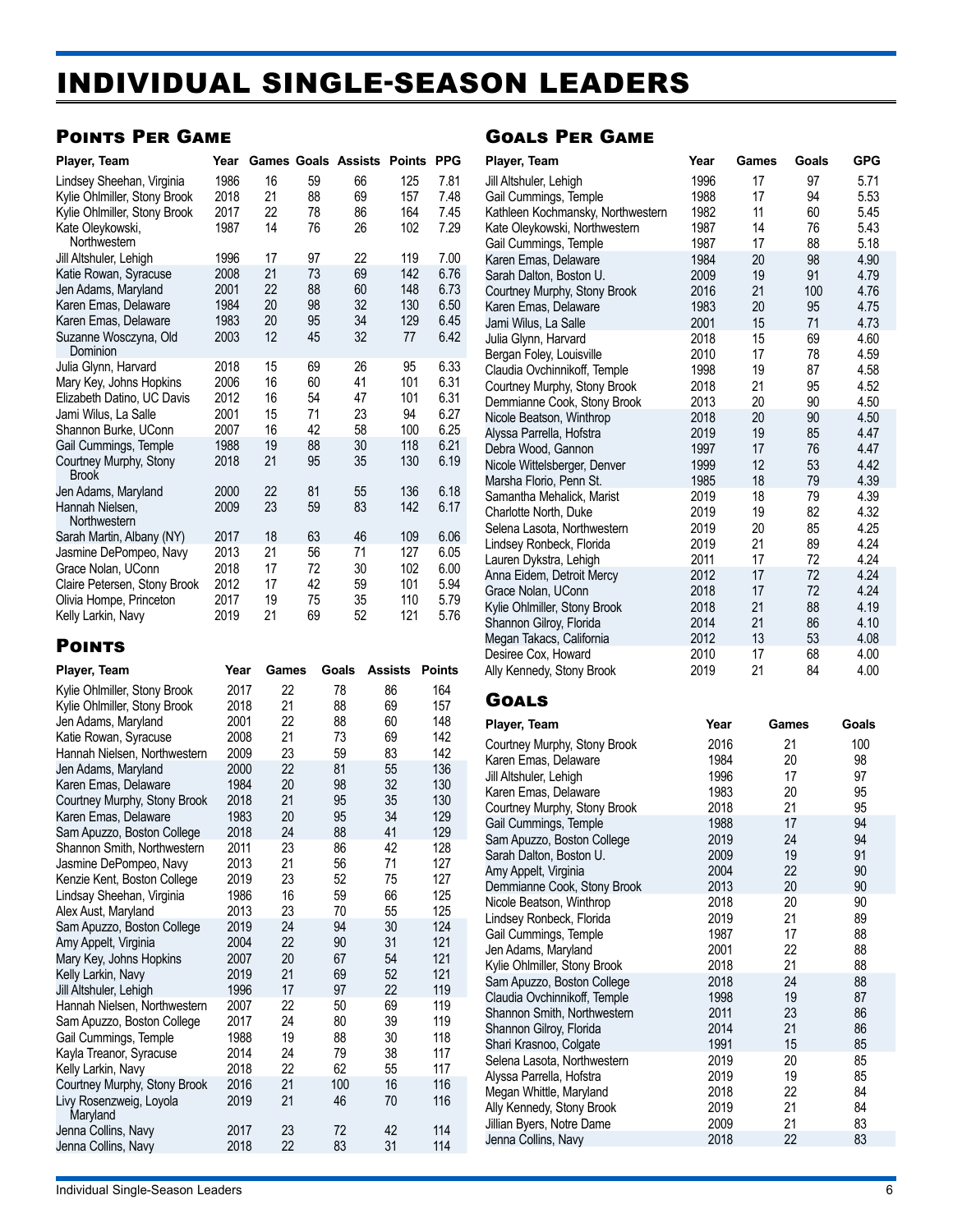| Player, Team                   | Year | Games | Goals |
|--------------------------------|------|-------|-------|
| Charlotte North, Duke          | 2019 | 19    | 82    |
| Jen Adams, Maryland            | 2000 | 22    | 81    |
| Gail Decker, James Madison     | 2004 | 19    | 81    |
| Hilary Bowen, Northwestern     | 2008 | 22    | 81    |
| Jamie Ortega, North Carolina   | 2019 | 21    | 81    |
| Sam Apuzzo, Boston College     | 2017 | 24    | 80    |
| Kristen Gaudian, James Madison | 2018 | 23    | 80    |

### Assists Per Game

| Player, Team                     | Year | Games | <b>Assists</b> | <b>APG</b> |
|----------------------------------|------|-------|----------------|------------|
| Sarah Allen, Quinnipiac          | 2012 | 15    | 64             | 4.27       |
| Lauren Becker, Brown             | 1986 | 12    | 50             | 4.17       |
| Lindsey Sheehan, Virginia        | 1986 | 16    | 66             | 4.13       |
| Kylie Ohlmiller, Stony Brook     | 2017 | 22    | 86             | 3.91       |
| Kailey Conry, Boston U.          | 2019 | 15    | 55             | 3.67       |
| Shannon Burke, UConn             | 2007 | 16    | 58             | 3.63       |
| Hannah Nielsen, Northwestern     | 2009 | 23    | 83             | 3.61       |
| Jill Remenapp, Denver            | 2013 | 21    | 74             | 3.52       |
| Riley Dolan, Longwood            | 2018 | 18    | 63             | 3.50       |
| Gabby Rosenzweig, Penn           | 2019 | 18    | 63             | 3.50       |
| Katie Hoeg, North Carolina       | 2019 | 21    | 73             | 3.48       |
| Claire Petersen, Stony Brook     | 2012 | 17    | 59             | 3.47       |
| Kristen Slahor, Ohio St.         | 2008 | 18    | 61             | 3.39       |
| Jasmine DePompeo, Navy           | 2013 | 21    | 71             | 3.38       |
| Livy Rosenzweig, Loyola Maryland | 2019 | 21    | 70             | 3.33       |
| Lindsey Sheehan, Virginia        | 1985 | 13    | 43             | 3.31       |
| Katie Rowan, Syracuse            | 2008 | 21    | 69             | 3.29       |
| Kylie Ohlmiller, Stony Brook     | 2018 | 21    | 69             | 3.29       |
| Maggie Tamasitis, Notre Dame     | 2012 | 18    | 59             | 3.28       |
| Kenzie Kent, Boston College      | 2019 | 23    | 75             | 3.26       |
| Hannah Nielsen, Northwestern     | 2007 | 22    | 69             | 3.14       |
| Amy Perry, Mercyhurst            | 2001 | 16    | 50             | 3.13       |
| Rachael Burek, Albany (NY)       | 2013 | 16    | 50             | 3.13       |
| Mia DeRuggiero, Delaware         | 2019 | 17    | 53             | 3.12       |
| Emily Cooke, Davidson            | 2013 | 18    | 55             | 3.06       |
| Maureen Keggins, Albany (NY)     | 2015 | 19    | 58             | 3.05       |
| Kailey Conry, Boston U.          | 2017 | 18    | 54             | 3.00       |
| Hope Hanley, Yale                | 2017 | 16    | 48             | 3.00       |

### **Assists**

| Player, Team                     | Year | Games | <b>Assists</b> |
|----------------------------------|------|-------|----------------|
| Kylie Ohlmiller, Stony Brook     | 2017 | 22    | 86             |
| Hannah Nielsen, Northwestern     | 2009 | 23    | 83             |
| Kenzie Kent, Boston College      | 2019 | 23    | 75             |
| Jill Remenapp, Denver            | 2013 | 21    | 74             |
| Katie Hoeg, North Carolina       | 2019 | 21    | 73             |
| Jasmine DePompeo, Navy           | 2013 | 21    | 71             |
| Livy Rosenzweig, Loyola Maryland | 2019 | 21    | 70             |
| Hannah Nielsen, Northwestern     | 2007 | 22    | 69             |
| Katie Rowan, Syracuse            | 2008 | 21    | 69             |
| Kylie Ohlmiller, Stony Brook     | 2018 | 21    | 69             |
| Lindsey Sheehan, Virginia        | 1986 | 16    | 66             |
| Sarah Allen, Quinnipiac          | 2012 | 15    | 64             |
| Hannah Nielsen, Northwestern     | 2008 | 22    | 63             |
| Riley Dolan, Longwood            | 2018 | 18    | 63             |
| Gabby Rosenzweig, Penn           | 2019 | 18    | 63             |
| Kristen Slahor, Ohio St.         | 2008 | 18    | 61             |
| Jen Adams, Maryland              | 2001 | 22    | 60             |
| Katie Kerrigan, James Madison    | 2018 | 23    | 60             |
| Claire Petersen, Stony Brook     | 2012 | 17    | 59             |
| Maggie Tamasitis, Notre Dame     | 2012 | 18    | 59             |
| Shannon Burke, UConn             | 2007 | 16    | 58             |
| Katie Rowan, Syracuse            | 2009 | 19    | 58             |
| Maureen Keggins, Albany (NY)     | 2015 | 19    | 58             |
| Nina Corcoran, Penn              | 2016 | 20    | 58             |
| Kristin Shriver, Winthrop        | 2018 | 20    | 58             |

| Player, Team                 | Year | Games | <b>Assists</b> |
|------------------------------|------|-------|----------------|
| Tracy Wright, Lafayette      | 1988 | 19    | 55             |
| Jen Adams, Maryland          | 2000 | 22    | 55             |
| Emily Cooke, Davidson        | 2013 | 18    | 55             |
| Alex Aust, Maryland          | 2013 | 23    | 55             |
| Erika Eipp, Massachusetts    | 2016 | 22    | 55             |
| Samantha Brookhart, Towson   | 2017 | 19    | 55             |
| Taryn Ohlmiller, Stony Brook | 2018 | 20    | 55             |
| Kelly Larkin, Navy           | 2018 | 22    | 55             |
| Kailey Conry, Boston U.      | 2019 | 15    | 55             |

### Saves Per Game

| Player, Team                        | Year | Games | <b>Saves</b> | Avg.  |
|-------------------------------------|------|-------|--------------|-------|
| Katy Jensen, St. Bonaventure        | 2000 | 12    | 273          | 22.75 |
| Diane Geppi, Loyola Maryland        | 1983 | 13    | 278          | 21.38 |
| Megan McElvogue, Boston College     | 1995 | 12    | 235          | 19.58 |
| Chris Lindsey, Georgetown           | 1998 | 16    | 295          | 18.44 |
| Kelly Berner, William & Mary        | 1991 | 14    | 258          | 18.43 |
| Michele Pagnotto, Rutgers           | 1987 | 15    | 275          | 18.33 |
| Megan McElvogue, Boston College     | 1997 | 16    | 289          | 18.06 |
| Katie Clough, Siena                 | 1999 | 15    | 263          | 17.53 |
| Katy Jensen, St. Bonaventure        | 2001 | 16    | 277          | 17.31 |
| Chris Lindsey, Georgetown           | 1995 | 17    | 293          | 17.24 |
| Irene Scalese, Hofstra              | 1991 | 15    | 258          | 17.20 |
| Susan Lang, Bucknell                | 1988 | 16    | 271          | 16.94 |
| Dana Robinson, Towson               | 1983 | 19    | 320          | 16.84 |
| Michelle Geist, Drexel              | 1998 | 16    | 266          | 16.63 |
| Sue Heether, Loyola Maryland        | 1988 | 19    | 312          | 16.42 |
| Brett Yenger, Detroit Mercy         | 2010 | 13    | 181          | 13.92 |
| Rachel Hall, Oregon                 | 2019 | 18    | 246          | 13.67 |
| Laurel Maunder, Fresno St.          | 2019 | 14    | 181          | 12.93 |
| Alyssa DeLorenz, Bucknell           | 2011 | 16    | 205          | 12.81 |
| Jill Rizzo, Ohio St.                | 2018 | 15    | 187          | 12.47 |
| Ellie DeGarmo, Princeton            | 2017 | 19    | 235          | 12.37 |
| Danielle Pokusa, Saint Francis (PA) | 2011 | 17    | 210          | 12.35 |
| Morgan Conroy, St. Bonaventure      | 2017 | 17    | 210          | 12.35 |
| Jenna Oler, George Washington       | 2018 | 17    | 207          | 12.18 |

*Keepers must play 60% of team's minutes.*

### **SAVES**

| Player, Team                    | Year | Games | <b>Saves</b> |
|---------------------------------|------|-------|--------------|
| Dana Robinson, Towson           | 1983 | 19    | 320          |
| Sue Heether, Loyola Maryland    | 1988 | 19    | 312          |
| Dana Robinson, Towson           | 1984 | 20    | 298          |
| Chris Lindsey, Georgetown       | 1998 | 16    | 295          |
| Chris Lindsey, Georgetown       | 1995 | 17    | 293          |
| Megan McElvogue, Boston College | 1997 | 16    | 289          |
| Diane Geppi, Loyola Maryland    | 1983 | 13    | 278          |
| Katy Jensen, St. Bonaventure    | 2001 | 16    | 277          |
| Michele Pagnotto, Rutgers       | 1987 | 15    | 275          |
| Debbie Kelly, Temple            | 1982 | 19    | 273          |
| Katy Jensen, St. Bonaventure    | 2000 | 12    | 273          |
| Susan Lang, Bucknell            | 1988 | 16    | 271          |
| Alex Kahoe, Maryland            | 1998 | 21    | 269          |
| Diane Geppi, Loyola Maryland    | 1984 | 18    | 267          |
| Michelle Geist, Drexel          | 1998 | 16    | 266          |
| Rachel Hall, Oregon             | 2019 | 18    | 246          |
| Ellie DeGarmo, Princeton        | 2017 | 19    | 235          |
| Rebecca VanLaeken, Canisius     | 2018 | 20    | 230          |
| Caroline Meegan, Boston U.      | 2017 | 18    | 218          |
| Megan Taylor, Maryland          | 2019 | 23    | 217          |
| Megan Taylor, Maryland          | 2017 | 22    | 213          |
| Liz Hogan, Syracuse             | 2010 | 22    | 211          |
| Paulina Difatta, Fairfield      | 2018 | 20    | 211          |
| Jenna Oler, George Washington   | 2018 | 17    | 207          |
| Alaina Girani, Winthrop         | 2019 | 19    | 207          |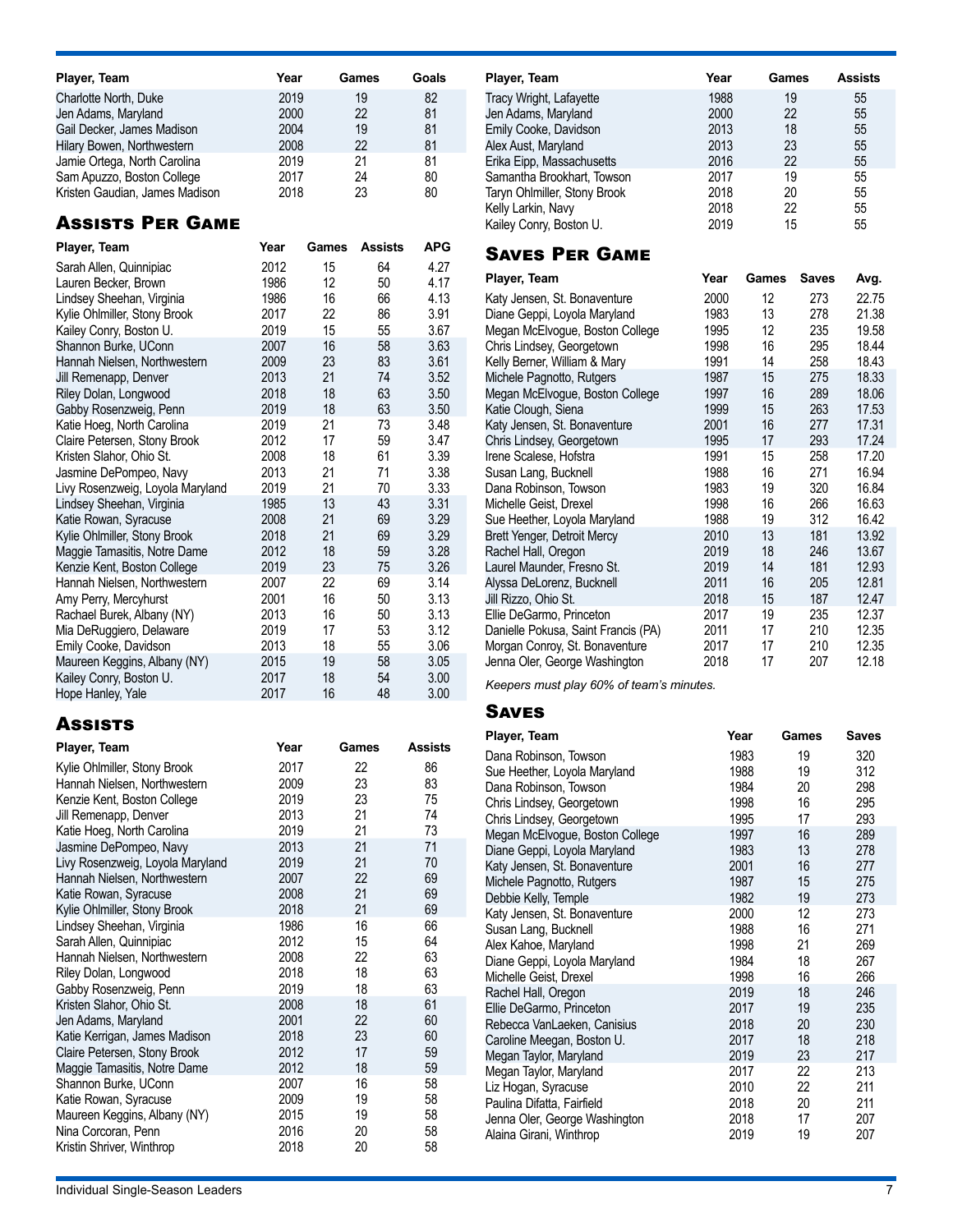### SAVE PERCENTAGE (Since 1996, the first year of **NCAA statistics)**

|                                  |      |            | Goals                |     |      |
|----------------------------------|------|------------|----------------------|-----|------|
| Player, Team                     |      | Year Games | <b>Allowed Saves</b> |     | Pct. |
| Chris Lindsey, Georgetown        | 1996 | 15         | 95                   | 244 | .720 |
| Mary Jo Lavoie, American Int'l   | 1997 | 6          | 35                   | 88  | .715 |
| Jen Nardi, Massachusetts         | 1999 | 12         | 64                   | 149 | .700 |
| Hilary Meyer, Colgate            | 1999 | 14         | 84                   | 189 | .692 |
| Alison Cole, Yale                | 1996 | 12         | 75                   | 167 | .690 |
| Alison Cole, Yale                | 1999 | 18         | 115                  | 245 | .681 |
| Chris Lindsey, Georgetown        | 1998 | 16         | 143                  | 295 | .674 |
| Jamie Brodsky, Maryland          | 1996 | 18         | 55                   | 113 | .673 |
| Nicol Parcelluzzi, Rutgers       | 1999 | 16         | 81                   | 166 | .672 |
| Stephanie Clarke, Hofstra        | 1996 | 16         | 126                  | 257 | .671 |
| Leela Strong, Lafayette          | 2001 | 18         | 115                  | 222 | .659 |
| Hilary Meyer, Colgate            | 1997 | 13         | 83                   | 159 | .657 |
| Chris Lindsey, Georgetown        | 1997 | 17         | 123                  | 235 | .656 |
| Shana Crabtree, Vanderbilt       | 1997 | 14         | 82                   | 156 | .655 |
| Chelsea Wagner, Sacred Heart     | 2010 | 17         | 127                  | 173 | .577 |
| Jillian Petito, Mount St. Mary's | 2019 | 19         | 132                  | 171 | .564 |
| Jillian Petito, Mount St. Mary's | 2018 | 17         | 147                  | 189 | .563 |
| Ellie DeGarmo, Princeton         | 2017 | 19         | 189                  | 235 | .554 |
| Jenna Oler, George Washington    | 2018 | 17         | 169                  | 207 | .551 |
| Megan Taylor, Maryland           | 2019 | 23         | 177                  | 217 | .551 |
| Rose Woolson, Davidson           | 2018 | 17         | 147                  | 176 | .545 |
| Frankie Caridi, Stony Brook      | 2014 | 21         | 104                  | 123 | .542 |
| Molly Dougherty, James Madison   | 2019 | 20         | 152                  | 175 | .535 |
| Taylor Moreno, North Carolina    | 2019 | 21         | 153                  | 174 | .532 |
| Delaney Galvin, Marist           | 2018 | 17         | 171                  | 193 | .530 |

*Keepers must play 60% of team's minutes.*

### Goals Against Average

|                                     |      |       |                | Goals          |      |
|-------------------------------------|------|-------|----------------|----------------|------|
| Player, Team                        | Year | Games | <b>Minutes</b> | <b>Allowed</b> | Avg. |
| Jamie Brodsky, Maryland             | 1996 | 18    | 930            | 55             | 3.55 |
| Kim Jackson, Delaware               | 1982 | 15    | 900            | 73             | 4.87 |
| Iris Alvarado, Temple               | 1997 | 13    | 710            | 60             | 5.07 |
| Frankie Caridi, Stony Brook         | 2014 | 21    | 1,208          | 104            | 5.17 |
| Kim Lawton, Loyola Maryland         | 2003 | 19    | 570            | 51             | 5.37 |
| Debbie Castine, North Carolina      | 1997 | 18    | 1,021          | 94             | 5.52 |
| Kourtney Heavey, Loyola<br>Maryland | 1997 | 18    | 988            | 93             | 5.65 |
| Frankie Caridi, Stony Brook         | 2013 | 20    | 1,083          | 103            | 5.71 |
| Kaitlyn Leahy, Stony Brook          | 2015 | 20    | 1,132          | 108            | 5.72 |
| Rachel Vallarelli, Massachusetts    | 2015 | 21    | 1,175          | 113            | 5.77 |
| Johanna Kung, Northwestern          | 1988 | 15    | 840            | 81             | 5.79 |
| Heather Castle, Virginia            | 1997 | 19    | 1,045          | 101            | 5.80 |
| Rory Tomlin, Lafayette              | 1991 | 17    | 990            | 96             | 5.82 |
| Sarah Kolodner, Princeton           | 2004 | 20    | 1,133          | 110            | 5.83 |
| Sarah Kolodner, Princeton           | 2002 | 20    | 892            | 87             | 5.85 |
| Ashley Gersuk, Northwestern         | 2005 | 21    | 1,129          | 111            | 5.90 |
| Morgan Lathrop, Northwestern        | 2007 | 22    | 1,196          | 118            | 5.92 |
| May Coughlin, Holy Cross            | 1992 | 13    | 780            | 77             | 5.92 |
| Alex Kahoe, Maryland                | 1997 | 22    | 1,294          | 129            | 5.98 |
| Deming Holleran, Princeton          | 1989 | 17    | 850            | 85             | 6.00 |
| Erika Shaub, Loyola Maryland        | 1996 | 16    | 851            | 89             | 6.27 |
| Kourtney Heavey, Loyola             | 1998 | -     | 950            | 103            | 6.51 |

Maryland

*Keepers must play 60% of team's minutes.*

### Draw Controls Per Game

| Player, Team                    | Year |    | Draw<br><b>Games Controls</b> | Avg.  |
|---------------------------------|------|----|-------------------------------|-------|
| Jessica Karwacki. Robert Morris | 2014 | 17 | 216                           | 12 71 |
| Hailey Wagner, Marist           | 2019 | 18 | 224                           | 12.44 |
| Jessica Karwacki. Robert Morris | 2015 | 16 | 169                           | 10.56 |
| Izzy Nixon, Yale                | 2019 | 15 | 154                           | 10.27 |

|                                 |      |       | Draw            |       |
|---------------------------------|------|-------|-----------------|-------|
| Player, Team                    | Year | Games | <b>Controls</b> | Avg.  |
| Kaylin Morissette, Louisville   | 2015 | 18    | 183             | 10.17 |
| Hannah Murphy, Massachusetts    | 2017 | 21    | 212             | 10.10 |
| Jessica Karwacki, Robert Morris | 2013 | 16    | 153             | 9.56  |
| Kathryn Giroux, Dartmouth       | 2019 | 17    | 160             | 9.41  |
| Kayla Treanor, Syracuse         | 2016 | 24    | 217             | 9.04  |
| Rachel MacCheyne, Niagara       | 2019 | 17    | 153             | 9.00  |
| Hailey Wagner, Marist           | 2018 | 17    | 150             | 8.82  |
| Olivia Jenner, Duke             | 2018 | 17    | 149             | 8.76  |
| Izzy Nixon, Yale                | 2018 | 15    | 130             | 8.67  |
| Brennan Dwyer, Northwestern     | 2019 | 21    | 181             | 8.62  |
| Taylor VanThof, Loyola Maryland | 2017 | 17    | 146             | 8.59  |
| Kaylin Morissette, Louisville   | 2016 | 18    | 154             | 8.56  |
| Kaylin Morissette, Louisville   | 2014 | 20    | 169             | 8.45  |
| Kathryn Giroux, Dartmouth       | 2018 | 16    | 133             | 8.31  |
| Shelby Fredericks, Northwestern | 2017 | 20    | 165             | 8.25  |
| Shelby Fredericks, Northwestern | 2018 | 17    | 136             | 8.00  |
| Darby Kiernan, Colorado         | 2018 | 20    | 160             | 8.00  |
| Andie Aldave, Notre Dame        | 2019 | 19    | 152             | 8.00  |
| Sam Apuzzo, Boston College      | 2019 | 24    | 191             | 7.96  |
| Olivia Jenner, Duke             | 2019 | 19    | 150             | 7.89  |
| Marie McCool, North Carolina    | 2018 | 21    | 165             | 7.86  |

### **DRAW CONTROLS**

| Player, Team                    | Year | Games | Draw<br><b>Controls</b> |
|---------------------------------|------|-------|-------------------------|
| Hailey Wagner, Marist           | 2019 | 18    | 224                     |
| Kayla Treanor, Syracuse         | 2016 | 24    | 217                     |
| Jessica Karwacki, Robert Morris | 2014 | 17    | 216                     |
| Hannah Murphy, Massachusetts    | 2017 | 21    | 212                     |
| Sam Apuzzo, Boston College      | 2019 | 24    | 191                     |
| Kailah Kempney, Syracuse        | 2015 | 24    | 186                     |
| Kaylin Morissette, Louisville   | 2015 | 18    | 183                     |
| Brennan Dwyer, Northwestern     | 2019 | 21    | 181                     |
| Kaylin Morissette, Louisville   | 2014 | 20    | 169                     |
| Jessica Karwacki, Robert Morris | 2015 | 15    | 169                     |
| Shelby Fredericks, Northwestern | 2017 | 20    | 165                     |
| Marie McCool, North Carolina    | 2018 | 21    | 165                     |
| Alyssa Leonard, Northwestern    | 2014 | 21    | 163                     |
| Sam Apuzzo, Boston College      | 2018 | 24    | 163                     |
| Darby Kiernan, Colorado         | 2018 | 20    | 160                     |
| Kathryn Giroux, Dartmouth       | 2019 | 17    | 160                     |
| Morgan Widner, Syracuse         | 2017 | 22    | 156                     |
| Kaylin Morissette, Louisville   | 2016 | 18    | 154                     |
| Izzy Nixon, Yale                | 2019 | 15    | 154                     |
| Jessica Karwacki, Robert Morris | 2013 | 16    | 153                     |
| Loren Generi, Navy              | 2015 | 20    | 153                     |
| Rachel MacCheyne, Niagara       | 2019 | 17    | 153                     |
| Hannah Murphy, Massachusetts    | 2016 | 22    | 152                     |
| Andie Aldave, Notre Dame        | 2019 | 19    | 152                     |
| Hailey Wagner, Marist           | 2018 | 17    | 150                     |
| Olivia Jenner, Duke             | 2019 | 19    | 150                     |

### Ground Balls Per Game

|      |       | Ground       |      |
|------|-------|--------------|------|
| Year | Games | <b>Balls</b> | Avg. |
| 1983 | 20    | 180          | 9.00 |
| 1984 | 20    | 162          | 8.10 |
| 1983 | 20    | 153          | 7.65 |
| 1985 | 13    | 98           | 7.54 |
| 1983 | 20    | 150          | 7.50 |
| 1983 | 20    | 149          | 7.45 |
| 1984 | 14    | 97           | 6.93 |
| 1986 | 16    | 108          | 6.75 |
| 1987 | 16    | 103          | 6.44 |
| 2003 | 15    | 89           | 5.93 |
| 2003 | 17    | 95           | 5.59 |
|      |       |              |      |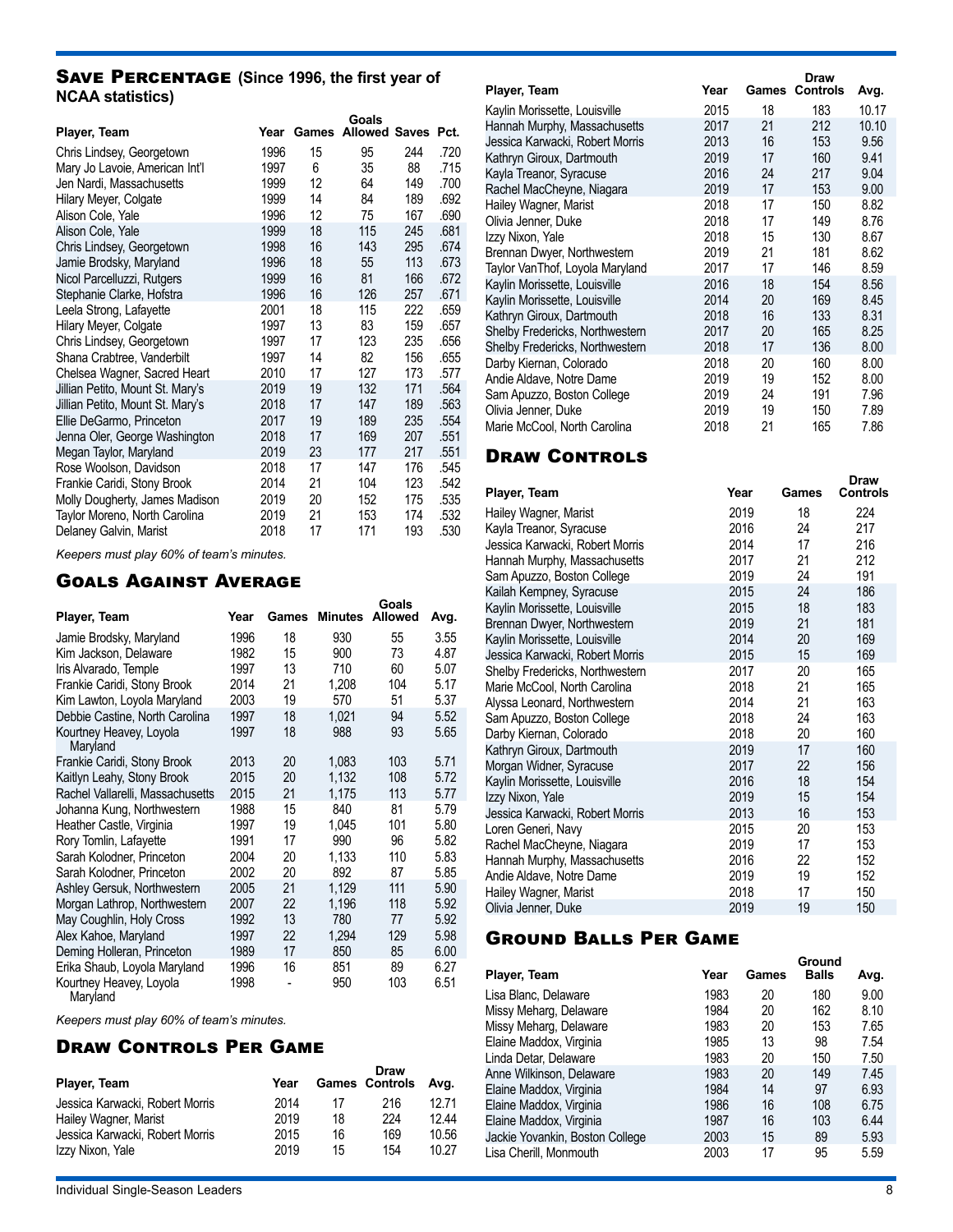| Player, Team                      | Year | Games | Ground<br><b>Balls</b> | Avg. |
|-----------------------------------|------|-------|------------------------|------|
| Stephanie Tinney, Lafayette       | 2002 | 20    | 108                    | 5.40 |
| Lindsay Sheehan, Virginia         | 1986 | 16    | 86                     | 5.38 |
| Julie Shaner, Princeton           | 1998 | 17    | 91                     | 5.35 |
| Nicole McCarthy, American         | 2002 | 18    | 94                     | 5.22 |
| Gussie Johns, Southern California | 2018 | 18    | 83                     | 4.61 |
| Gussie Johns, Southern California | 2017 | 22    | 98                     | 4.45 |
| Courtney Barrett, UMass Lowell    | 2018 | 15    | 66                     | 4.40 |
| Kiera Kelly, Quinnipiac           | 2018 | 16    | 70                     | 4.38 |
| Shea Gegan, Wagner                | 2015 | 19    | 81                     | 4.26 |
| Liza Diamond, Stetson             | 2017 | 18    | 76                     | 4.22 |
| Mary Flowers, Richmond            | 2011 | 16    | 66                     | 4.13 |
| Virginia Gibbons, LIU Brooklyn    | 2017 | 15    | 62                     | 4.13 |

### Ground Balls

| Player, Team                      | Year | Games | Ground<br>Balls |
|-----------------------------------|------|-------|-----------------|
| Lisa Blanc, Delaware              | 1983 | 20    | 180             |
| Missy Meharg, Delaware            | 1984 | 20    | 162             |
| Missy Meharg, Delaware            | 1983 | 20    | 153             |
| Linda Detar, Delaware             | 1983 | 20    | 150             |
| Anne Wilkinson, Delaware          | 1983 | 20    | 149             |
| Elaine Maddox, Virginia           | 1986 | 16    | 108             |
| Stephanie Tinney, Lafayette       | 2002 | 20    | 108             |
| Elaine Maddox, Virginia           | 1987 | 16    | 103             |
| Amy Fromal, Virginia              | 1999 | 21    | 98              |
| Gussie Johns, Southern California | 2017 | 22    | 98              |
| Elaine Maddox, Virginia           | 1984 | 13    | 97              |
| Elaine Maddox, Virginia           | 1985 | 13    | 96              |
| Lisa Cherill, Monmouth            | 2003 | 17    | 95              |
| Nicole McCarthy, American         | 2002 | 18    | 94              |
| Julie Shaner, Princeton           | 1998 | 17    | 91              |
| Julie Shaner, Princeton           | 2000 | 19    | 91              |
| Gussie Johns, Southern California | 2018 | 18    | 83              |
| Shea Gegan, Wagner                | 2015 | 19    | 81              |
| Julie Ball, Richmond              | 2019 | 21    | 74              |
| Kiera Kelly, Quinnipiac           | 2018 | 16    | 70              |
| Morgan Dukes, Cincinnati          | 2019 | 19    | 69              |

## Caused Turnovers Per Game **(This statistic**

**was first codified as such in 1998, but was known before that year as interceptions and blocks.)**

| Player, Team                   | Year |    | Caused<br><b>Games Turnovers</b> | Avg. |
|--------------------------------|------|----|----------------------------------|------|
| Moira Muthig, Manhattan        | 2000 | 14 | 82                               | 5.86 |
| Kristy Grossman, Canisius      | 1999 | 14 | 58                               | 4.14 |
| Stephanie Tinney, Lafayette    | 2001 | 18 | 72                               | 4.00 |
| Maura Talvacchia, Presbyterian | 2016 | 18 | 72                               | 4.00 |
| Jacque Weitzel, Dartmouth      | 2000 | 16 | 62                               | 3.88 |

| Player, Team                      | Year | Games | <b>Caused</b><br><b>Turnovers</b> | Avg. |
|-----------------------------------|------|-------|-----------------------------------|------|
| Kristy Grossman, Canisius         | 2001 | 15    | 58                                | 3.87 |
| Sami Chenoweth, Towson            | 2019 | 17    | 64                                | 3.76 |
| Maura Talvacchia, Presbyterian    | 2017 | 16    | 60                                | 3.75 |
| Kiera Kelly, Quinnipiac           | 2018 | 16    | 60                                | 3.75 |
| Michi Ellers, Georgetown          | 2004 | 18    | 66                                | 3.67 |
| Moira Muthig, Manhattan           | 2001 | 17    | 62                                | 3.65 |
| Shea Gegan, Wagner                | 2014 | 18    | 65                                | 3.61 |
| Susan Roth, Holy Cross            | 2002 | 18    | 63                                | 3.50 |
| <b>Brittany Poist, Louisville</b> | 2008 | 16    | 56                                | 3.50 |
| Shea Gegan, Wagner                | 2015 | 19    | 66                                | 3.47 |
| Jacqui Ricca, Mount St. Mary's    | 2007 | 18    | 62                                | 3.44 |
| Cristi Samaras, Princeton         | 1998 | 17    | 58                                | 3.41 |
| Samantha Sybert, Virginia Tech    | 2001 | 15    | 51                                | 3.40 |
| Elizabeth Tiffany, Manhattan      | 2002 | 15    | 51                                | 3.40 |
| Taylor Cuenin, UC Davis           | 2017 | 15    | 51                                | 3.40 |
| Julie Shaner, Princeton           | 1998 | 17    | 57                                | 3.35 |
| Kate Henrich, Denver              | 2013 | 21    | 70                                | 3.33 |
| Brianna McCaffrey, Liberty        | 2019 | 18    | 56                                | 3.11 |
| Lindsey Ewertsen, Columbia        | 2019 | 15    | 45                                | 3.00 |
| Gabriella Di Domizio, Iona        | 2018 | 18    | 53                                | 2.94 |

### Caused Turnovers

| Player, Team                   | Year | Games | Caused<br><b>Turnovers</b> |
|--------------------------------|------|-------|----------------------------|
| Moira Muthig, Manhattan        | 2000 | 14    | 82                         |
| Stephanie Tinney, Lafayette    | 2001 | 18    | 72                         |
| Maura Talvacchia, Presbyterian | 2016 | 18    | 72                         |
| Shannon Gallagher, Winthrop    | 2016 | 23    | 71                         |
| Christy Finch, Northwestern    | 2008 | 22    | 70                         |
| Kate Henrich, Denver           | 2013 | 21    | 70                         |
| Michi Ellers, Georgetown       | 2004 | 18    | 66                         |
| Shea Gegan, Wagner             | 2015 | 19    | 66                         |
| Shea Gegan, Wagner             | 2014 | 18    | 65                         |
| Kate Rittano, Fairfield        | 2001 |       | 64                         |
| Sami Chenoweth, Towson         | 2019 | 17    | 64                         |
| Susan Roth, Holy Cross         | 2002 | 18    | 63                         |
| Jacque Weitzel, Dartmouth      | 2000 | 16    | 62                         |
| Moira Muthig, Manhattan        | 2001 | 17    | 62                         |
| Jacqui Ricca, Mount St. Mary's | 2007 | 18    | 62                         |
| Shea Gegan, Wagner             | 2016 | 19    | 62                         |
| Maura Talvacchia, Presbyterian | 2017 | 16    | 60                         |
| Kiera Kelly, Quinnipiac        | 2018 | 16    | 60                         |
| Christy Finch, Northwestern    | 2007 | 22    | 59                         |
| Cristi Samaras, Princeton      | 1998 | 17    | 58                         |
| Kristy Grossman, Canisius      | 1999 | 14    | 58                         |
| Kristy Grossman, Canisius      | 2001 | 15    | 58                         |
| Brianna McCaffrey, Liberty     | 2019 | 18    | 56                         |
| Audrey Robertson, Mercer       | 2019 | 20    | 55                         |
| Gabriella Di Domizio, Iona     | 2018 | 18    | 53                         |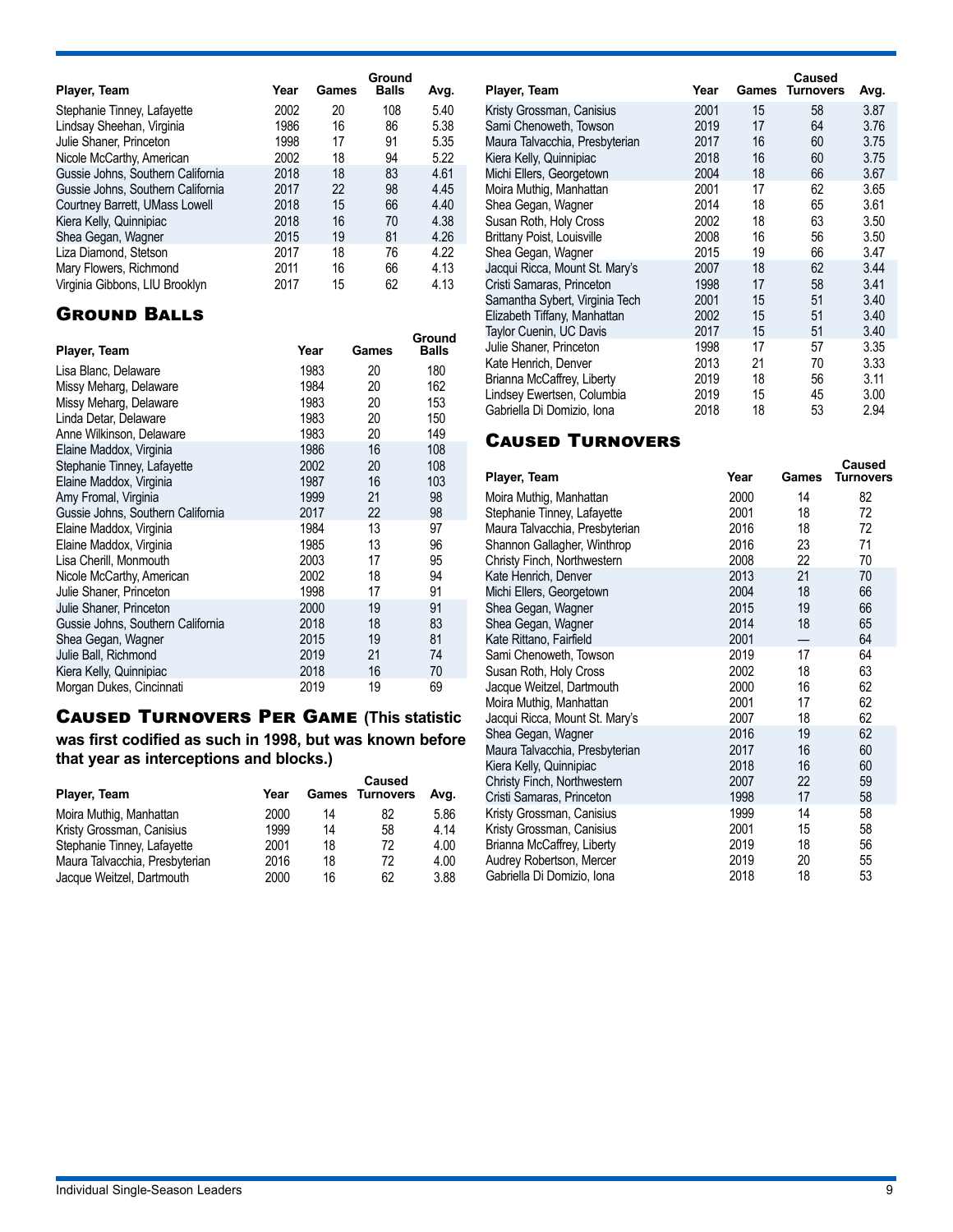## <span id="page-9-0"></span>INDIVIDUAL CAREER LEADERS

### Points Per Game

#### *(Minimum 160 Points)*

| Player, Team                           | Years                 | Games |     | <b>Goals Assists Points</b> |     | <b>PPG</b> |
|----------------------------------------|-----------------------|-------|-----|-----------------------------|-----|------------|
| Anysia Fedec, Maryland                 | 1984-87               | 36    | 157 | 83                          | 240 | 6.67       |
| Karen Emas, Delaware                   | 1982-84               | 55    | 256 | 87                          | 343 | 6.23       |
| Kylie Ohlmiller, Stony Brook           | 2015-18               | 84    | 252 | 246                         | 498 | 5.93       |
| Shari Krasnoo, Colgate                 | 1988-91               | 55    | 245 | 79                          | 324 | 5.89       |
| Marsha Florio, Penn St.                | 1982-85               | 65    | 271 | 109                         | 380 | 5.85       |
| Gail Cummings, Temple                  | 1985-88               | 69    | 289 | 89                          | 378 | 5.48       |
| Mary Key, Johns Hopkins                | 2004-07               | 70    | 234 | 149                         | 383 | 5.47       |
| Kate Oleykowski,<br>Northwestern       | 1984-87               | 53    | 228 | 61                          | 289 | 5.45       |
| Katie Rowan, Syracuse                  | 2006-09               | 75    | 232 | 164                         | 396 | 5.28       |
| Claire Petersen, Stony<br><b>Brook</b> | ^2012-13              | 33    | 69  | 105                         | 174 | 5.27       |
| Erin Rawlick, Navy                     | 2008-10               | 56    | 199 | 95                          | 294 | 5.25       |
| Suzanne Wosczyna, Old<br>Dominion      | 2001-04               | 62    | 206 | 119                         | 325 | 5.24       |
| Kelly Larkin, Navy                     | 2017-20               | 72    | 199 | 177                         | 376 | 5.22       |
| Jen Adams, Maryland                    | 1998-01               | 86    | 267 | 178                         | 445 | 5.17       |
| Jami Wilus, La Salle                   | 1999-02               | 60    | 230 | 78                          | 308 | 5.13       |
| Nicole Beatson, Winthrop               | 2017-18               | 39    | 147 | 52                          | 199 | 5.10       |
| Kelly Amonte, Maryland                 | 1993-96               | 63    | 187 | 132                         | 319 | 5.06       |
| Kenzie Kent, Boston College            | $2015 -$<br>17,<br>19 | 53    | 131 | 133                         | 264 | 4.98       |
| Alyssa Parrella, Hofstra               | 2017-20               | 59    | 216 | 76                          | 292 | 4.95       |
| Sam Apuzzo, Boston<br>College          | 2016-19               | 81    | 283 | 114                         | 397 | 4.90       |
| Taryn Ohlmiller, Stony Brook 2017-20   |                       | 63    | 167 | 138                         | 305 | 4.84       |
| Sheehan Stanwick.<br>Georgetown        | 1998-01               | 70    | 232 | 98                          | 330 | 4.71       |
| Kathleen Kochmansky,<br>Northwestern   | 1982-85               | 50    | 198 | 37                          | 235 | 4.70       |
| Monica Borzillo, Cincinnati            | 2017-20               | 60    | 160 | 121                         | 281 | 4.68       |
| Jill Altshuler, Lehigh                 | 1993-96               | 66    | 242 | 66                          | 308 | 4.67       |
| Courtney Murphy, Stony<br><b>Brook</b> | \$2014-<br>18         | 87    | 341 | 65                          | 406 | 4.67       |
| Alayna Markwordt, Ohio St.             | 2009-12               | 68    | 181 | 132                         | 313 | 4.60       |
| Hannah Nielsen.<br>Northwestern        | 2006-09               | 88    | 174 | 224                         | 398 | 4.52       |
| Demmianne Cook, Stony<br><b>Brook</b>  | 2012-13               | 39    | 158 | 15                          | 173 | 4.44       |
| Bergan Foley, Louisville               | 2008-11               | 65    | 265 | 23                          | 288 | 4.43       |

*^ Played 2010-11 seasons at Adelphi (Division II).* 

### **POINTS**

| Years         | Games |     |     |                             |
|---------------|-------|-----|-----|-----------------------------|
| 2015-18       | 84    | 252 | 246 | 498                         |
| 1998-01       | 86    | 267 | 178 | 445                         |
| \$2014-<br>18 | 87    | 341 | 65  | 406                         |
| 2006-09       | 88    | 174 | 224 | 398                         |
| 2016-19       | 81    | 283 | 114 | 397                         |
| 2006-09       | 75    | 232 | 164 | 396                         |
| 2013-16       | 94    | 260 | 133 | 393                         |
| 2004-07       | 70    | 234 | 149 | 383                         |
| 1982-85       | 65    | 271 | 109 | 380                         |
| 1985-88       | 69    | 289 | 89  | 378                         |
|               |       |     |     | <b>Goals Assists Points</b> |

| Player, Team                   | Years          | Games |     | <b>Goals Assists Points</b> |     |
|--------------------------------|----------------|-------|-----|-----------------------------|-----|
| Kelly Larkin, Navy             | 2017-20        | 72    | 199 | 177                         | 376 |
| Amy Appelt, Virginia           | 2002-05        | 85    | 258 | 115                         | 373 |
| Shannon Smith, Northwestern    | 2009-12        | 91    | 254 | 108                         | 362 |
| Alyssa Murray, Syracuse        | 2011-14        | 87    | 226 | 136                         | 362 |
| Selena Lasota, Northwestern    | 2016-19        | 87    | 287 | 68                          | 355 |
| Kristen Kjellman, Northwestern | 2004-07        | 81    | 250 | 99                          | 349 |
| Karen Emas, Delaware           | 1982-84        | 55    | 256 | 87                          | 343 |
| Megan Whittle, Maryland        | 2015-18        | 90    | 298 | 41                          | 339 |
| Jillian Byers, Notre Dame      | 2006-09        | 76    | 262 | 74                          | 336 |
| Jasmine DePompeo, Navy         | 2010-13        | 84    | 169 | 167                         | 336 |
| Christina Dove, Syracuse       | 2007-10        | 81    | 250 | 85                          | 335 |
| Jenna Collins, Navy            | 2015-18        | 84    | 224 | 107                         | 331 |
| Sheehan Stanwick, Georgetown   | 1998-01        | 70    | 232 | 98                          | 330 |
| Katie Ferris, Massachusetts    | 2011-14        | 76    | 211 | 119                         | 330 |
| Suzanne Wosczyna, Old Dominion | 2001-04        | 62    | 206 | 119                         | 325 |
| Shari Krasnoo, Colgate         | 1988-91        | 55    | 245 | 79                          | 324 |
| Taylor Cummings, Maryland      | 2013-16        | 92    | 229 | 94                          | 323 |
| Lauren Aumiller, Virginia      | 2000-03        | 78    | 217 | 103                         | 320 |
| Shannon Gilroy, Florida        | 2012-15        | 84    | 256 | 64                          | 320 |
| Erica Evans, Canisius/Maryland | 2015-<br>17/19 | 81    | 245 | 75                          | 320 |

### Goals Per Game

*(Minimum 100 Goals)*

| Player, Team                       | Years     | Games | Goals | <b>GPG</b> |
|------------------------------------|-----------|-------|-------|------------|
| Karen Emas, Delaware               | 1982-84   | 55    | 256   | 4.65       |
| Shari Krasnoo, Colgate             | 1988-91   | 55    | 245   | 4.45       |
| Anysia Fedec, Maryland             | 1984-87   | 36    | 157   | 4.36       |
| Kate Oleykowski, Northwestern      | 1984-87   | 53    | 228   | 4.30       |
| Gail Cummings, Temple              | 1985-88   | 69    | 289   | 4.19       |
| Marsha Florio, Penn St.            | 1982-85   | 65    | 271   | 4.17       |
| Bergan Foley, Louisville           | 2008-11   | 65    | 265   | 4.08       |
| Demmianne Cook, Stony Brook        | 2012-13   | 39    | 158   | 4.05       |
| Kathleen Kochmansky, Northwestern  | 1982-85   | 50    | 198   | 3.96       |
| Courtney Murphy, Stony Brook       | \$2014-18 | 87    | 341   | 3.92       |
| Jami Wilus, La Salle               | 1999-02   | 60    | 230   | 3.83       |
| Nicole Beatson, Winthrop           | 2017-18   | 39    | 147   | 3.77       |
| Sarah Dalton, Boston U.            | 2006-09   | 57    | 214   | 3.75       |
| Lauren Dykstra, Lehigh             | 2008-11   | 69    | 257   | 3.72       |
| Jill Altshuler, Lehigh             | 1993-96   | 66    | 242   | 3.67       |
| Alyssa Parrella, Hofstra           | 2017-20   | 59    | 216   | 3.66       |
| Desiree Cox, Howard                | 2008-11   | 34    | 123   | 3.62       |
| Erin Rawlick, Navy                 | 2008-10   | 56    | 199   | 3.55       |
| Emily Boissonneault, Detroit Mercy | 2009-12   | 69    | 242   | 3.51       |
| Sam Apuzzo, Boston College         | 2016-19   | 81    | 283   | 3.49       |
| Jillian Byers, Notre Dame          | 2006-09   | 76    | 262   | 3.45       |
| Danielle Maschuci, Johns Hopkins   | 1999-00   | 32    | 110   | 3.44       |
| Samantha Mehalick, Marist          | 2017-20   | 60    | 204   | 3.40       |
| Claudia Ovchinnikoff, Temple       | 1995-98   | 67    | 227   | 3.39       |
| Mary Key, Johns Hopkins            | 2004-07   | 70    | 234   | 3.34       |
| Suzanne Wosczyna, Old Dominion     | 2001-04   | 62    | 206   | 3.32       |
| Sheehan Stanwick, Georgetown       | 1998-01   | 70    | 232   | 3.31       |
| Megan Whittle, Maryland            | 2015-18   | 90    | 298   | 3.31       |
| Selena Lasota, Northwestern        | 2016-19   | 87    | 287   | 3.30       |
| Loren Day, Campbell                | 2013-16   | 59    | 191   | 3.24       |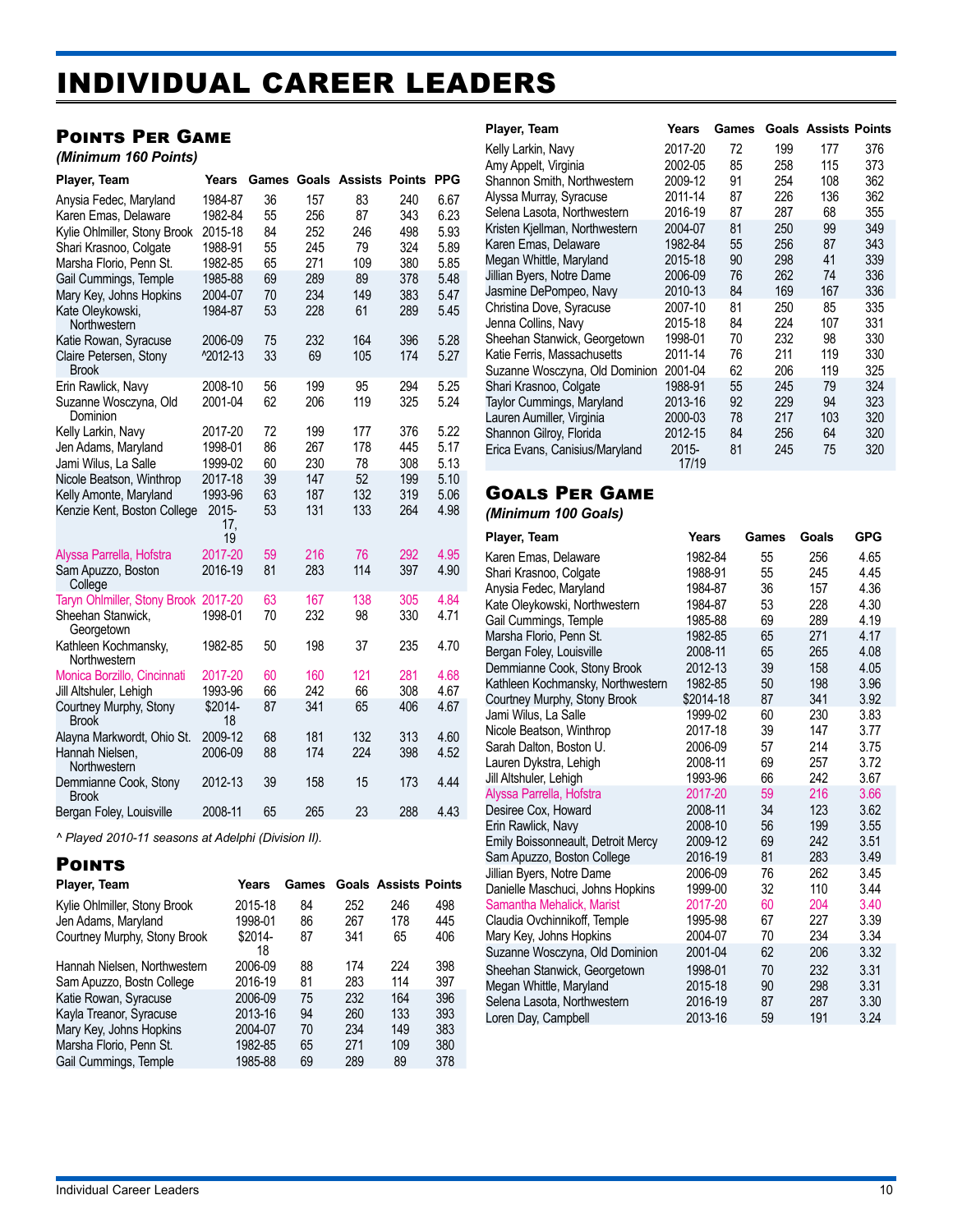### **GOALS**

| Player, Team                          | Years      | Games | Goals |
|---------------------------------------|------------|-------|-------|
| Courtney Murphy, Stony Brook          | \$2014-18  | 87    | 341   |
| Megan Whittle, Maryland               | 2015-18    | 90    | 298   |
| Gail Cummings, Temple                 | 1985-88    | 69    | 289   |
| Selena Lasota, Northwestern           | 2016-19    | 87    | 287   |
| Sam Apuzzo, Boston College            | 2016-19    | 81    | 283   |
| Marsha Florio, Penn St.               | 1982-85    | 65    | 271   |
| Jen Adams, Maryland                   | 1998-01    | 86    | 267   |
| Bergan Foley, Louisville              | 2008-11    | 65    | 265   |
| Jillian Byers, Notre Dame             | 2006-09    | 76    | 262   |
| Kayla Treanor, Syracuse               | 2013-16    | 94    | 260   |
| Amy Appelt, Virginia                  | 2002-05    | 85    | 258   |
| Lauren Dykstra, Lehigh                | 2008-11    | 69    | 257   |
| Karen Emas, Delaware                  | 1982-84    | 55    | 256   |
| Shannon Gilroy, Florida               | 2012-15    | 84    | 256   |
| Shannon Smith, Northwestern           | 2009-12    | 91    | 254   |
| Kylie Ohlmiller, Stony Brook          | 2015-18    | 84    | 252   |
| Kristen Kjellman, Northwestern        | 2004-07    | 81    | 250   |
| Christina Dove, Syracuse              | 2007-10    | 81    | 250   |
| Courtney Murphy, Stony Brook          | \$2014-17  | 66    | 246   |
| Shari Krasnoo, Colgate                | 1988-91    | 55    | 245   |
| Erica Evans, Canisius/Maryland        | 2015-17/19 | 81    | 245   |
| Lindsey Ronbeck, Florida              | 2016-19    | 79    | 243   |
| Jill Altshuler, Lehigh                | 1993-96    | 66    | 242   |
| Emily Boissonneault, Detroit Mercy    | 2009-12    | 69    | 242   |
| Karri Ellen Johnson, Maryland         | 2009-12    | 77    | 236   |
| Mary Key, Johns Hopkins               | 2004-07    | 70    | 234   |
| Michaela Michael, Southern California | 2014-17    | 81    | 234   |
| Sheehan Stanwick, Georgetown          | 1998-01    | 70    | 232   |
| Katie Rowan, Syracuse                 | 2006-09    | 75    | 232   |
| Tami Worley, Penn St.                 | 1986-89    | 76    | 230   |
| Jami Wilus, La Salle                  | 1999-02    | 60    | 230   |

### Assists Per Game

### *(Minimum 80 Assists)*

| Player, Team                           | Years      | Games | <b>Assists</b> | <b>APG</b> |
|----------------------------------------|------------|-------|----------------|------------|
| Claire Petersen, Stony Brook           | ^2012-13   | 33    | 105            | 3.18       |
| Lindsay Sheehan, Penn St./Virginia     | 1982,84-86 | 42    | 129            | 3.07       |
| Kylie Ohlmiller, Stony Brook           | 2015-18    | 84    | 246            | 2.93       |
| Kailey Conry, Boston U                 | 2017-20    | 57    | 166            | 2.91       |
| Jill Remenapp, Denver                  | 2012-15    | 75    | 192            | 2.56       |
| Hannah Nielsen, Northwestern           | 2006-09    | 88    | 224            | 2.55       |
| Cambi Cukar, Oregon                    | 2015-18    | 70    | 176            | 2.51       |
| Kenzie Kent, Boston College            | 2015-17.19 | 53    | 133            | 2.51       |
| Kelly Larkin, Navy                     | 2017-20    | 72    | 177            | 2.46       |
| Katie Hoeg, North Carolina             | 2017-20    | 68    | 162            | 2.38       |
| Jackie Cifarelli, Ohio St.             | 2012-15    | 76    | 179            | 2.36       |
| Sarah Allen, Quinnipiac                | 2010-13    | 66    | 150            | 2.27       |
| Taylor D'Amore, Johns Hopkins          | 2011-14    | 72    | 161            | 2.24       |
| Katie Rowan, Syracuse                  | 2006-09    | 75    | 164            | 2.19       |
| Nicole Ceraso, Monmouth                | 2017-20    | 62    | 136            | 2.19       |
| <b>Taryn Ohlmiller, Stony Brook</b>    | 2017-20    | 63    | 138            | 2.19       |
| Lindsey Zeltwanger, Mercer             | 2015-18    | 71    | 155            | 2.18       |
| Madalyn Booth, Lafayette               | 2005-08    | 62    | 133            | 2.15       |
| Kristen Slahor, Ohio St.               | 2005-08    | 65    | 139            | 2.14       |
| Gabby Rosenzweig, Penn                 | 2017-20    | 59    | 126            | 2.14       |
| Mary Key, Johns Hopkins                | 2004-07    | 70    | 149            | 2.13       |
| Kelly Amonte, Maryland                 | 1993-96    | 63    | 132            | 2.10       |
| Jen Adams, Maryland                    | 1998-01    | 86    | 178            | 2.07       |
| Lauren Miller, Boston College          | 1999-02    | 63    | 128            | 2.03       |
| Carlee Buck, Stony Brook               | 2004-07    | 65    | 132            | 2.03       |
| Laura McHoul, New Hampshire            | 2013-16    | 66    | 133            | 2.02       |
| Monica Borzillo, Cincinnati            | 2017-20    | 60    | 121            | 2.02       |
| Jamie Bumgardner, George<br>Washington | 2012-15    | 54    | 108            | 2.00       |
| Jasmine DePompeo, Navy                 | 2010-13    | 84    | 167            | 1.99       |

| Player, Team                 |         |     | Years Games Assists APG |      |
|------------------------------|---------|-----|-------------------------|------|
| Maggie Tamasitis, Notre Dame | 2009-12 | -76 | 151                     | 1.99 |

*^ Played 2010-11 seasons at Adelphi (Division II).*

#### **Assists**

| Player, Team                        | Years      | Games | <b>Assists</b> |
|-------------------------------------|------------|-------|----------------|
| Kylie Ohlmiller, Stony Brook        | 2015-18    | 84    | 246            |
| Hannah Nielsen, Northwestern        | 2006-09    | 88    | 224            |
| Jill Remenapp, Denver               | 2012-15    | 75    | 192            |
| Jackie Cifarelli, Ohio St.          | 2012-15    | 76    | 179            |
| Jen Adams, Maryland                 | 1998-01    | 86    | 178            |
| Kelly Larkin, Navy                  | 2017-20    | 72    | 177            |
| Cambi Cukar, Oregon                 | 2015-18    | 70    | 176            |
| Jasmine DePompeo, Navy              | 2010-13    | 84    | 167            |
| Kailey Conry, Boston U              | 2017-20    | 57    | 166            |
| Katie Rowan, Syracuse               | 2006-09    | 75    | 164            |
| Katie Hoeg, North Carolina          | 2017-20    | 68    | 162            |
| Taylor D'Amore, Johns Hopkins       | 2011-14    | 72    | 161            |
| Lindsey Zeltwanger, Mercer          | 2015-18    | 71    | 155            |
| Maggie Tamasitis, Notre Dame        | 2009-12    | 76    | 151            |
| Sarah Allen, Quinnipiac             | 2010-13    | 66    | 150            |
| Mary Key, Johns Hopkins             | 2004-07    | 70    | 149            |
| Kristin Shriver, Winthrop           | 2015-18    | 80    | 149            |
| Annie Thomas, Loyola Maryland       | 2012-15    | 82    | 148            |
| Marissa Brown, Richmond             | 2016-19    | 80    | 142            |
| Kristen Slahor, Ohio St.            | 2005-08    | 65    | 139            |
| Holly Turner, Massachusetts         | 2015-18    | 82    | 139            |
| <b>Taryn Ohlmiller, Stony Brook</b> | 2017-20    | 63    | 138            |
| Michelle Tumolo, Syracuse           | 2010-13    | 75    | 137            |
| Maggie McCormick, Penn St.          | 2012-15    | 78    | 137            |
| Alyssa Murray, Syracuse             | 2011-14    | 87    | 136            |
| Nicole Ceraso, Monmouth             | 2017-20    | 62    | 136            |
| Kayla Reilly, Campbell              | 2015-18    | 74    | 135            |
| Mackenzie Carroll, High Point       | 2011-14    | 77    | 134            |
| *Livy Rosenzweig, Loyola Maryland   | 2018-20    | 47    | 134            |
| Madalyn Booth, Lafayette            | 2005-08    | 62    | 133            |
| Kathleen McNish, Duquesne           | \$2006-10  | 68    | 133            |
| Laura McHoul, New Hampshire         | 2013-16    | 66    | 133            |
| Kayla Treanor, Syracuse             | 2013-16    | 94    | 133            |
| Kenzie Kent, Boston College         | 2015-17,19 | 53    | 133            |

*\* Active player*

### Saves Per Game

*(Minimum 500 Saves)*

| Player, Team                 | Years   | Games | <b>Saves</b> | Avg.  |
|------------------------------|---------|-------|--------------|-------|
| Katy Jensen, St. Bonaventure | 2000-02 | 44    | 739          | 16.80 |
| Chris Lindsey, Georgetown    | 1995-98 | 65    | 1.067        | 16.42 |
| Irene Scalese, Hofstra       | 1994-97 | 61    | 922          | 15.11 |
| Stephanie Clark, Hofstra     | 1994-97 | 61    | 909          | 14.90 |
| Michelle Pagnotto, Rutgers   | 1987-90 | 62    | 911          | 14.69 |
| Christy Yarnell, Richmond    | 1996-99 | 60    | 866          | 14.43 |
| Michelle Geist, Drexel       | 1997-00 | 64    | 914          | 14.28 |
| Hilary Meyer, Colgate        | 1996-99 | 54    | 759          | 14.06 |
| Jacquie Sica, Towson         | 1997-00 | 65    | 912          | 14.03 |
| Susan Lang, Bucknell         | 1986-89 | 63    | 875          | 13.89 |
| Ali Jones, Lafayette         | 1995-98 | 64    | 832          | 13.00 |
| Alice Lee, Central Conn. St. | 2006-09 | 51    | 651          | 12.76 |
| Julie Novak, Holy Cross      | 1996-99 | 59    | 750          | 12.71 |
| Kim Jackson, Delaware        | 1981-84 | 55    | 686          | 12.47 |
| Meg Dentler, George Mason    | 2002-05 | 69    | 855          | 12.39 |
| Christina Jermyn, American   | 1996-99 | 61    | 743          | 12.18 |
| Paula Chapman, Rutgers       | 1995-98 | 67    | 800          | 11.94 |
| Leela Strong, Lafayette      | 1999-02 | 69    | 804          | 11.65 |
| Sue Heether, Loyola Maryland | 1987-90 | 72    | 826          | 11.47 |
| Megan Orr, Holy Cross        | 2004-07 | 76    | 867          | 11.41 |
| Eden Coehlo, California      | 2000-03 | 71    | 807          | 11.37 |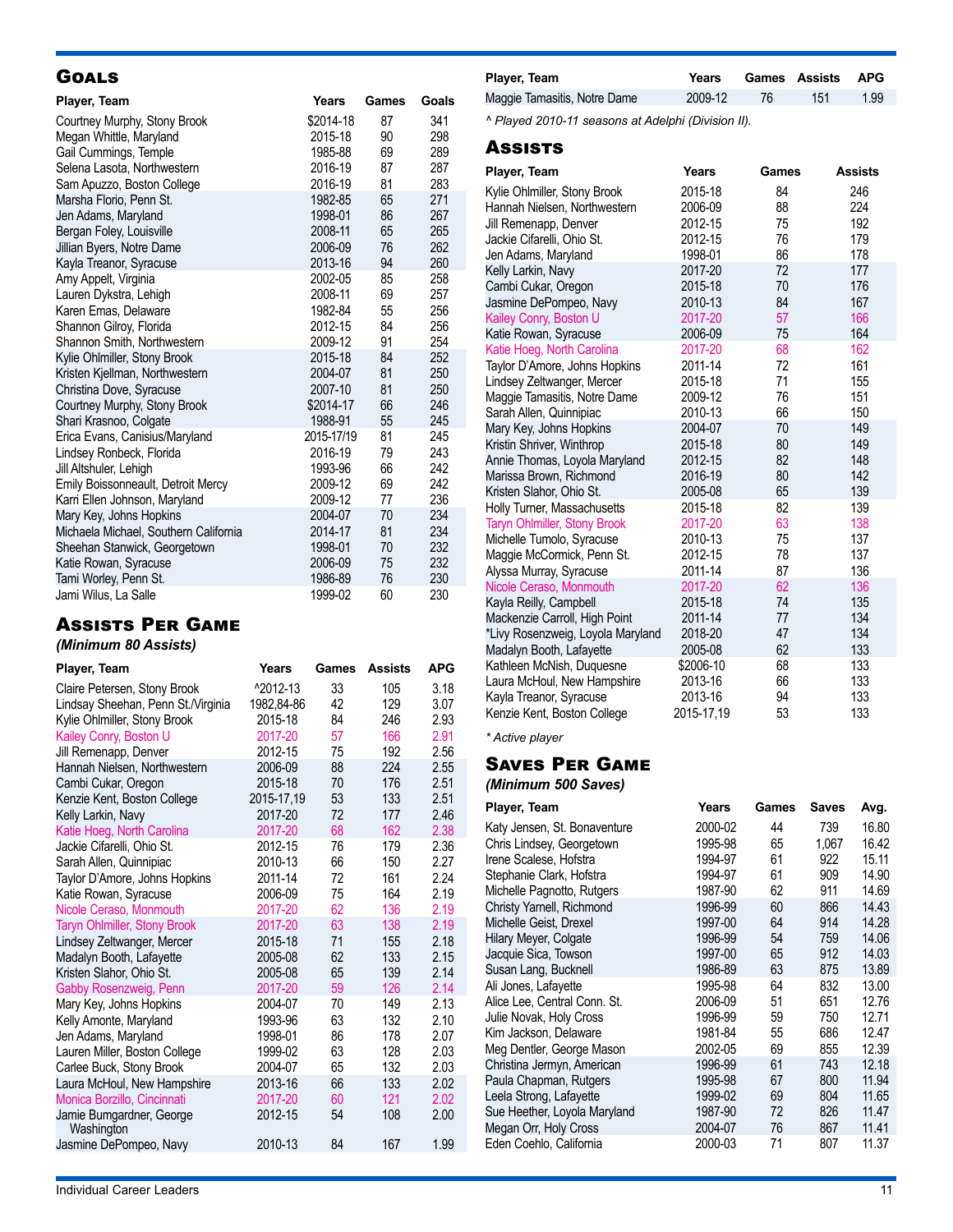| Player, Team                         | Years      | Games | <b>Saves</b> | Ava.  |
|--------------------------------------|------------|-------|--------------|-------|
| Jill Rizzo, Ohio St.                 | 2017-20    | 58    | 656          | 11.31 |
| Alex Kahoe, Maryland                 | 1997-00    | 86    | 968          | 11.26 |
| Morgan Conroy, St. Bonaventure       | 2015-18    | 61    | 645          | 10.57 |
| Haleigh Wurzel, Mercer/Old Dominion  | 2015-17.19 | 68    | 669          | 9.84  |
| Jackie Branthover, Central Conn. St. | 2016-19    | 60    | 584          | 9.73  |

### **SAVES**

| Player, Team                          | Years     | Games | Saves |
|---------------------------------------|-----------|-------|-------|
| Chris Lindsey, Georgetown             | 1995-98   | 65    | 1,067 |
| Alex Kahoe, Maryland                  | 1997-00   | 86    | 968   |
| Irene Scalese, Hofstra                | 1994-97   | 61    | 922   |
| Michelle Geist, Drexel                | 1997-00   | 64    | 914   |
| Jacquie Sica, Towson                  | 1997-00   | 65    | 912   |
| Michelle Pagnotto, Rutgers            | 1987-90   | 62    | 911   |
| Stephanie Clark, Hofstra              | 1994-97   | 61    | 909   |
| Susan Lang, Bucknell                  | 1986-89   | 63    | 875   |
| Megan Orr, Holy Cross                 | 2004-07   | 76    | 867   |
| Christy Yarnell, Richmond             | 1996-99   | 60    | 866   |
| Megan Matthews, Quinnipiac            | 2000-03   | 60    | 862   |
| Meg Dentler, George Mason             | 2002-05   | 69    | 855   |
| Patty Cronise, UMBC                   | 1984-87   | --    | 843   |
| Ali Jones, Lafayette                  | 1995-98   | 64    | 832   |
| Laura Shane, Stanford                 | 2005-08   | 73    | 829   |
| Sue Heether, Loyola Maryland          | 1987-90   | 72    | 826   |
| Eden Coehlo, California               | 2000-03   | 71    | 807   |
| Leela Strong, Lafayette               | 1999-02   | 69    | 804   |
| Paula Chapman, Rutgers                | 1995-98   | 67    | 800   |
| Alison Cole, Yale                     | 1996-99   | 63    | 800   |
| Amy Jagoda, UMBC                      | 1998-01   | 70    | 775   |
| Naomi Campano Radio, Mount St. Mary's | 2002-05   | 75    | 770   |
| Hilary Meyer, Colgate                 | 1996-99   | 54    | 759   |
| Laurie Tortorelli, Delaware           | 1999-02   | 69    | 754   |
| Carey Sebastian, Delaware             | 1995-98   | 71    | 750   |
| Julie Novak, Holy Cross               | 1996-99   | 59    | 750   |
| Tricia Dabrowski, Loyola Maryland     | 1999-02   | 77    | 750   |
| Megan Taylor, Maryland                | 2016-19   | 90    | 739   |
| Alaina Girani, Winthrop               | \$2015-19 | 84    | 704   |

### Goals-Against Average

### *(Minimum 1,500 Minutes)*

| Player, Team                          | Years             | Games | <b>Minutes</b> | GА  | Avg. |
|---------------------------------------|-------------------|-------|----------------|-----|------|
| Jane Billeter, Northwestern           | 1983-84           | 28    | 1,680          | 160 | 5.71 |
| Kourtney Heavey, Loyola Maryland      | 1995-98           |       | 2,044          | 206 | 6.05 |
| Debbie Castine, North Carolina        | 1996-99           | 65    | 3.563          | 364 | 6.13 |
| Kim Jackson, Delaware                 | 1982-84           | 55    | 3,300          | 346 | 6.29 |
| Lisa Dixon, William & Mary            | 1994-97           |       | 2,122          | 224 | 6.33 |
| Sarah Kolodner, Princeton             | 2002-05           | 78    | 4.092          | 437 | 6.41 |
| Erin O'Neill, Princeton               | 1993-95           | 52    | 3,041          | 334 | 6.59 |
| Johanna Kung, Northwestern            | 1985-88           | 54    | 3,240          | 356 | 6.59 |
| Alex Kahoe, Maryland                  | 1997-00           | 86    | 5,073          | 570 | 6.74 |
| Morgan Lathrop, Northwestern          | 2006-09           | 87    | 4,774          | 540 | 6.79 |
| Emily Szelest, Penn                   | 2007-10           | 45    | 2,197          | 251 | 6.86 |
| Sarah Waxman, Penn                    | 2005-08           | 55    | 2.672          | 310 | 6.96 |
| Devon Wills, Dartmouth                | 2003-06           | 71    | 4,183          | 497 | 7.13 |
| Anna Tesoriero, Stony Brook           | 2016-19           | 85    | 4,663          | 564 | 7.26 |
| May Coughlin, Holy Cross              | 1989-92           | 46    | 2,762          | 341 | 7.41 |
| Carrie Giancola, Cornell              | 1999-02           | 63    | 3.132          | 390 | 7.47 |
| Tricia Dabrowski, Loyola Maryland     | 1999-02           | 77    | 4.464          | 558 | 7.50 |
| Kendall McBreaty, Virginia            | 2005-08           | 59    | 2,611          | 331 | 7.61 |
| Megan Huether, Duke                   | 2003-06           | 79    | 4,489          | 576 | 7.70 |
| <b>KC Emerson, Johns Hopkins</b>      | 2012-15           | 50    | 1.924          | 247 | 7.70 |
| Brittany Dipper, Maryland             | 2009-12           | 90    | 4,474          | 576 | 7.72 |
| Kim Lawton, Loyola Maryland           | \$2001-<br>05     | 58    | 1,661          | 217 | 7.84 |
| Angie Benson, Towson/Virginia<br>Tech | $2016 -$<br>17/20 | 47    | 2,522          | 332 | 7.90 |

| Years   |                          |       | GА                   | Avg. |
|---------|--------------------------|-------|----------------------|------|
| 2015-18 | 81                       | 4.431 | 596                  | 8.07 |
| 1987-90 | $\overline{\phantom{a}}$ | 3.012 | 411                  | 8.19 |
| 1991-94 | 64                       | 3.367 | 480                  | 8.55 |
| 2016-19 | 90                       | 4.888 | 705                  | 8.65 |
| 2013-16 | 85                       | 4.567 | 664                  | 8.72 |
| 2016-19 | 55                       | 2.990 | 439                  | 8.81 |
| 2017-20 | 56                       | 2.365 | 350                  | 8.88 |
|         |                          |       | <b>Games Minutes</b> |      |

### Goalkeeper Minutes Played

| Player, Team                          | Years   | Games | <b>Minutes</b> |
|---------------------------------------|---------|-------|----------------|
| Alex Kahoe, Maryland                  | 1997-00 | 86    | 5,073          |
| Megan Taylor, Maryland                | 2016-19 | 90    | 4,888          |
| Morgan Lathrop, Northwestern          | 2006-09 | 87    | 4,774          |
| Alaina Girani, Winthrop               | 2016-19 | 84    | 4,746          |
| Anna Tesoriero, Stony Brook           | 2016-19 | 85    | 4,663          |
| Liz Hogan, Syracuse                   | 2008-11 | 79    | 4,635          |
| Molly Wolf, Loyola Maryland           | 2013-16 | 85    | 4,567          |
| Rachel Vander Kolk, Virginia          | 2015-18 | 78    | 4,510          |
| Megan Huether, Duke                   | 2003-06 | 79    | 4,489          |
| Kelsey Duryea, Duke                   | 2013-16 | 76    | 4,477          |
| Brittany Dipper, Maryland             | 2009-12 | 90    | 4,474          |
| Megan Orr, Holy Cross                 | 2004-07 | 76    | 4.468          |
| Gussie Johns, Southern California     | 2015-18 | 81    | 4,431          |
| Sue Bielamowicz, Colgate              | 2003-06 | 75    | 4,403          |
| Naomi Campano Radio, Mount St. Mary's | 2002-05 | 75    | 4,342          |
| Hilary Lynch, California              | 2004-07 | 73    | 4,270          |
| Kathryn Florence, Massachusetts       | 2009-12 | 80    | 4,261          |
| Laura Shane, Stanford                 | 2005-08 | 73    | 4,244          |
| Mary Teeters, Towson                  | 2009-12 | 75    | 4,224          |
| Samantha Giacolone, Notre Dame        | 2016-19 | 78    | 4,205          |
| Devon Wills, Dartmouth                | 2003-06 | 71    | 4,183          |
| Monica Johnson, Monmouth              | 2006-09 | 75    | 4,183          |
| Eden Coehlo, California               | 2000-03 | 71    | 4,152          |
| Emily Geary, William & Mary           | 2008-11 | 71    | 4,122          |
| Sarah Kolodner, Princeton             | 2002-05 | 78    | 4,092          |
| Allison McDonough, Detroit Mercy      | 2016-19 | 73    | 4,083          |
| Allie DaCar, Stanford                 | 2015-18 | 75    | 4,065          |
| Stacy Makris, Monmouth                | 1999-02 | 72    | 4,063          |
| Lauren Chatnik, Fairfield             | 2006-09 | 72    | 4,059          |
| Lee Tortorelli, Penn St.              | 2002-05 | 68    | 4,025          |

### Ground Balls Per Game

*(Minimum 200 Ground Balls)*

|                                   |         |       | Ground       |      |
|-----------------------------------|---------|-------|--------------|------|
| Player, Team                      | Years   | Games | <b>Balls</b> | Avg. |
| Anne Wilkinson, Delaware          | 1983-86 | 74    | 466          | 6.30 |
| Nari Bush, Delaware               | 1986-89 | 67    | 385          | 5.75 |
| Missy Meharg, Delaware            | 1982-85 | 72    | 391          | 5.43 |
| Beth Manley, Delaware             | 1984-87 | 70    | 360          | 5.14 |
| Joanne Ambrogi, Delaware          | 1984-87 | 68    | 339          | 4.99 |
| Jaimee Reynolds, Cornell          | 1999-02 | 65    | 275          | 4.23 |
| Kristy Grossman, Canisius         | 1999-02 | 52    | 215          | 4.13 |
| Laura Mershon, Richmond           | 1992-95 | 61    | 252          | 4.13 |
| Julie Shaner, Princeton           | 1998-01 | 72    | 289          | 4.01 |
| Chris Lindsey, Georgetown         | 1995-98 | 63    | 237          | 3.76 |
| Lisa Cherill, Monmouth            | 2000-03 | 72    | 270          | 3.75 |
| Kate Fontana, Albany (NY)         | 2004-07 | 68    | 252          | 3.71 |
| Kristen Millar, Vermont           | 2006-09 | 66    | 244          | 3.70 |
| Courtney Barrett, UMass Lowell    | 2015-18 | 65    | 239          | 3.68 |
| Amy Zimmer, Dartmouth             | 1998-01 | 65    | 236          | 3.63 |
| Nicole McCarthy, American         | 2001-04 | 69    | 243          | 3.52 |
| Lisa Rebane, Princeton            | 1993-96 | 66    | 229          | 3.47 |
| Bridget Elder, Hofstra            | 2002-05 | 67    | 229          | 3.42 |
| Gussie Johns, Southern California | 2015-18 | 81    | 277          | 3.42 |
| Rachel Ramirez, Elon              | 2014-17 | 70    | 238          | 3.40 |
| Heidi Pearce, Johns Hopkins       | 2001-04 | 68    | 230          | 3.38 |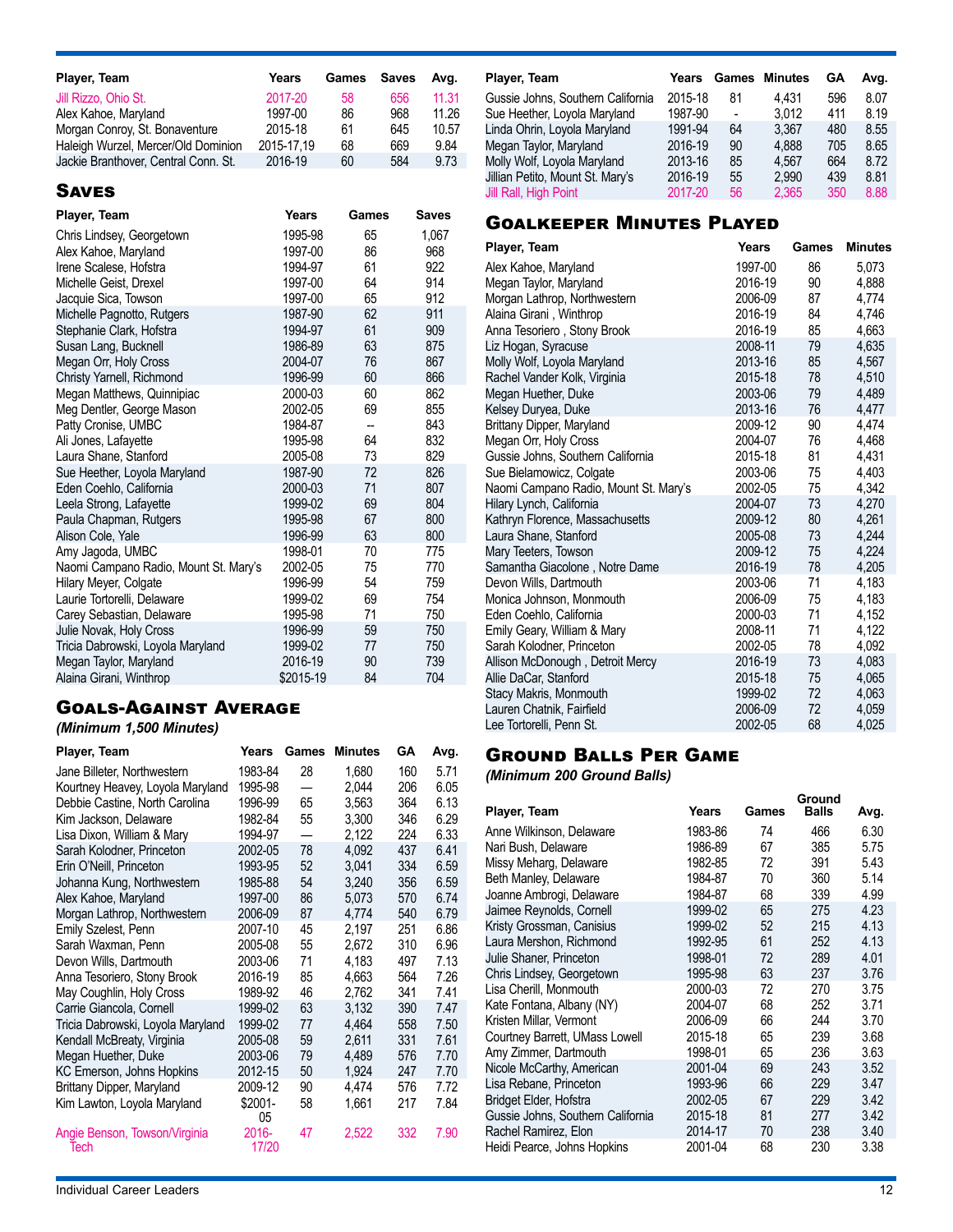| Player, Team                    | Years   | Games | Ground<br><b>Balls</b> | Avg. |
|---------------------------------|---------|-------|------------------------|------|
| Maura Talvacchia, Presbyterian  | 2014-17 | 69    | 232                    | 3.36 |
| Kiera Kelly, Quinnipiac         | 2015-18 | 65    | 218                    | 3.35 |
| Christina Fiorinelli, Manhattan | 2012-15 | 65    | 214                    | 3.29 |
| Erin Elbe, Georgetown           | 1999-02 | 73    | 240                    | 3.29 |
| Sarah Geary, Old Dominion       | 2009-12 | 63    | 206                    | 3.27 |
| Jaclyn O'Leary, Iona            | 2005-08 | 64    | 206                    | 3.22 |
| Katherine Judge, Winthrop       | 2015-18 | 81    | 247                    | 3.05 |

### Ground Balls

| Player, Team                      | Years   | Games | <b>Ground Balls</b> |
|-----------------------------------|---------|-------|---------------------|
| Anne Wilkinson, Delaware          | 1983-86 | 74    | 466                 |
| Elaine Maddox, Virginia           | 1984-87 | 58    | 404                 |
| Missy Meharg, Delaware            | 1982-85 | 72    | 391                 |
| Nari Bush, Delaware               | 1986-89 | 67    | 385                 |
| Beth Manley, Delaware             | 1984-87 | 70    | 360                 |
| Joanne Ambrogi, Delaware          | 1984-87 | 68    | 339                 |
| Amy Fromal, Virginia              | 1997-00 | 77    | 302                 |
| Julie Shaner, Princeton           | 1998-01 | 72    | 289                 |
| Gussie Johns, Souhtern California | 2015-18 | 81    | 277                 |
| Jaimee Reynolds, Cornell          | 1999-02 | 65    | 275                 |
| Jen Adams, Maryland               | 1998-01 | 86    | 272                 |
| Lisa Cherill, Monmouth            | 2000-03 | 72    | 270                 |
| Peggy Boutilier, Virginia         | 1995-98 | 71    | 268                 |
| Dawn Wisniewski, Virginia         | 1984-87 | 58    | 260                 |
| Laura Mershon, Richmond           | 1992-95 | 61    | 252                 |
| Kate Fontana, Albany (NY)         | 2004-07 | 68    | 252                 |
| Cherie Greer, Virginia            | 1991-94 | 68    | 247                 |
| Katherine Judge, Winthrop         | 2015-18 | 81    | 247                 |
| Robyn Nye, Virginia               | 1988-91 | 65    | 244                 |
| Kristen Millar, Vermont           | 2006-09 | 66    | 244                 |
| Nicole McCarthy, American         | 2001-04 | 69    | 243                 |
| Christie Jenkins, Maryland        | 1997-00 | 86    | 241                 |
| Erin Elbe, Georgetown             | 1999-02 | 73    | 240                 |
| Courtney Barrett, UMass Lowell    | 2015-18 | 65    | 239                 |
| Rachel Ramirez, Elon              | 2014-17 | 70    | 238                 |
| Chris Lindsay, Georgetown         | 1995-98 | 63    | 237                 |
| Maura Talvacchia, Presbyterian    | 2014-17 | 69    | 232                 |
| Shea Gegan, Wagner                | 2013-16 | 73    | 227                 |
| Kiera Kelly, Quinnipiac           | 2015-18 | 65    | 218                 |
| Allison McDonough, Detroit Mercy  | 2016-19 | 73    | 210                 |

### Draw Controls Per Game

*(Minimum 200 Draw Controls)*

|                                       |            |       | Draw            |      |
|---------------------------------------|------------|-------|-----------------|------|
| Player, Team                          | Years      | Games | <b>Controls</b> | Avg. |
| Jessica Karwacki, Robert Morris       | 2013-16    | 66    | 645             | 9.77 |
| Hailey Wagner, Marist                 | 2016-19    | 71    | 572             | 8.06 |
| Kaylin Morissette, Louisville         | 2013-16    | 73    | 572             | 7.84 |
| Olivia Jenner, Duke                   | 2016-19    | 73    | 512             | 7.01 |
| Izzy Nixon, Yale                      | 2016-19    | 56    | 381             | 6.80 |
| Kathryn Giroux, Dartmouth             | 2016-19    | 63    | 418             | 6.63 |
| Hannah Murphy, Massachusetts          | 2014-17    | 83    | 522             | 6.29 |
| Shelby Fredericks, Northwestern       | 2015-18    | 79    | 496             | 6.28 |
| Loren Generi, Navy                    | 2012-15    | 79    | 493             | 6.24 |
| Ana White, Lafayette                  | 2011-14    | 68    | 398             | 5.85 |
| Kali Hartshorn, Maryland              | 2017-20    | 74    | 421             | 5.69 |
| Sam Apuzzo, Boston College            | 2016-19    | 81    | 458             | 5.65 |
| Taylor Cummings, Maryland             | 2013-16    | 92    | 509             | 5.53 |
| Nicole Daniggelis, Yale               | 2013-16    | 55    | 295             | 5.36 |
| Kristen Millar, Vermont               | 2006-09    | 66    | 353             | 5.35 |
| Alyssa Leonard, Northwestern          | 2011-14    | 88    | 469             | 5.33 |
| Melissa Placek, Campbell              | 2016-19    | 73    | 385             | 5.27 |
| Michaela Michael, Southern California | 2014-17    | 81    | 422             | 5.21 |
| Katherine Judge, Winthrop             | 2015-18    | 81    | 421             | 5.20 |
| Dana Dobbie, Ohio/Maryland            | 2005/06-08 | 66    | 334             | 5.06 |
|                                       |            |       |                 |      |

| Player, Team                      | Years      |    | Draw<br><b>Games Controls</b> | Avg. |
|-----------------------------------|------------|----|-------------------------------|------|
| Taylor VanThof, Loyola Maryland   | 2016-19    | 78 | 392                           | 5.03 |
| Kailah Kempney, Syracuse          | 2012-15    | 89 | 439                           | 4.93 |
| Madison Carter, Penn St.          | 2016-19    | 68 | 334                           | 4.91 |
| Darby Kiernan, Colorado           | 2015-18    | 76 | 370                           | 4.87 |
| Adrian Rius, Radford              | 2016-19    | 63 | 305                           | 4.84 |
| Caroline Queally, Richmond        | 2015-18    | 75 | 362                           | 4.83 |
| Grace Gabriel, Marquette          | 2016-19    | 70 | 332                           | 4.74 |
| Julia Sirianni, Albany (NY)/Siena | 2012/13-15 | 49 | 228                           | 4.65 |
| Keri McCarthy, Stony Brook        | 2016-19    | 84 | 387                           | 4.61 |
| Hayley Krause, Winthrop           | 2013-16    | 80 | 365                           | 4.56 |

### **DRAW CONTROLS**

| Player, Team                             | Years      | Games | Draw<br><b>Controls</b> |
|------------------------------------------|------------|-------|-------------------------|
| Jessica Karwacki, Robert Morris          | 2013-16    | 66    | 645                     |
| Kaylin Morissette, Louisville            | 2013-16    | 73    | 572                     |
| Hailey Wagner, Marist                    | 2016-19    | 71    | 572                     |
| Hannah Murphy, Massachusetts             | 2014-17    | 83    | 522                     |
| Olivia Jenner, Duke                      | 2016-19    | 73    | 512                     |
| Taylor Cummings, Maryland                | 2013-16    | 92    | 509                     |
| Shelby Fredericks, Northwestern          | 2015-18    | 79    | 496                     |
| Loren Generi, Navy                       | 2012-15    | 79    | 493                     |
| Alyssa Leonard, Northwestern             | 2011-14    | 88    | 469                     |
| Sam Apuzzo, Boston College               | 2016-19    | 81    | 458                     |
| Kailah Kempney, Syracuse                 | 2012-15    | 89    | 439                     |
| Michaela Michael, Southern<br>California | 2014-17    | 81    | 422                     |
| Katherine Judge, Winthrop                | 2015-18    | 81    | 421                     |
| Kali Hartshorn, Maryland                 | 2017-20    | 74    | 421                     |
| Kathryn Giroux, Dartmouth                | 2016-19    | 63    | 418                     |
| Ana White, Lafayette                     | 2011-14    | 68    | 398                     |
| Taylor VanThof, Loyola Maryland          | 2016-19    | 78    | 392                     |
| Keri McCarthy, Stony Brook               | 2016-19    | 84    | 387                     |
| Melissa Placek, Campbell                 | 2016-19    | 73    | 385                     |
| Izzy Nixon, Yale                         | 2016-19    | 56    | 381                     |
| Darby Kiernan, Colorado                  | 2015-18    | 76    | 370                     |
| Hayley Krause, Winthrop                  | 2013-16    | 80    | 365                     |
| Caroline Queally, Richmond               | 2015-18    | 75    | 362                     |
| Kristen Millar, Vermont                  | 2006-09    | 66    | 353                     |
| Dana Dobbie, Ohio/Maryland               | 2005/06-08 | 66    | 334                     |
| Madison Carter, Penn St.                 | 2016-19    | 68    | 334                     |
| Grace Gabriel, Marquette                 | 2016-19    | 70    | 332                     |
| Hillary Fratzke, Towson                  | \$2006-10  | 72    | 327                     |
| Taryn VanThof, Loyola Maryland           | \$2011-15  | 83    | 318                     |
| Rachel MacCheyne, Niagara                | 2016-19    | 71    | 316                     |

Caused Turnovers Per Game **(This statistic was first codified as such in 1998, but was known before that year as interceptions and blocks.)** *(Minimum 100 Caused Turnovers)*

| Player, Team                   | Years   | Games | Caused<br><b>Turnovers</b> | Avg. |
|--------------------------------|---------|-------|----------------------------|------|
| Moira Muthig, Manhattan        | 2000-01 | 31    | 144                        | 4.65 |
| Kristy Grossman, Canisius      | 1999-02 | 52    | 187                        | 3.60 |
| Maura Talvacchia, Presbyterian | 2014-17 | 69    | 228                        | 3.30 |
| Shea Gegan, Wagner             | 2013-16 | 73    | 235                        | 3.22 |
| Michi Ellers, Georgetown       | 2001-04 | 74    | 204                        | 2.76 |
| Caitlin Delaney, Sacred Heart  | 2014-17 | 64    | 161                        | 2.52 |
| Kate Henrich, Denver           | 2010-13 | 69    | 170                        | 2.46 |
| Kiera Kelly, Quinnipiac        | 2015-18 | 65    | 156                        | 2.40 |
| Jackie Doherty, Notre Dame     | 2008-11 | 74    | 177                        | 2.39 |
| Sami Chenoweth, Towson         | 2017-20 | 63    | 150                        | 2.38 |
| Olivia Conti, Towson           | 2017-20 | 63    | 149                        | 2.37 |
| Kate Fontana, Albany (NY)      | 2004-07 | 68    | 157                        | 2.31 |
| Julie Shaner, Princeton        | 1998-01 | 72    | 165                        | 2.29 |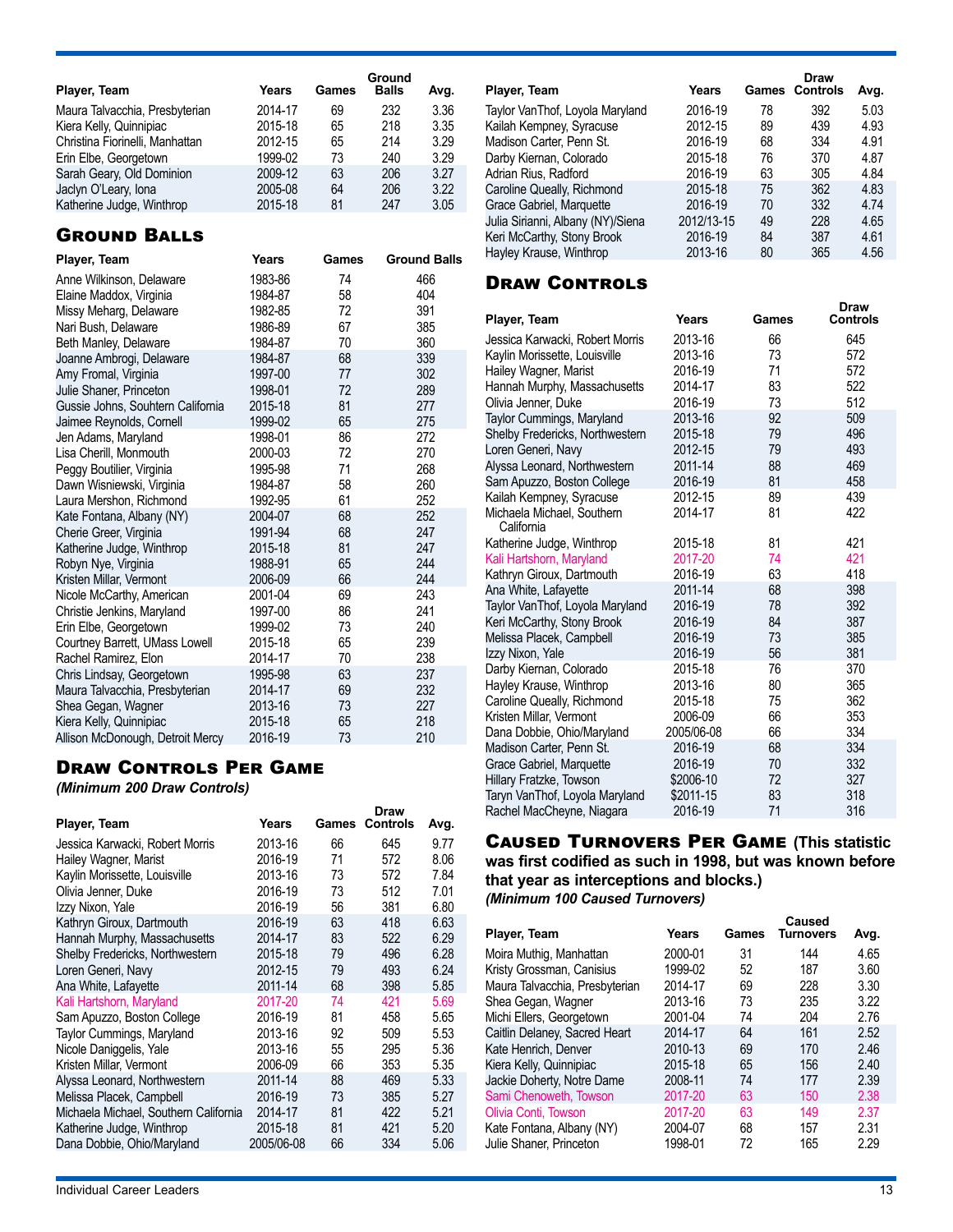|                                            |           |       | Caused    |      |
|--------------------------------------------|-----------|-------|-----------|------|
| Player, Team                               | Years     | Games | Turnovers | Avg. |
| Emily Boissonneault, Detroit<br>Mercy      | 2009-12   | 69    | 157       | 2.28 |
| Lindsey Ewertsen, Columbia                 | 2016-19   | 61    | 136       | 2.23 |
| Lacey-Leigh Hentz, Johns<br><b>Hopkins</b> | 2002-05   | 66    | 146       | 2.21 |
| Rachael Becker, Princeton                  | 2000-03   | 78    | 171       | 2.19 |
| Christy Finch, Northwestern                | 2005-08   | 85    | 183       | 2.15 |
| Sarah Elliott, Siena                       | 2004-07   | 65    | 137       | 2.11 |
| Shannon Gallagher, Winthrop                | 2013-16   | 79    | 164       | 2.08 |
| Sarah Johnson, William & Mary              | 2008-11   | 65    | 134       | 2.06 |
| Brianna McCaffrey, Liberty                 | 2016-19   | 73    | 147       | 2.01 |
| Hillary Fratzke, Towson                    | 2006-10   | 72    | 144       | 2.00 |
| Colleen O'Donnell, Robert Morris           | 2009-12   | 65    | 128       | 1.97 |
| Abby Junior, William & Mary                | 2014-17   | 64    | 126       | 1.97 |
| Barbara Sullivan, Notre Dame               | \$2012-16 | 82    | 159       | 1.94 |
| Kellye Gallagher, Loyola Maryland          | \$2008-12 | 66    | 126       | 1.91 |
| Taylor Cuenin, UC Davis                    | 2016-19   | 59    | 112       | 1.90 |
| Kelly Colegrove, Robert Morris             | 2017-20   | 56    | 106       | 1.89 |
| Bridget Elder, Hofstra                     | 2002-05   | 67    | 126       | 1.88 |

Caused Turnovers **(This statistic was first codified as such in 1998, but was known before that year as interceptions and blocks.)**

| Player, Team                   | Years   | Games | Caused<br><b>Turnovers</b> |
|--------------------------------|---------|-------|----------------------------|
| Shea Gegan, Wagner             | 2013-16 | 73    | 235                        |
| Maura Talvacchia, Presbyterian | 2014-17 | 69    | 228                        |
| Michi Ellers, Georgetown       | 2001-04 | 74    | 204                        |

| Player, Team                        | Years     | Games | Caused<br>Turnovers |
|-------------------------------------|-----------|-------|---------------------|
| Lori Graham, Manhattan              | 1997-00   |       | 190                 |
| Kristy Grossman, Canisius           | 1999-02   | 52    | 187                 |
| Christy Finch, Northwestern         | 2005-08   | 85    | 183                 |
| Megan Hungate, Duquesne             | 1998-01   |       | 178                 |
| Jackie Doherty, Notre Dame          | 2008-11   | 74    | 177                 |
| Rachael Becker, Princeton           | 2000-03   | 78    | 171                 |
| Kate Henrich, Denver                | 2010-13   | 69    | 170                 |
| Julie Shaner, Princeton             | 1998-01   | 72    | 165                 |
| Shannon Gallagher, Winthrop         | 2013-16   | 79    | 164                 |
| Caitlin Delaney, Sacred Heart       | 2014-17   | 64    | 161                 |
| Barbara Sullivan, Notre Dame        | \$2012-16 | 82    | 159                 |
| Kate Fontana, Albany (NY)           | 2004-07   | 68    | 157                 |
| Emily Boissonneault, Detroit        | 2009-12   | 69    | 157                 |
| Mercy                               |           |       |                     |
| Kiera Kelly, Quinnipiac             | 2015-18   | 65    | 156                 |
| Sami Chenowith, Towson              | 2017-20   | 63    | 150                 |
| Olivia Conti, Towson                | 2017-20   | 63    | 149                 |
| Brianna McCaffrey, Liberty          | 2016-19   | 73    | 147                 |
| Lacey-Leigh Hentz, Johns<br>Hopkins | 2002-05   | 66    | 146                 |
| Moira Muthig, Manhattan             | 2000-01   | 31    | 144                 |
| Hillary Fratzke, Towson             | 2006-10   | 72    | 144                 |
| Katherine Judge, Winthrop           | 2015-18   | 81    | 142                 |
| Taylor Cummings, Maryland           | 2013-16   | 92    | 139                 |
| Kelsey Withrow, Mount St. Mary's    | 2003-06   | 74    | 137                 |
| Sarah Elliott, Siena                | 2004-07   | 65    | 137                 |
| Lindsey Ewertsen, Columbia          | 2016-19   | 61    | 136                 |
| Sarah Johnson, William & Mary       | 2008-11   | 65    | 134                 |
| Audrey Robertson, Mercer            | 2016-19   | 75    | 132                 |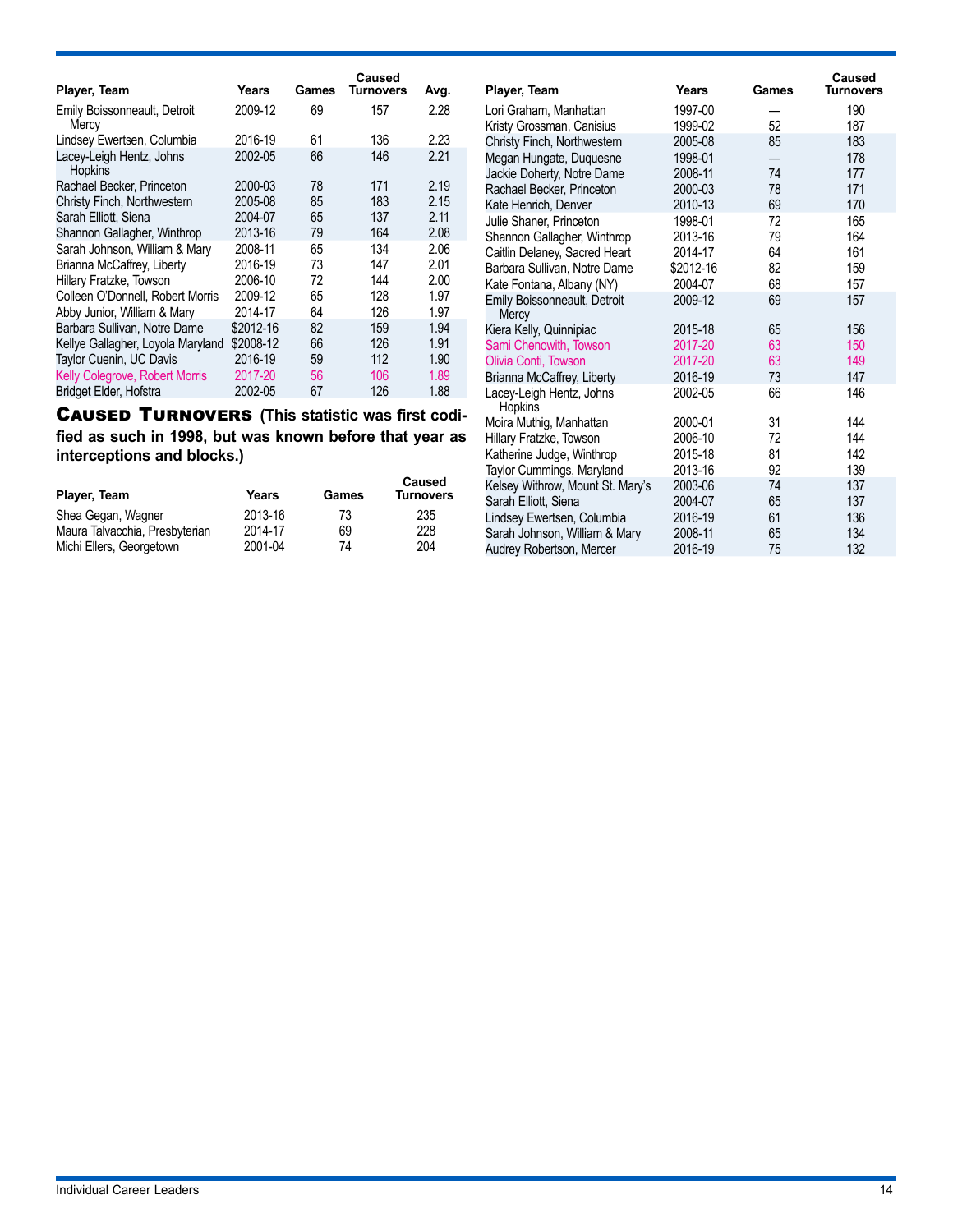## <span id="page-14-0"></span>COLLEGIATE ANNUAL INDIVIDUAL CHAMPIONS

### POINTS PER GAME

| Year Name, Team             |     |    |              | CI. Games Goals Assists Points PPG |          |  |
|-----------------------------|-----|----|--------------|------------------------------------|----------|--|
| 1996 Jill Altshuler, Lehigh | Sr. | 17 | $\mathbf{q}$ | -22 -                              | 119 7.00 |  |
| 1997 Debra Wood, Gannon     | So. | 17 | 76.          | -27                                | 103 6.06 |  |

### POINTS

| Year Name, Team             |     | <b>CI.</b> Games Goals Assists Points |     |     |     |
|-----------------------------|-----|---------------------------------------|-----|-----|-----|
| 1996 Jill Altshuler, Lehigh | .Sr | -17                                   | 97. | -22 | 119 |
| 1997 Debra Wood, Gannon     | So. | -17                                   | 76  |     | 103 |

### GOALS PER GAME

|      | Year Name, Team        |     | Class Games Goals GPG |    |      |
|------|------------------------|-----|-----------------------|----|------|
| 1996 | Jill Altshuler, Lehigh |     | -17                   | 97 | 5.71 |
| 1997 | Debra Wood, Gannon     | So. | 17                    | 76 | 4.47 |

### **GOALS**

| Year | Name, Team             |     | <b>Class Games Goals</b> |     |
|------|------------------------|-----|--------------------------|-----|
| 1996 | Jill Altshuler, Lehigh | .Sr | -17                      | -97 |
| 1997 | Debra Wood, Gannon     | So. |                          |     |

### ASSISTS PER GAME

| Year | Name. Team                  |     |    | <b>Class Games Assists APG</b> |      |
|------|-----------------------------|-----|----|--------------------------------|------|
|      | 1996 Kelly Amonte, Maryland | Sr. | 19 | 48                             | 2.53 |
| 1997 | Stacey Reynolds, Gannon     | Fr. | 17 | 42                             | 2.47 |

### ASSISTS

| Year Name, Team              |    | <b>Games</b> Assists |
|------------------------------|----|----------------------|
| 1996 Kelly Amonte, Maryland  | 19 | 48                   |
| 1997 Stacey Reynolds, Gannon |    | 42                   |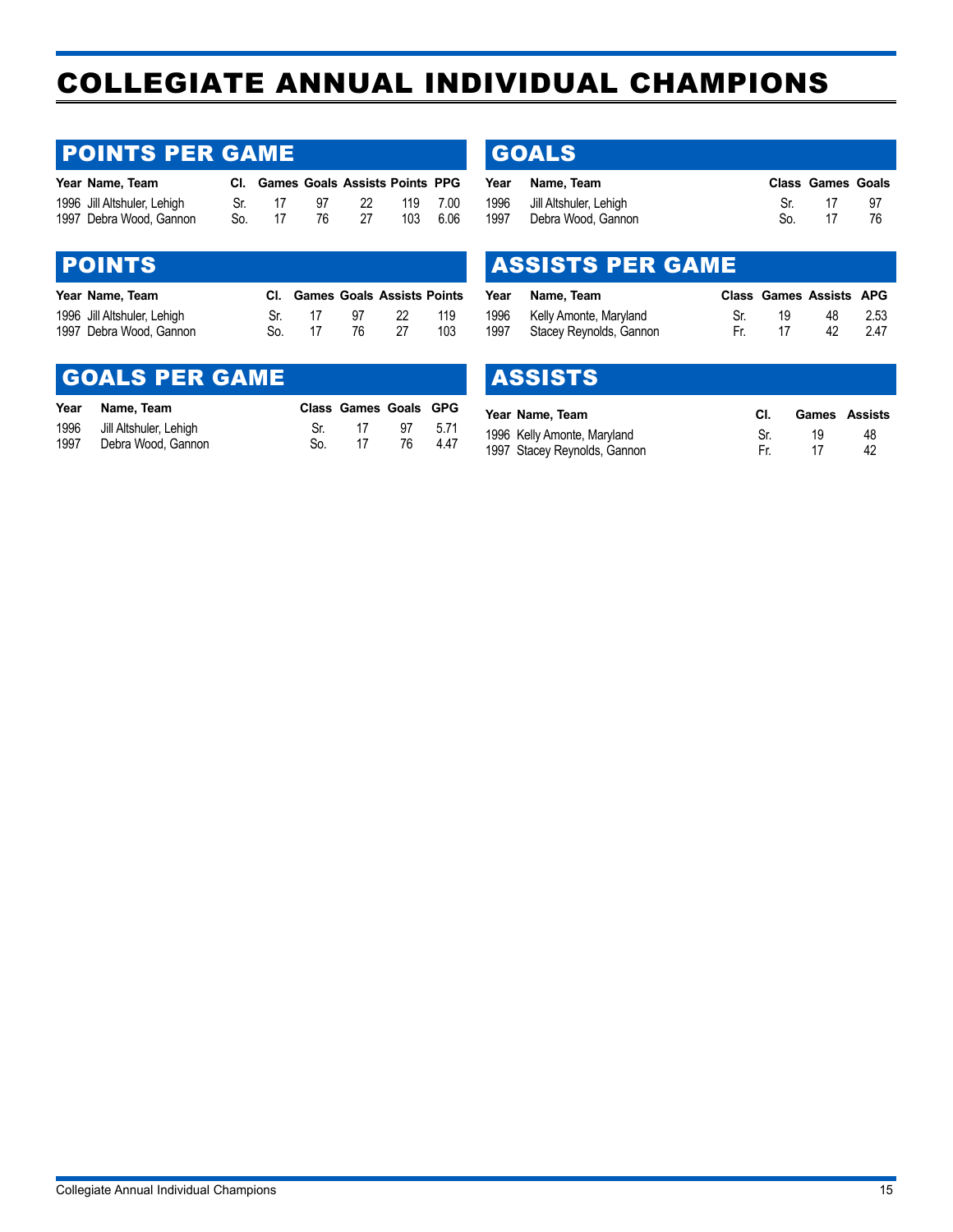## <span id="page-15-0"></span>DIVISION I ANNUAL INDIVIDUAL CHAMPIONS

### POINTS PER GAME

| Year Name, Team                                                                                                                                  | CI.                             |                            |                            | <b>Games Goals Assists Points PPG</b> |                                |                                      |
|--------------------------------------------------------------------------------------------------------------------------------------------------|---------------------------------|----------------------------|----------------------------|---------------------------------------|--------------------------------|--------------------------------------|
| 1998 Cristi Samaras, Princeton<br>1999 Jen Adams, Maryland<br>2000 Jen Adams, Maryland<br>2001 Jen Adams, Maryland<br>2002 Suzanne Wosczyna, Old | Jr.<br>So.<br>Jr.<br>Sr.<br>So. | 17<br>21<br>22<br>22<br>18 | 56<br>71<br>81<br>88<br>56 | 29<br>46<br>55<br>60<br>47            | 85<br>117<br>136<br>148<br>103 | 5.00<br>5.57<br>6.18<br>6.73<br>5.72 |
| Dominion<br>2003 Suzanne Wosczyna, Old<br>Dominion                                                                                               | Jr.                             | 12                         | 45                         | 32                                    | 77                             | 6.42                                 |
| 2004 Gail Decker, James<br>Madison                                                                                                               | Sr.                             | 19                         | 81                         | 31                                    | 112                            | 5.89                                 |
| 2005 Mary Key, Johns Hopkins<br>2006 Mary Key, Johns Hopkins<br>2007 Shannon Burke, UConn                                                        | So.<br>Jr.<br>Sr.               | 17<br>16<br>16             | 55<br>60<br>42             | 32<br>41<br>58                        | 87<br>101<br>100               | 5.12<br>6.31<br>6.25                 |
| 2008 Katie Rowan, Syracuse<br>2009 Hannah Nielsen,<br>Northwestern                                                                               | Jr.<br>Sr.                      | 21<br>23                   | 73<br>59                   | 69<br>83                              | 142<br>142                     | 6.76<br>6.17                         |
| 2010 Erin Rawlick, Navy<br>2011 Shannon Smith,<br>Northwestern                                                                                   | Sr.<br>Jr.                      | 21<br>23                   | 77<br>86                   | 34<br>42                              | 111<br>128                     | 5.29<br>5.57                         |
| 2012 Elizabeth Datino, UC Davis                                                                                                                  | Jr.                             | 16                         | 54                         | 47                                    | 101                            | 6.31                                 |
| 2013 Jasmine DePompeo, Navy<br>2014 Taylor D'Amore, Johns<br><b>Hopkins</b>                                                                      | Sr.<br>Sr.                      | 21<br>20                   | 56<br>52                   | 71<br>53                              | 127<br>105                     | 6.05<br>5.25                         |
| 2015 Maureen Keggins, Albany<br>(NY)                                                                                                             | Sr.                             | 19                         | 37                         | 58                                    | 95                             | 5.00                                 |
| 2016 Courtney Murphy, Stony<br><b>Brook</b>                                                                                                      | Jr.                             | 21                         | 100                        | 16                                    | 116                            | 5.52                                 |
| 2017 Kylie Ohlmiller, Stony<br><b>Brook</b>                                                                                                      | Jr.                             | 22                         | 78                         | 86                                    | 164                            | 7.45                                 |
| 2018 Kylie Ohlmiller, Stony<br><b>Brook</b>                                                                                                      | Sr.                             | 21                         | 88                         | 69                                    | 157                            | 7.48                                 |
| 2019 Kelly Larkin, Navy                                                                                                                          | Jr.                             | 21                         | 69                         | 52                                    | 121                            | 5.76                                 |

### POINTS

| Year Name, Team                   | CI. |    |     | <b>Games Goals Assists Points</b> |     |
|-----------------------------------|-----|----|-----|-----------------------------------|-----|
| 1998 Claudia Ovchinnikoff, Temple | Sr. | 19 | 87  | 7                                 | 94  |
| 1999 Jen Adams, Maryland          | So. | 21 | 71  | 46                                | 117 |
| 2000 Jen Adams, Maryland          | Jr. | 22 | 81  | 55                                | 136 |
| 2001 Jen Adams, Maryland          | Sr. | 22 | 88  | 60                                | 148 |
| 2002 Lauren Aumiller, Virginia    | Jr. | 19 | 71  | 35                                | 106 |
| 2003 Lauren Aumiller, Virginia    | Sr. | 22 | 64  | 36                                | 100 |
| 2004 Amy Appelt, Virginia         | Jr. | 22 | 90  | 31                                | 121 |
| 2005 Lindsey Munday, Northwestern | Jr. | 21 | 53  | 54                                | 107 |
| 2006 Crysti Foote, Notre Dame     | Sr. | 19 | 74  | 40                                | 114 |
| 2007 Mary Key, Johns Hopkins      | Sr. | 20 | 67  | 54                                | 121 |
| 2008 Katie Rowan, Syracuse        | Jr. | 21 | 73  | 69                                | 142 |
| 2009 Hannah Nielsen, Northwestern | Sr. | 23 | 59  | 83                                | 142 |
| 2010 Erin Rawlick, Navy           | Sr. | 21 | 77  | 34                                | 111 |
| 2011 Shannon Smith, Northwestern  | Sr. | 23 | 86  | 42                                | 128 |
| 2012 Alyssa Murray, Syracuse      | So. | 23 | 74  | 31                                | 105 |
| 2013 Jasmine DePompeo, Navy       | Sr. | 21 | 56  | 71                                | 127 |
| 2014 Kayla Treanor, Syracuse      | So. | 24 | 79  | 38                                | 117 |
| 2015 Taylor Cummings, Maryland    | Jr. | 22 | 63  | 37                                | 100 |
| 2016 Courtney Murphy, Stony Brook | Jr. | 21 | 100 | 16                                | 116 |

| Year Name. Team                   |      | <b>CI.</b> Games Goals Assists Points |    |    |     |
|-----------------------------------|------|---------------------------------------|----|----|-----|
| 2017 Kylie Ohlmiller, Stony Brook | √Jr∴ | 22                                    | 78 | 86 | 164 |
| 2018 Kylie Ohlmiller, Stony Brook | Sr.  | 21                                    | 88 | 69 | 157 |
| 2019 Kenzie Kent, Boston College  | Sr.  | 23                                    | 52 | 75 | 127 |

### GOALS PER GAME

| Year | Name, Team                          |     | <b>Class Games Goals</b> |     | <b>GPG</b> |
|------|-------------------------------------|-----|--------------------------|-----|------------|
| 1998 | Claudia Ovchinnikoff, Temple        | Sr. | 19                       | 87  | 4.58       |
| 1999 | Nicole Wittelsberger, Denver        | So. | 12                       | 53  | 4.42       |
| 2000 | Jacque Weitzel, Dartmouth           | Sr. | 16                       | 67  | 4.19       |
| 2001 | Jami Wilus, La Salle                | Jr. | 15                       | 71  | 4.73       |
| 2002 | Tracy Uellendahl, Central Conn. St. | Jr. | 12                       | 47  | 3.92       |
| 2003 | Tracy Uellendahl, Central Conn. St. | Sr. | 13                       | 49  | 3.77       |
| 2004 | Gail Decker, James Madison          | Sr. | 19                       | 81  | 4.26       |
| 2005 | Shannon Witzel, Towson              | So. | 19                       | 71  | 3.74       |
| 2006 | Kate McHarg, Loyola Maryland        | Jr. | 15                       | 60  | 4.00       |
| 2007 | Lauren Taylor, Yale                 | Jr. | 17                       | 65  | 3.82       |
| 2008 | Bergan Foley, Louisville            | Fr. | 15                       | 61  | 4.07       |
| 2009 | Sarah Dalton, Boston U.             | Sr. | 19                       | 91  | 4.79       |
| 2010 | Bergan Foley, Louisville            | Jr. | 17                       | 78  | 4.59       |
| 2011 | Lauren Dykstra, Lehigh              | Sr. | 17                       | 72. | 4.24       |
| 2012 | Anna Eidem, Detroit Mercy           | Sr. | 17                       | 72  | 4.24       |
| 2013 | Demmianne Cook, Stony Brook         | Sr. | 20                       | 90  | 4.50       |
| 2014 | Shannon Gilroy, Florida             | Jr. | 21                       | 86  | 4.10       |
| 2015 | Jenna Kasmarik, Winthrop            | Sr. | 20                       | 78  | 3.90       |
| 2016 | Courtney Murphy, Stony Brook        | Jr. | 21                       | 100 | 4.76       |
| 2017 | Olivia Hompe, Princeton             | Sr. | 19                       | 75  | 3.95       |
| 2018 | Julia Glynn, Harvard                | Sr. | 15                       | 69  | 4.60       |
| 2019 | Alyssa Parrella, Hofstra            | Jr. | 19                       | 85  | 4.47       |

### **GOALS**

| Year         | Name, Team                   |            | <b>Class Games Goals</b> |          |
|--------------|------------------------------|------------|--------------------------|----------|
| 1998         | Claudia Ovchinnikoff, Temple | Sr.        | 19                       | 87       |
| 1999         | Jen Adams, Maryland          | So.        | 21                       | 71       |
| 2000         | Jen Adams, Maryland          | Jr.        | 22                       | 81       |
| 2001         | Jen Adams, Maryland          | Sr.        | 22                       | 88       |
| 2002         | Lauren Aumiller, Virginia    | Jr.        | 19                       | 71       |
| 2003         | Kelly Coppedge, Maryland     | Jr.        | 22                       | 73       |
| 2004         | Amy Appelt, Virginia         | Jr.        | 22                       | 90       |
| 2005         | Shannon Witzel, Towson       | So.        | 19                       | 71       |
| 2006         | Crysti Foote, Notre Dame     | Sr.        | 19                       | 74       |
| 2007         | Caroline Cryer, Duke         | Jr.        | 20                       | 71       |
| 2008         | Hilary Bowen, Northwestern   | Jr.        | 22                       | 81       |
| 2009         | Sarah Dalton, Boston U.      | Sr.        | 19                       | 91       |
| 2010         | Bergan Foley, Louisville     | Jr.        | 17                       | 78       |
| 2011         | Shannon Smith, Northwestern  | Sr.        | 23                       | 86       |
| 2012         | Alyssa Murray, Syracuse      | So.        | 23                       | 74       |
| 2013         | Demmianne Cook, Stony Brook  | Sr.        | 20                       | 90       |
| 2014         | Shannon Gilroy, Florida      | Jr.        | 21                       | 86       |
| 2015         | Jenna Kasmarik, Winthrop     | Sr.        | 20                       | 78       |
| 2016         | Courtney Murphy, Stony Brook | Jr.        | 21<br>24                 | 100      |
| 2017         | Sam Apuzzo, Boston College   | So.        | 21                       | 80       |
| 2018<br>2019 | Courtney Murphy, Stony Brook | Sr.<br>Sr. | 24                       | 95<br>94 |
|              | Sam Apuzzo, Boston College   |            |                          |          |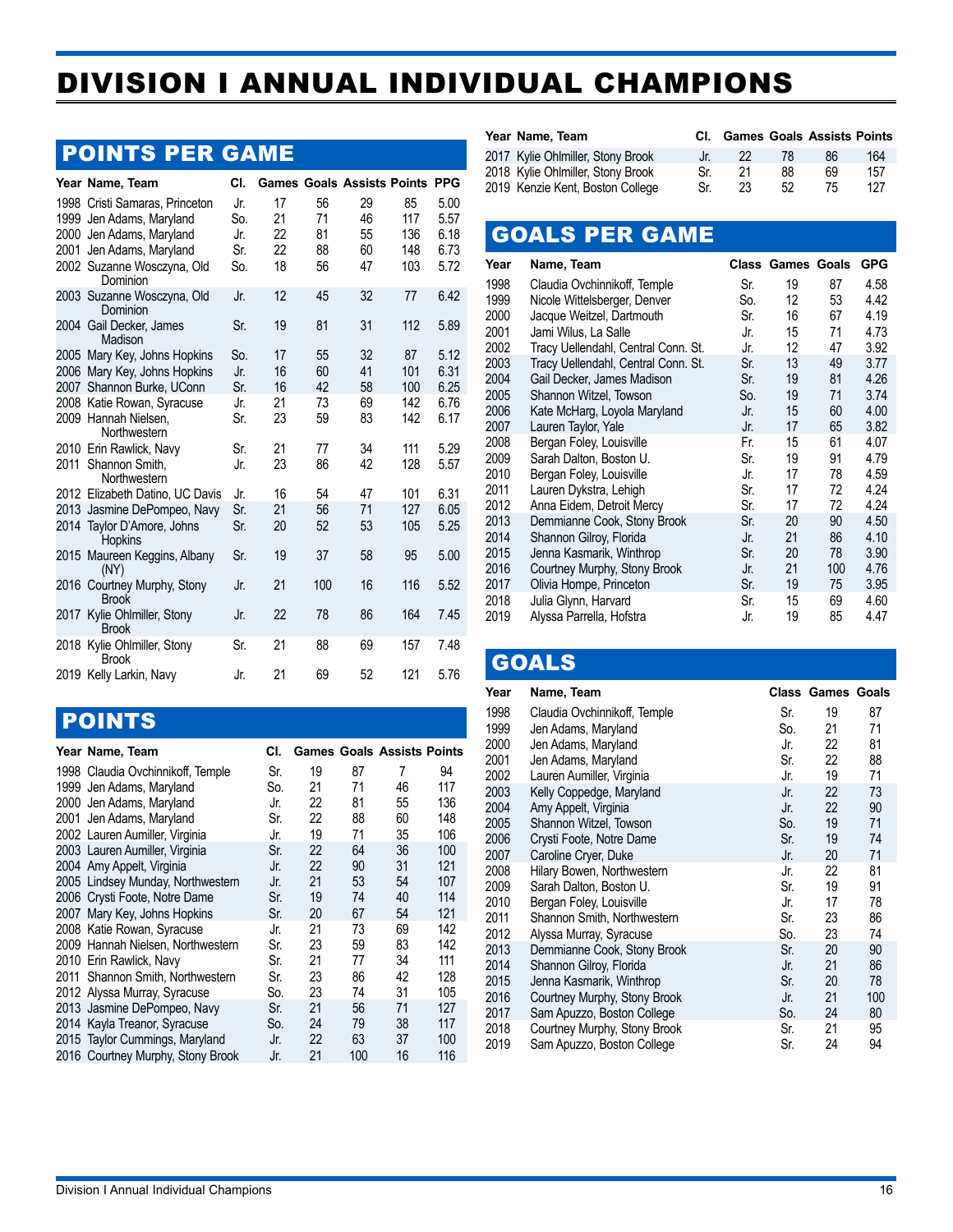### FREE POSITION PERCENTAGE

| Year | Name, Team                         |     | <b>Class Games Goals Shots</b> |    |    | Pct. |
|------|------------------------------------|-----|--------------------------------|----|----|------|
| 2016 | Jenn Peters, LIU Brooklyn          | Jr. | 17                             | 14 | 19 | .737 |
| 2017 | Sarah Bloise, Fresno St.           | So. | 16                             | 16 | 21 | 762  |
| 2018 | Haley O'Hanlon, Colgate            | Sr. | 17                             | 13 | 18 | 722  |
| 2019 | Jackie Brattan, Army West<br>Point | So. | 19                             | 17 | 22 | .773 |

### SHOT PERCENTAGE

| Year | Name, Team                        |       | <b>Class Games Goals Shots</b> |    |     | Pct. |
|------|-----------------------------------|-------|--------------------------------|----|-----|------|
| 2017 | Erica Coyne, Mercer               | Jr.   | 19                             | 41 | 62  | .661 |
| 2018 | Kristen Gaudian, James<br>Madison | Sr.   | 23                             | 80 | 122 | .656 |
| 2019 | Sam Fiedler, Loyola Maryland      | - So. | -21                            | 53 | 79  | .671 |

## ASSISTS PER GAME

| Year | Name, Team                     |     |    | <b>Class Games Assists</b> | APG  |
|------|--------------------------------|-----|----|----------------------------|------|
| 1998 | Jen Greene, Dartmouth          | Sr. | 16 | 39                         | 2.44 |
| 1999 | Julie Tice, Penn St.           | Jr. | 17 | 41                         | 2.41 |
| 2000 | Lauren Miller, Boston College  | So. | 16 | 41                         | 2.56 |
| 2001 | Amy Perry, Mercyhurst          | Sr. | 16 | 50                         | 3.13 |
| 2002 | Sandra Gallegos, Niagara       | Jr. | 13 | 38                         | 2.92 |
| 2003 | Suzanne Wosczyna, Old Dominion | Jr. | 12 | 31                         | 2.67 |
| 2004 | Colleen O'Mara, California     | Sr. | 18 | 41                         | 2.28 |
| 2005 | Carlee Buck, Stony Brook       | So. | 15 | 42                         | 2.80 |
| 2006 | Maddy Booth, Lafayette         | So. | 16 | 47                         | 2.94 |
| 2007 | Shannon Burke, UConn           | Sr. | 16 | 58                         | 3.63 |
| 2008 | Kristen Slahor, Ohio St.       | Sr. | 18 | 61                         | 3.39 |
| 2009 | Hannah Nielsen, Northwestern   | Sr. | 23 | 83                         | 3.61 |
| 2010 | Katie Oliverio, Louisville     | So. | 17 | 46                         | 2.71 |
| 2011 | Taylor Fink, Albany (NY)       | Sr. | 19 | 49                         | 2.58 |
| 2012 | Sarah Allen, Quinnipiac        | Jr. | 15 | 64                         | 4.27 |
| 2013 | Jill Remenapp, Denver          | So. | 21 | 74                         | 3.52 |
| 2014 | Taylor D'Amore, Johns Hopkins  | Sr. | 20 | 53                         | 2.65 |
| 2015 | Maureen Keggins, Albany (NY)   | Sr. | 19 | 58                         | 3.05 |
| 2016 | Nina Corcoran, Penn            | Sr. | 20 | 58                         | 2.90 |
| 2017 | Kylie Ohlmiller, Stony Brook   | Jr. | 22 | 86                         | 3.91 |
| 2018 | Riley Dolan, Longwood          | Sr. | 18 | 63                         | 3.50 |
| 2019 | Kailey Conry, Boston U.        | Jr. | 15 | 55                         | 3.67 |

## ASSISTS

| Year Name, Team                     | CI. |    | Games Assists |
|-------------------------------------|-----|----|---------------|
| 1998 Sascha Newmarch, Maryland      | Sr. | 21 | 42            |
| 1999 Jen Adams, Maryland            | So. | 21 | 46            |
| 2000 Jen Adams, Maryland            | Jr. | 22 | 55            |
| 2001 Jen Adams, Maryland            | Sr. | 22 | 60            |
| 2002 Suzanne Wosczyna, Old Dominion | So. | 18 | 47            |
| 2003 Alyssa Trudel, Boston U.       | S.  | 19 | 42            |
| 2004 Colleen O'Mara, California     | Sr. | 18 | 41            |
| 2005 Lindsey Munday, Northwestern   | Jr. | 21 | 54            |
| 2006 Lindsey Munday, Northwestern   | Sr. | 21 | 50            |
| 2007 Hannah Nielsen, Northwestern   | So. | 22 | 69            |
| 2008 Katie Rowan, Syracuse          | Jr. | 21 | 69            |
| 2009 Hannah Nielsen, Northwestern   | Sr. | 23 | 83            |
| 2010 Tee Ladouceur, Syracuse        | Jr. | 22 | 48            |
| 2011 Taylor Fink, Albany (NY)       | Sr. | 19 | 49            |
| 2012 Sarah Allen, Quinnipiac        | Jr. | 15 | 64            |
| 2013 Jill Remenapp, Denver          | So. | 21 | 74            |
| 2014 Taylor D'Amore, Johns Hopkins  | Sr. | 20 | 53            |
| 2015 Maureen Keggins, Albany (NY)   | Sr. | 19 | 58            |
| 2016 Nina Corcoran, Penn            | Sr. | 20 | 58            |

| <b>Games</b> Assists |
|----------------------|
| 86                   |
| 69                   |
| 75                   |
|                      |

## GOALS-AGAINST AVERAGE

|      | Year Name, Team                           |     |    | <b>Class Games Minutes</b> | GA  | <b>GAA</b> |
|------|-------------------------------------------|-----|----|----------------------------|-----|------------|
|      | 1998 Heather Castle, Virginia             | Sr. | 19 | 1,028                      | 109 | 6.36       |
|      | 1999 Amber Mettler, Princeton             | Sr. | 17 | 673                        | 68  | 6.06       |
| 2000 | Jen Nardi, Massachusetts                  | Jr. | 17 | 915                        | 103 | 6.75       |
| 2001 | Brooke Barrett, Boston U.                 | Jr. | 19 | 1,128                      | 120 | 6.38       |
|      | 2002 Sarah Kolodner, Princeton            | Fr. | 20 | 892                        | 87  | 5.85       |
|      | 2003 Kim Lawton, Loyola Maryland          | Jr. | 19 | 570                        | 51  | 5.37       |
|      | 2004 Sarah Kolodner, Princeton            | Jr. | 20 | 1,133                      | 110 | 5.83       |
|      | 2005 Ashley Gersuk, Northwestern          | Sr. | 21 | 1,129                      | 111 | 5.90       |
|      | 2006 Devon Wills, Dartmouth               | Sr. | 20 | 1.210                      | 133 | 6.59       |
|      | 2007 Morgan Lathrop, Northwestern         | So. | 22 | 1.196                      | 118 | 5.92       |
|      | 2008 Sarah Waxman, Penn                   | Sr. | 19 | 1.071                      | 112 | 6.27       |
|      | 2009 Emily Szelest, Penn                  | Jr. | 18 | 1.011                      | 103 | 6.11       |
| 2010 | Morgan Kelly, James Madison               | Sr. | 20 | 1,127                      | 129 | 6.87       |
| 2011 | Brittany Dipper, Maryland                 | Jr. | 23 | 1,183                      | 129 | 6.54       |
|      | 2012 Mikey Meagher, Florida               | Jr. | 21 | 1,066                      | 125 | 7.04       |
|      | 2013 Frankie Caridi, Stony Brook          | Jr. | 20 | 1,083                      | 103 | 5.71       |
|      | 2014 Frankie Caridi, Stony Brook          | Sr. | 21 | 1.208                      | 104 | 5.17       |
|      | 2015 Kaitlyn Leahy, Stony Brook           | So. | 20 | 1,132                      | 108 | 5.72       |
|      | 2016 Gussie Johns, Southern<br>California | So. | 21 | 1,123                      | 113 | 6.04       |
|      | 2017 Anna Tesoriero, Stony Brook          | So. | 22 | 1,320                      | 160 | 7.27       |
|      | 2018 Anna Tesoriero, Stony Brook          | Jr. | 21 | 1,096                      | 136 | 7.44       |
|      | 2019 Jillian Petito, Mount St. Mary's     | Sr. | 19 | 1,110                      | 132 | 7.14       |

### SAVE PERCENTAGE

|      | Year Name, Team                         |     | <b>Class Games</b> | GΑ  | <b>Saves</b> | Pct. |
|------|-----------------------------------------|-----|--------------------|-----|--------------|------|
|      | 1998 Chris Lindsey, Georgetown          | Sr. | 16                 | 143 | 295          | .674 |
|      | 1999 Jen Nardi, Massachusetts           | So. | 12                 | 64  | 149          | .700 |
|      | 2000 Jen Nardi, Massachusetts           | Jr. | 17                 | 103 | 186          | .644 |
|      | 2001 Leela Strong, Lafayette            | Jr. | 18                 | 115 | 222          | .659 |
|      | 2002 Megan Matthews, Quinnipiac         | Sr. | 16                 | 144 | 224          | .609 |
|      | 2003 Cindy Nicolaus, Loyola<br>Maryland | Fr. | 19                 | 68  | 114          | .626 |
|      | 2004 Kim Lawton, Loyola Maryland        | Sr. | 18                 | 65  | 96           | .596 |
|      | 2005 Anne Sheridan, Boston U.           | Sr. | 20                 | 131 | 176          | .573 |
|      | 2006 Maggie Koch, Georgetown            | Jr. | 18                 | 125 | 162          | .564 |
|      | 2007 Alice Lee, Central Conn. St.       | So. | 14                 | 165 | 225          | .577 |
|      | 2008 Laura Shane, Stanford              | Sr. | 20                 | 183 | 232          | .559 |
|      | 2009 Hannah Nelson, Quinnipiac          | Jr. | 14                 | 86  | 104          | .547 |
|      | 2010 Chelsea Wagner, Sacred Heart       | Sr. | 17                 | 127 | 173          | .577 |
| 2011 | Brittany Dipper, Maryland               | Jr. | 23                 | 129 | 141          | .522 |
|      | 2012 Mikey Meagher, Florida             | Jr. | 21                 | 125 | 145          | .537 |
|      | 2013 Frankie Caridi, Stony Brook        | Jr. | 20                 | 103 | 116          | .530 |
|      | 2014 Frankie Caridi, Stony Brook        | Sr. | 21                 | 104 | 123          | .542 |
|      | 2015 Rachel Vallarelli, Massachusetts   | So. | 21                 | 113 | 124          | .523 |
|      | 2016 Alaina Girani, Winthrop            | So. | 23                 | 143 | 166          | .537 |
|      | 2017 Ellie DeGarmo, Princeton           | Sr. | 19                 | 189 | 235          | .554 |
|      | 2018 Jillian Petito, Mount St. Mary's   | Jr. | 17                 | 147 | 189          | .563 |
|      | 2019 Jillian Petito, Mount St. Mary's   | Sr. | 19                 | 132 | 171          | .564 |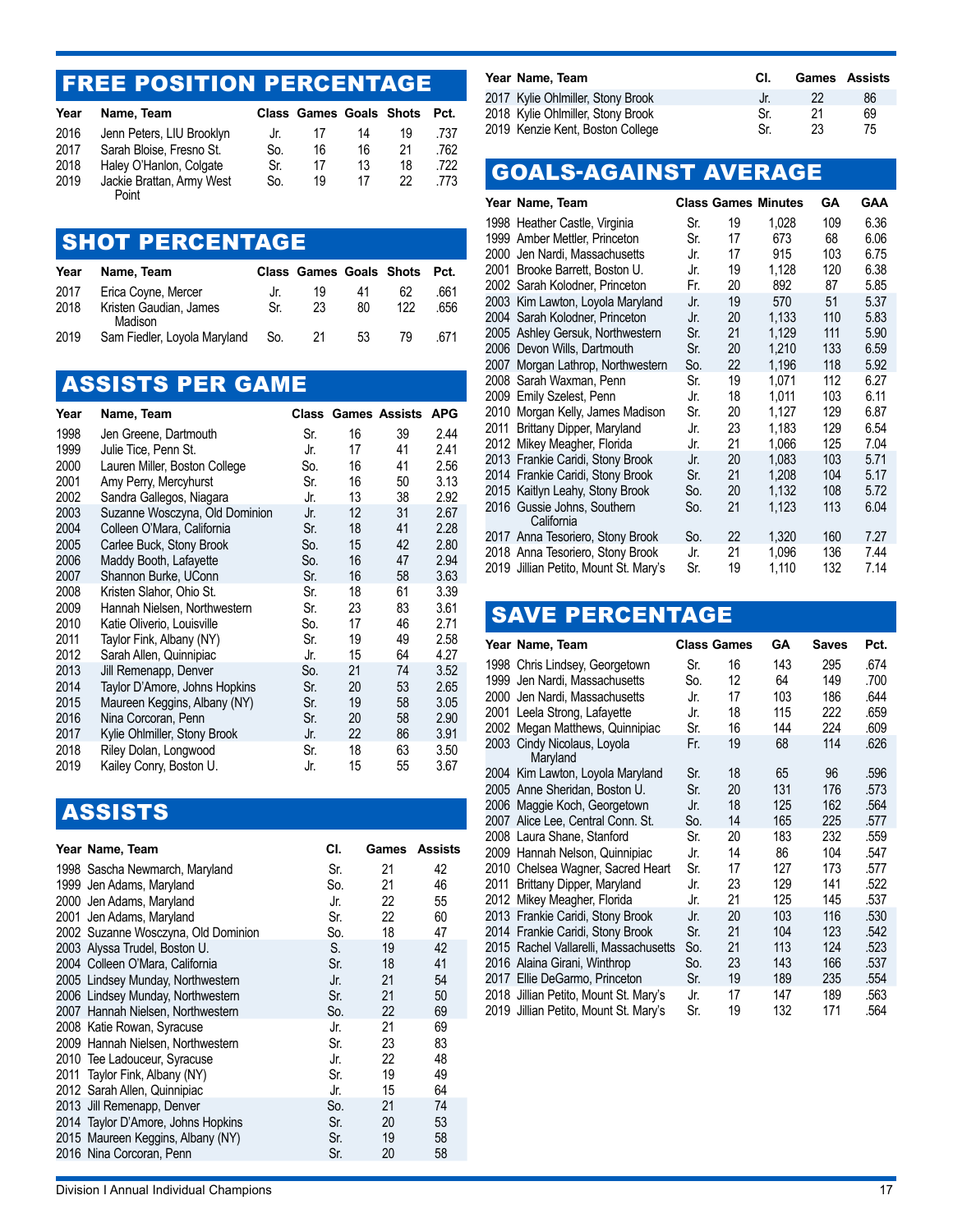## GROUND BALLS PER GAME

| Year | Name, Team                          |     | <b>Class Games</b> | Ground<br><b>Balls</b> | Avg. |
|------|-------------------------------------|-----|--------------------|------------------------|------|
| 2001 | Jennifer Lee, Harvard               | Sr. | 13                 | 78                     | 6.00 |
| 2002 | Stephanie Tinney, Lafayette         | Sr. | 20                 | 108                    | 5.40 |
| 2003 | Jacklyn Yovankin, Boston College    | So. | 15                 | 89                     | 5.93 |
| 2004 | Bridget Eder, Hofstra               | Jr. | 16                 | 74                     | 4.63 |
| 2005 | Alana Chan, Canisius                | Fr. | 13                 | 54                     | 4.15 |
| 2006 | Kate Fontana, Albany (NY)           | Jr. | 16                 | 78                     | 4.88 |
| 2007 | Jacqui Ricca, Mount St. Mary's      | Sr. | 18                 | 68                     | 3.78 |
| 2008 | Alice Lee, Central Conn. St.        | Jr. | 14                 | 72                     | 5.14 |
| 2009 | Lauren Dykstra, Lehigh              | So. | 17                 | 82                     | 4.82 |
| 2010 | Danielle Pokusa, Saint Francis (PA) | Jr. | 16                 | 61                     | 3.81 |
| 2011 | Mary Flowers, Richmond              | Jr. | 16                 | 66                     | 4.13 |
| 2012 | Christina Fiorinelli, Manhattan     | Fr. | 14                 | 53                     | 3.79 |
| 2013 | Morgan Leonard, Canisius            | Sr. | 19                 | 64                     | 3.37 |
| 2014 | Caili Guilday, Stetson              | So. | 18                 | 68                     | 3.78 |
| 2015 | Shea Gegan, Wagner                  | Jr. | 19                 | 81                     | 4.26 |
| 2016 | Maura Talvacchia, Presbyterian      | Jr. | 18                 | 66                     | 3.67 |
| 2017 | Gussie Johns, Southern California   | Jr. | 22                 | 98                     | 4.45 |
| 2018 | Gussie Johns, Southern California   | Sr. | 18                 | 83                     | 4.61 |
| 2019 | Kiera McCarthy, Stetson             | So. | 17                 | 65                     | 3.82 |

## DRAW CONTROLS PER GAME

| Year | Name, Team                      |     |    | Draw<br><b>Class Games Controls</b> | Avg.  |
|------|---------------------------------|-----|----|-------------------------------------|-------|
| 2001 | Emily Ryan, Boston College      | Sr. | 15 | 53                                  | 3.53  |
| 2002 | Stephanie Allen, UMBC           | So. | 17 | 64                                  | 3.76  |
| 2003 | Gloria Lozano, Georgetown       | Jr. | 17 | 81                                  | 4.76  |
| 2004 | Emily Hoesch, Drexel            | Fr. | 17 | 67                                  | 3.94  |
| 2005 | Dana Dobbie, Ohio               | So. | 14 | 72                                  | 5.14  |
| 2006 | Hillary Fratzke, Towson         | Fr. | 17 | 107                                 | 6.29  |
| 2007 | Kristen Millar, Vermont         | So. | 17 | 91                                  | 5.35  |
| 2008 | Dana Dobbie, Maryland           | Sr. | 21 | 126                                 | 6.00  |
| 2009 | Kristen Millar, Vermont         | Sr. | 17 | 96                                  | 5.65  |
| 2010 | Allie Emala, Virginia Tech      | Jr. | 17 | 91                                  | 5.35  |
| 2011 | Ana White, Lafayette            | Fr. | 16 | 89                                  | 5.56  |
| 2012 | Rachel Hannon, Jacksonville     | Jr. | 19 | 131                                 | 6.89  |
| 2013 | Jessica Karwacki, Robert Morris | Fr. | 16 | 153                                 | 9.56  |
| 2014 | Jessica Karwacki, Robert Morris | So. | 17 | 216                                 | 12.71 |
| 2015 | Jessica Karwacki, Robert Morris | Jr. | 16 | 169                                 | 10.56 |
| 2016 | Kayla Treanor, Syracuse         | Sr. | 24 | 217                                 | 9.04  |
| 2017 | Hannah Murphy, Massachusetts    | Sr. | 21 | 212                                 | 10.10 |
| 2018 | Hailey Wagner, Marist           | Jr. | 17 | 150                                 | 8.82  |
| 2019 | Hailey Wagner, Marist           | Sr. | 18 | 224                                 | 12.44 |

## CAUSED TURNOVERS PER GAME

| Year | Name, Team                        |     |    | <b>Caused</b><br><b>Class Games Turnovers</b> | Avg. |
|------|-----------------------------------|-----|----|-----------------------------------------------|------|
| 2001 | Stephanie Tinney, Lafayette       | Jr. | 18 | 72                                            | 4.00 |
| 2002 | Susan Roth, Holy Cross            | Jr. | 18 | 63                                            | 3.50 |
|      |                                   |     |    |                                               |      |
| 2003 | Melissa Ellers, Georgetown        | Jr. | 17 | 56                                            | 3.29 |
| 2004 | Melissa Ellers, Georgetown        | Sr. | 18 | 66                                            | 3.67 |
| 2005 | Bridget Eder, Hofstra             | Sr. | 18 | 47                                            | 2.61 |
| 2006 | Kate Fontana, Albany (NY)         | Jr. | 16 | 49                                            | 3.06 |
| 2007 | Jacqui Ricca, Mount St. Mary's    | Sr. | 18 | 62                                            | 3.44 |
| 2008 | <b>Brittany Poist, Louisville</b> | Fr. | 16 | 56                                            | 3.50 |
| 2009 | Kristen Millar, Vermont           | Sr. | 17 | 54                                            | 3.18 |
| 2010 | Caitlin Young, Fairfield          | Sr. | 14 | 35                                            | 2.50 |
| 2011 | Colleen O'Donnell, Robert Morris  | Jr. | 17 | 55                                            | 3.24 |
| 2012 | Kate Henrich, Denver              | Jr. | 15 | 46                                            | 3.07 |
| 2013 | Kate Henrich, Denver              | Sr. | 21 | 70                                            | 3.33 |
| 2014 | Shea Gegan, Wagner                | So. | 18 | 65                                            | 3.61 |
| 2015 | Shea Gegan, Wagner                | Jr. | 19 | 66                                            | 3.47 |
| 2016 | Maura Talvacchia, Presbyterian    | Jr. | 18 | 72                                            | 4.00 |
| 2017 | Maura Talvacchia, Presbyterian    | Sr. | 16 | 60                                            | 3.75 |
| 2018 | Kiera Kelly, Quinnipiac           | Sr. | 16 | 60                                            | 3.75 |
| 2019 | Sami Chenoweth, Towson            | Jr. | 17 | 64                                            | 3.76 |

*No statisical champions were named in 2020 due to the COVID-19 pandemic.*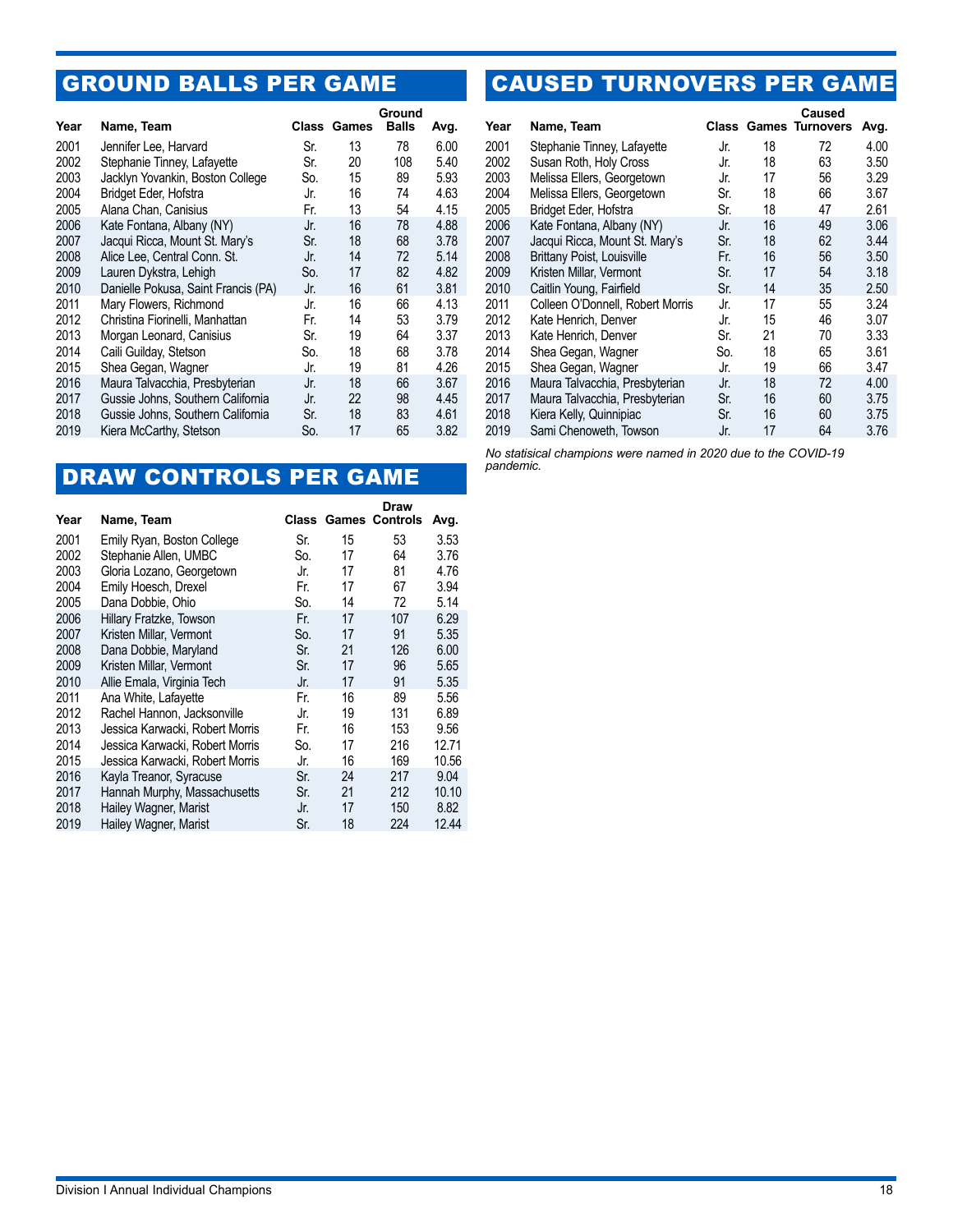## <span id="page-18-0"></span>TEAM RECORDS

Official NCAA women's lacrosse records began with the 1982 season and are based on information submitted to the NCAA statistics service by institutions participating in the statistics rankings. In statistical rankings, the rounding of percentages and/or averages may indicate ties where none exists. In these cases, the numerical order of the rankings is accurate.

*Note: Division I women's lacrosse adopted a 90-second possession clock beginning in 2017. Teams were required to take a shot on goal within 90 seconds or lose possession.*

### SCORING

#### **POINTS**

#### **Game**

49—Delaware vs. Towson, April 24, 1986 (36 goals, 13 assists); UMBC vs. Saint Francis (PA), April 10, 2002 (30 goals, 19 assists)

#### **Season**

612—Stony Brook, 2018 (376 goals, 236 assists; 21 games)

#### Points Per Game

**Season**

29.14—Stony Brook, 2018 (612 in 21 games)

#### Goals

**Game**

36—Delaware vs. Towson, April 24, 1986 **Season**

407—Northwestern, 2009 (23 games)

### Scoring Offense

**Season**<br>-18.45

-Jacksonville, 2018 (369 in 20 games)

#### Assists

### Game

-Jacksonville vs. Delaware St., April 14, 2018; High Point vs. Presbyterian, April 6, 2019

**Season**

236—Stony Brook, 2018 (21 games)

### Assists Per Game

**Season**

11.24—Stony Brook, 2018 (236 in 21 games)

#### Scoring Margin Per Game

**Season**

10.83—Northwestern, 2009 (407 goals, 158 goals allowed in 23 games)

### FIELD PLAY

### Ground Balls

**Game**

77—Richmond vs. George Mason, March 9, 1995 **Season** 1,600—Delaware, 1983 (20 games)

### Ground Balls Per Game

**Season**

80.00—Delaware, 1983 (1,600 in 20 games)

### Draw Controls Won

**Game**

34—Duke vs. VCU, May 5, 2019 **Season**

430—Boston College, 2019 (24 games)

### Draw Controls Per Game

**Season**

19.11—Massachusetts, 2019 (363 in 19 games)

### GOALKEEPING

### Saves

#### **Game**

34—UMBC vs. Temple, April 14, 1987; Boston College vs. Yale, April 26, 1995; Drexel vs. Boston U., March 23, 2001

**Season** 292—Detroit Mercy, 2010 (20 games)

#### Saves Per Game

**Season**

19.38—Boston College, 1995 (252 in 13 games)

#### Saves Percentage

**Season** .740—Loyola Maryland, 1983 (106 goals allowed, 302 saves in 13 games)

### DEFENSE

#### Caused Turnovers

**Game** 41—Princeton vs. Dartmouth, April 25, 1998 **Season** 422—Princeton, 1998 (17 games)

#### Caused Turnovers Per Game

#### **Season**

26.19—Dartmouth, 2000 (419 in 16 games)

#### Scoring Defense

**Season** 4.71—Northwestern, 1983 (66 goals allowed in 14 games)

### MISCELLANEOUS

#### Consecutive Wins

50—Maryland, March 9, 1995, to April 20, 1997

#### Consecutive Home Wins

75—Maryland, March 13, 2012, to present

#### Consecutive Conference wins

62—Massachusetts (Atlantic 10), March 31, 2011 to present

#### Winning Percentage

1.000—Massachusetts, 1982 (10-0); Temple, 1988 (19-0); Harvard, 1990 (15-0); Maryland, 1995 (17-0); Maryland, 1996 (19-0); Maryland, 1999 (21-0); Maryland, 2001 (23-0); Northwestern, 2005 (21-0); Northwestern, 2009 (23-0); Maryland, 2017 (23-0)

#### Wins In A Season

23—Maryland, 2001 (23-0); Northwestern, 2009 (23-0); Maryland, 2014 (23-1); Maryland, 2017 (23-0)

### Consecutive Winning Seasons

36—Maryland, 1982-present

#### Largest Margin of Victory

34—Delaware vs. Towson, April 24, 1986 (36-2)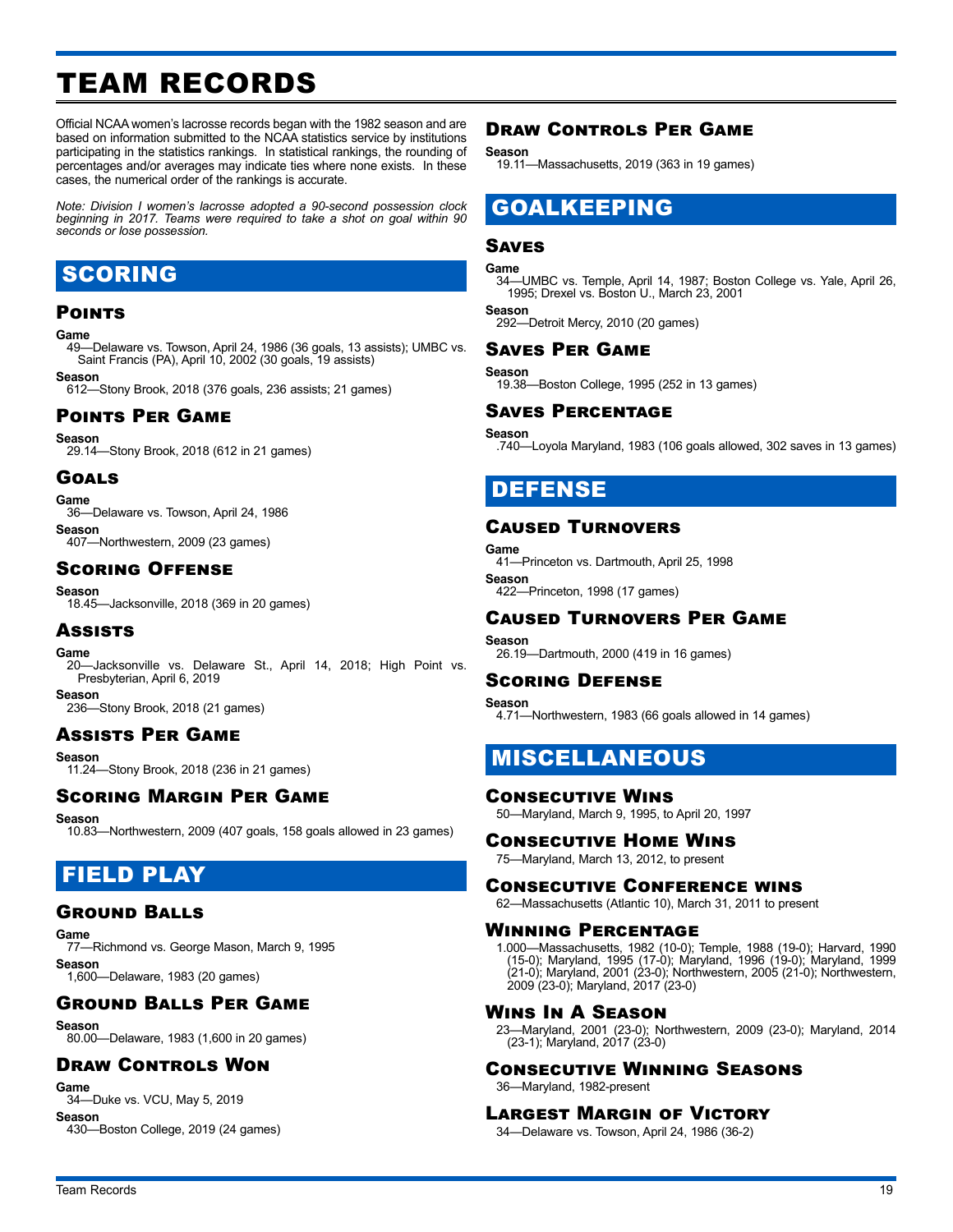#### Most-Improved Won-Lost Record

10 games—Notre Dame, 2005 (3-12) to 2006 (15-4); James Madison, 2009 (5-11) to 2010 (17-3)

#### Single-Game Attendance

15,033—Navy (20) vs. Army West Point (7), April 14, 2018 (West Point, N.Y.)

### Single-Season Total Attendance

20,658—Maryland, 2019 (10 games) 18,355—Navy, 2019 (10 games) 18,261—Army West Point, 2018 (9 games)

#### Single-Season Average Attendance

2,066—Maryland, 2019 (20,658 in 10 games) 2,029—Army West Point, 2018 (18,261 in 9 games) 1,834—Navy, 2019 (18,335 in 10 games)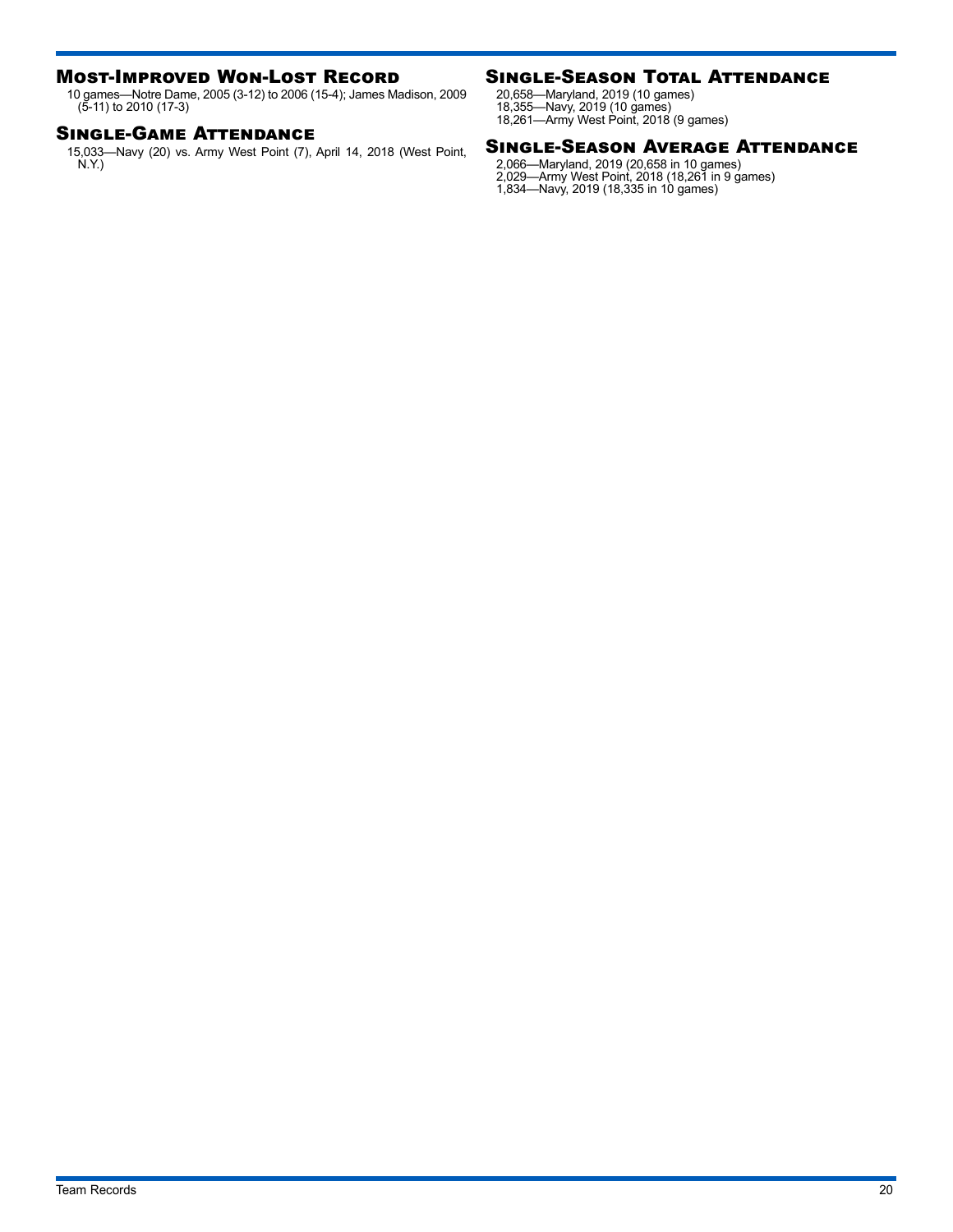## <span id="page-20-0"></span>TEAM SINGLE-GAME LEADERS

### **POINTS**

| No.          | <b>Team vs. Opponent</b>                                                    | <b>Date</b>                     |
|--------------|-----------------------------------------------------------------------------|---------------------------------|
|              | 49 (36 g, 13 a) Delaware vs. Towson                                         | April 24, 1986                  |
|              | 49 (30 g, 19 a) UMBC vs. Saint Francis (PA)                                 | April 10, 2002                  |
|              | 48 (29 g, 19 a) Jacksonville vs. Wofford                                    | March 31, 2018                  |
|              | 46 (26 g, 20 a) High Point vs. Presbyterian                                 | April 6, 2019                   |
|              | 46 (30 g, 16 a) Northwestern vs. Detroit Mercy                              | Feb. 7, 2020                    |
|              | 45 (26 g, 19 a) Winthrop vs. Radford                                        | March 26, 2016                  |
|              | 44 (25 g, 19 a) Bucknell vs. Delaware St.                                   | Feb. 17, 2016                   |
|              | 44 (25 g, 19 a) Kennesaw St. vs. Howard                                     | April 28, 2019                  |
|              | 43 (27 g, 16 a) Dartmouth vs. Plymouth St.                                  | April 25, 1985                  |
|              | 43 (24 g, 19 a) Massachusetts vs. Saint Joseph's                            | April 2, 2017                   |
|              | 43 (23 g, 20 a) Jacksonville vs. Delaware St.                               | April 14, 2018                  |
|              | 43 (24 g, 19 a) Penn vs. Harvard                                            | April 21, 2018                  |
|              | 43 (26 g, 17 a) Coastal Caro. vs. Howard                                    | March 29, 2019                  |
|              | 43 (28 g, 15 a) Northwestern vs. Arizona St.                                | Feb. 16, 2020                   |
|              | 42 (23 g, 19 a) Navy vs. Fresno St.<br>42 (25 g, 17 a) Marist vs. Manhattan | March 7, 2010<br>April 13, 2016 |
|              | 42 (23 g, 19 a) Loyola Maryland vs. Holy Cross                              | April 28, 2018                  |
|              | 41 (25 g, 16 a) George Washington vs. Howard                                | March 26, 2004                  |
|              | 41 (24 g, 17 a) Navy vs. Saint Francis (PA)                                 | March 4, 2008                   |
|              | 41 (29 g, 12 a) Florida vs. Fresno St.                                      | March 28, 2012                  |
|              | 41 (23 g, 18 a) Jacksonville vs. Delaware St.                               | March 31, 2017                  |
|              | 41 (26 g, 15 a) Kennesaw St. vs. Delaware St.                               | April 7, 2017                   |
|              | 41 (23 g, 18 a) Virginia Tech vs. Radford                                   | March 3, 2019                   |
|              | 40 (24 g, 16 a) Jacksonville vs. Howard                                     | April 13, 2018                  |
|              | 40 (25 g, 15 a) Jacksonville vs. Coastal Caro.                              | May 5, 2018                     |
|              |                                                                             |                                 |
| <b>GOALS</b> |                                                                             |                                 |
| No.          | <b>Team vs. Opponent</b>                                                    | <b>Date</b>                     |
| 36           | Delaware vs. Towson                                                         | April 24, 1986                  |
| 35           | Maryland vs. Towson                                                         | March 27, 1986                  |
| 33           | Northwestern vs. Lake Forest                                                | April 15, 1983                  |
| 32           | Penn St. vs. Lock Haven                                                     | 1983                            |
| 31           | Loyola Maryland vs. Johns Hopkins                                           | May 2, 1982                     |
| 30           | Loyola Maryland vs. Bucknell                                                | 1986                            |

| კე | Maryland vs. Towson               | March 27, 1986 |
|----|-----------------------------------|----------------|
| 33 | Northwestern vs. Lake Forest      | April 15, 1983 |
| 32 | Penn St. vs. Lock Haven           | 1983           |
| 31 | Loyola Maryland vs. Johns Hopkins | May 2, 1982    |
| 30 | Loyola Maryland vs. Bucknell      | 1986           |
| 30 | UMBC vs. Saint Francis (PA)       | April 10, 2002 |
| 30 | Northwestern vs. Detroit Mercy    | Feb. 7, 2020   |
| 29 | Penn St. vs. Ohio                 | 1982           |
| 29 | Maryland vs. Towson               | March 28, 1985 |
| 29 | Florida vs. Fresno St.            | March 28, 2012 |
| 29 | Jacksonville vs. Wofford          | March 31, 2018 |

### **Assists**

| No. | Team vs. Opponent                               | Date           |
|-----|-------------------------------------------------|----------------|
| 20  | Jacksonville vs. Delaware St.                   | April 14, 2018 |
| 20  | High Point vs. Presbyterian                     | April 6, 2019  |
| 19  | UMBC vs. Saint Francis (PA)                     | April 10, 2002 |
| 19  | Navy vs. Fresno St.                             | March 7, 2010  |
| 19  | Bucknell vs. Delaware St.                       | Feb. 17, 2016  |
| 19  | Winthrop vs. Radford                            | March 26, 2016 |
| 19  | Massachusetts vs. Saint Joseph's                | April 2, 2017  |
| 19  | Jacksonville vs. Wofford                        | March 31, 2018 |
| 19  | Penn vs. Harvard                                | April 21, 2018 |
| 19  | Loyola Maryland vs. Holy Cross                  | April 28, 2018 |
| 19  | Kennesaw St. vs. Howard                         | April 28, 2019 |
| 18  | Delaware vs. Hofstra                            | April 22, 1990 |
| 18  | Stony Brook vs. Bryant                          | Feb. 18, 2017  |
| 18  | Jacksonville vs. Delaware St.                   | March 31, 2017 |
| 18  | Albany (NY) vs. Binghamton                      | April 29, 2017 |
| 18  | Virginia Tech vs. Radford                       | March 3, 2019  |
| 18  | Stetson vs. Howard                              | April 12, 2019 |
| 17  | Multiple times—last time, Syracuse vs. Canisius | Feb. 7, 2020   |

### **SAVES**

| No. | <b>Team vs. Opponent</b>             | Date           |
|-----|--------------------------------------|----------------|
| 34  | UMBC vs. Temple                      | April 14, 1987 |
| 34  | Boston College vs. Yale              | April 26, 1995 |
| 34  | Drexel vs. Boston U.                 | March 23, 2001 |
| 29  | Princeton vs. Temple                 | 1983           |
| 29  | Yale vs. Princeton                   | April 10, 1999 |
| 28  | Richmond vs. Delaware                | March 18, 1989 |
| 28  | James Madison vs. Princeton          | April 30, 1994 |
| 27  | Holy Cross vs. Trinity (CT)          | April 29, 1986 |
| 27  | California vs. Cornell               | March 21, 2000 |
| 26  | Virginia vs. Princeton               | May 21, 1994   |
| 26  | American vs. Loyola Maryland         | April 16, 1999 |
| 26  | Towson vs. Maryland                  | March 7, 2000  |
| 26  | George Mason vs. James Madison       | March 30, 2000 |
| 26  | Quinnipiac vs. Albany (NY)           | April 14, 2000 |
| 26  | Denver vs. California                | Feb. 22, 2004  |
| 26  | St. Mary's (CA) vs. Denver           | April 9, 2005  |
| 25  | George Washington vs. Saint Joseph's | April 20, 2018 |

### Ground Balls

| No. | Team vs. Opponent                  | <b>Date</b>    |
|-----|------------------------------------|----------------|
| 77  | Richmond vs. George Mason          | March 9, 1995  |
| 66  | North Carolina vs. George Mason    | March 12, 1996 |
| 57  | Johns Hopkins vs. Lehigh           | March 1, 2001  |
| 54  | Princeton vs. Georgetown           | May 6, 1998    |
| 54  | Syracuse vs. Boston College        | April 15, 2000 |
| 54  | Johns Hopkins vs. Towson           | April 30, 2003 |
| 53  | Stanford vs. San Diego St.         | Feb. 16, 2020  |
| 52  | Denver vs. Duguesne                | Feb. 19, 2006  |
| 52  | Cincinnati vs. Detroit Mercy       | March 5, 2010  |
| 50  | Johns Hopkins vs. California       | March 17, 1999 |
| 50  | Denver vs. St. Mary's (CA)         | April 9, 2005  |
| 49  | Johns Hopkins vs. Mount St. Mary's | March 14, 2001 |
| 49  | Johns Hopkins vs. Richmond         | March 31, 2001 |
| 48  | Cincinnati vs. Kent St.            | Feb. 10, 2019  |
| 47  | Cincinnati vs. UConn               | March 30, 2019 |
|     |                                    |                |

### Draw Controls Won

| No. | Team vs. Opponent                                      | Date           |
|-----|--------------------------------------------------------|----------------|
| 34  | Duke vs. VCU                                           | May 5, 2019    |
| 33  | Kennesaw St. vs. Stetson                               | April 5, 2014  |
| 30  | Massachusetts vs. Richmond                             | April 28, 2019 |
| 30  | Northwestern vs. Arizona St.                           | Feb. 16, 2020  |
| 29  | Niagara vs. Quinnipiac                                 | April 23, 2017 |
| 28  | Stanford vs. Vanderbilt                                | March 8, 2015  |
| 28  | Saint Joseph's vs. St. Bonaventure                     | April 26, 2017 |
| 28  | Dartmouth vs. Jacksonville                             | March 21, 2018 |
| 28  | Marquette vs. Cincinnati                               | Feb. 15, 2019  |
| 28  | Gardner-Webb vs. Presbyterian                          | April 17, 2019 |
| 27  | Stanford vs. San Diego St.                             | April 17, 2015 |
| 27  | Howard vs. Detroit Mercy                               | April 22, 2015 |
| 27  | Stanford vs. UConn                                     | March 11, 2017 |
| 27  | Loyola Maryland vs. Colgate                            | April 1, 2017  |
| 27  | Massachusetts vs. La Salle                             | April 13, 2017 |
| 27  | Virginia vs. Loyola Maryland                           | March 14, 2018 |
| 27  | Yale vs. Brown                                         | March 17, 2018 |
| 27  | Dartmouth vs. Northwestern                             | Feb. 15, 2019  |
| 27  | Kennesaw St. vs. Detroit Mercy                         | March 31, 2019 |
| 27  | Marist vs. Manhattan                                   | April 27, 2019 |
| 27  | American vs. Longwood                                  | Feb. 22, 2020  |
| 26  | Multiple times—last time, Georgetown vs. Johns Hopkins | Feb. 26, 2020  |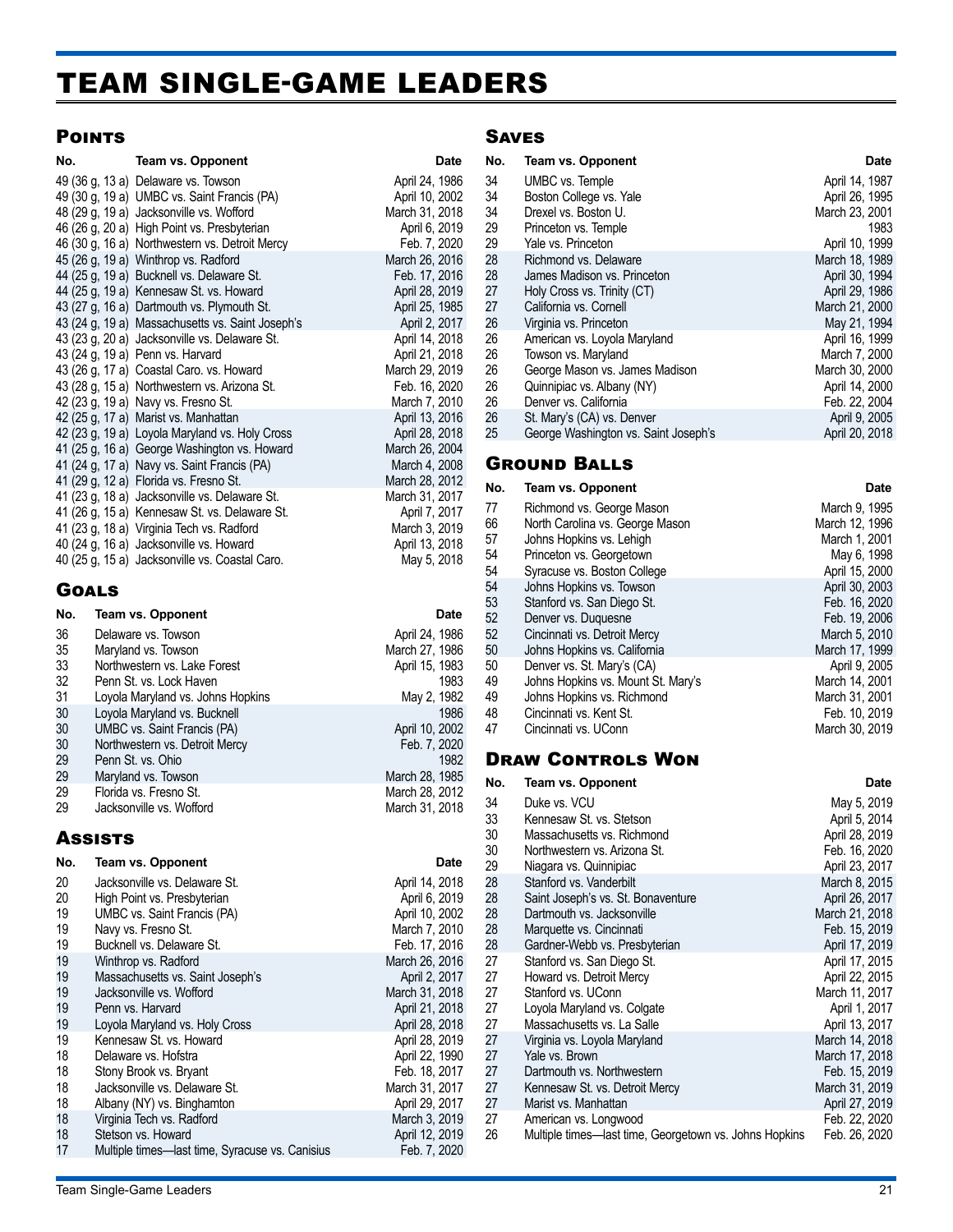|     | <b>CAUSED TURNOVERS</b>           |                |  |  |  |
|-----|-----------------------------------|----------------|--|--|--|
| No. | Team vs. Opponent                 | <b>Date</b>    |  |  |  |
| 41  | Princeton vs. Dartmouth           | April 25, 1998 |  |  |  |
| 30  | Duguesne vs. Siena                | April 4, 1998  |  |  |  |
| 29  | Denver vs. Marist                 | March 17, 2008 |  |  |  |
| 28  | Duguesne vs. Akron                | March 11, 2020 |  |  |  |
| 27  | Duquesne vs. Marist               | April 5, 1998  |  |  |  |
| 26  | Duquesne vs. American             | April 8, 1998  |  |  |  |
| 26  | Duquesne vs. Canisius             | April 25, 1998 |  |  |  |
| 26  | Johns Hopkins vs. Stanford        | March 19, 1999 |  |  |  |
| 26  | Denver vs. Oregon                 | April 21, 2007 |  |  |  |
| 26  | Duquesne vs. Saint Francis (PA)   | Feb. 27, 2019  |  |  |  |
| 25  | Duguesne vs. La Salle             | April 26, 1998 |  |  |  |
| 25  | Denver vs. St. Mary's (CA)        | April 9, 2005  |  |  |  |
| 25  | San Diego St. vs. St. Mary's (CA) | March 18, 2016 |  |  |  |
| 25  | Jacksonville vs. Kennesaw St.     | April 15, 2017 |  |  |  |
| 25  | Liberty vs. Radford               | April 19, 2017 |  |  |  |

### Largest Margin of Victory

| <b>Margin</b> | Team vs. Opponent              | Score    | Date           |
|---------------|--------------------------------|----------|----------------|
| 34            | Delaware vs. Towson            | $36-2$   | April 24, 1986 |
| 32            | Northwestern vs. Lake Forest   | $33-1$   | April 15, 1983 |
| 29            | Florida vs. Fresno St.         | $29-0$   | March 28, 2012 |
| 28            | Maryland vs. Towson            | $35 - 7$ | March 27, 1986 |
| 27            | Notre Dame vs. Kent St.        | $27-0$   | Feb. 24, 2019  |
| 27            | Northwestern vs. Detroit Mercy | $30-3$   | Feb. 7. 2020   |
| 26            | Harvard vs. Holy Cross         | $27-1$   | 1983           |
| 25            | Delaware vs. Towson            | $28-3$   | May 7, 1983    |
| 25            | Harvard vs. Towson             | $27-2$   | 1983           |
| 25            | Canisius vs. Binghamton        | $26-1$   | March 16, 2002 |
| 25            | Mercer vs. Delaware St.        | $26-1$   | April 9, 2017  |
| 24            | Delaware vs. Rowan             | $25-1$   | April 23, 1983 |
| 24            | Maryland vs. Towson            | $29 - 5$ | March 28, 1985 |
| 24            | Navy vs. Saint Francis (PA)    | $24-0$   | March 4, 2008  |
| 24            | Stetson vs. Delaware St.       | $24-0$   | April 2, 2017  |
| 24            | Coastal Caro, vs. Howard       | $26-2$   | March 29, 2019 |

### Single-Game Attendance

| Attnd.           | <b>Teams (Score), Date</b>                                                                                                                 | Location                                |
|------------------|--------------------------------------------------------------------------------------------------------------------------------------------|-----------------------------------------|
| 15,033           | Navy (20) vs. Army West Point (7), April 14,<br>2018                                                                                       | West Point, N.Y.                        |
| 12,103<br>11,668 | Navy (12) vs. Colgate (6), April 13, 2013<br>Maryland (16) vs. Boston College (13), May 28,<br>2017                                        | Annapolis, Md.<br>Foxborough,<br>Mass.* |
| 10.311<br>10,216 | Maryland (15) vs. Syracuse (12), May 25, 2014<br>Navy (21) vs. Army West Point (8), April 13,<br>2019                                      | Towson, Md.*<br>Annapolis, Md.          |
| 9,782            | Maryland (13) vs. Northwestern (11), May 30,<br>2010                                                                                       | Towson, Md.*                            |
| 9,523<br>9,433   | Navy (11) vs. Holy Cross (6), April 11, 2015<br>Maryland (12) vs. Boston College (10), May 26,<br>2019                                     | Annapolis, Md.<br>Baltimore*            |
| 9,391            | North Carolina (13) vs. Maryland (12) (3 ot), May<br>26.2013                                                                               | Villanova, Pa.*                         |
| 8,762            | Maryland (14) vs. Syracuse (5) & Northwestern<br>(15) vs. North Carolina (10), May 28, 2010                                                | Towson, Md.*                            |
| 8,508            | Boston College (15) vs. North Carolina (14) &<br>Maryland (25) vs. Northwestern (13), May<br>24, 2019                                      | Baltimore*.                             |
| 8,256            | Syracuse (16) vs. Virginia (8) & Maryland (9) vs.<br>Northwestern (6), May 23, 2014                                                        | Towson, Md.*                            |
| 8,143            | Maryland (9) vs. North Carolina (8), May 24,<br>2015                                                                                       | Chester, Pa.*                           |
| 8,011<br>7,906   | Northwestern (8) vs. Maryland (7), May 29, 2011<br>North Carolina (12) vs. Penn St. (11) & Maryland<br>(19) vs. Syracuse (9), May 27, 2016 | Stony Brook, N.Y.*<br>Chester, Pa.*     |
| 7,803            | Maryland (20) vs. Penn St. (10) & Boston<br>College (16) vs. Navy (15), May 26, 2017                                                       | Foxborough,<br>Mass.*                   |
|                  |                                                                                                                                            |                                         |

| Attnd. | Teams (Score), Date                                                                                    | Location           |
|--------|--------------------------------------------------------------------------------------------------------|--------------------|
| 7,729  | Syracuse (14) vs. Florida (13) & Northwestern<br>(9) vs. Maryland (7), May 25, 2012                    | Stony Brook, N.Y.* |
| 7,636  | North Carolina (13) vs. Maryland (7), May 29,<br>2016                                                  | Chester, Pa.*      |
| 7,549  | North Carolina (8) vs. Maryland (7) &<br>Northwestern (13) vs. Penn (12) (2 ot), May<br>22, 2009       | Towson, Md.*       |
| 7,532  | James Madison (16) vs. Boston College (15),<br>May 27, 2018                                            | Stony Brook, N.Y.* |
| 7,524  | James Madison (15) vs. North Carolina (12) &<br>Boston College (15) vs. Maryland (13), May<br>25, 2018 | Stony Brook, N.Y.* |
| 7,458  | Maryland (14) vs. Duke (8) (2ot) & Northwestern<br>(11) vs. North Carolina (10), May 27, 2011          | Stony Brook, N.Y.* |
| 7,127  | Northwestern (8) vs. Syracuse (6), May 27, 2012                                                        | Stony Brook, N.Y.* |
| 6.540  | Maryland (14) vs. Michigan (3), April 6, 2019                                                          | College Park, Md.  |
| 6,515  | Northwestern (21) vs. North Carolina (7), May<br>24, 2009                                              | Towson, Md.*       |
| 6.428  | Virginia (14) vs. Duke (13) & Northwestern (12)<br>vs. Penn (2), May 25, 2007                          | Philadelphia*      |
| 6,300  | Penn (9) vs. Duke (8) & Northwestern (16) vs.<br>Syracuse (8), May 23, 2008                            | Baltimore*         |
| 6,278  | Maryland (11) vs. Syracuse (10) & North<br>Carolina (11) vs. Northwestern (4), May 24,<br>2013         | Villanova, Pa.*    |
| 6,125  | Northwestern (10) vs. Penn (6), May 25, 2008                                                           | Baltimore*         |
| 6,075  | Northwestern (15) vs. Virginia (13), May 27,<br>2007                                                   | Philadelphia*      |

*\*Denotes NCAA tournament game.*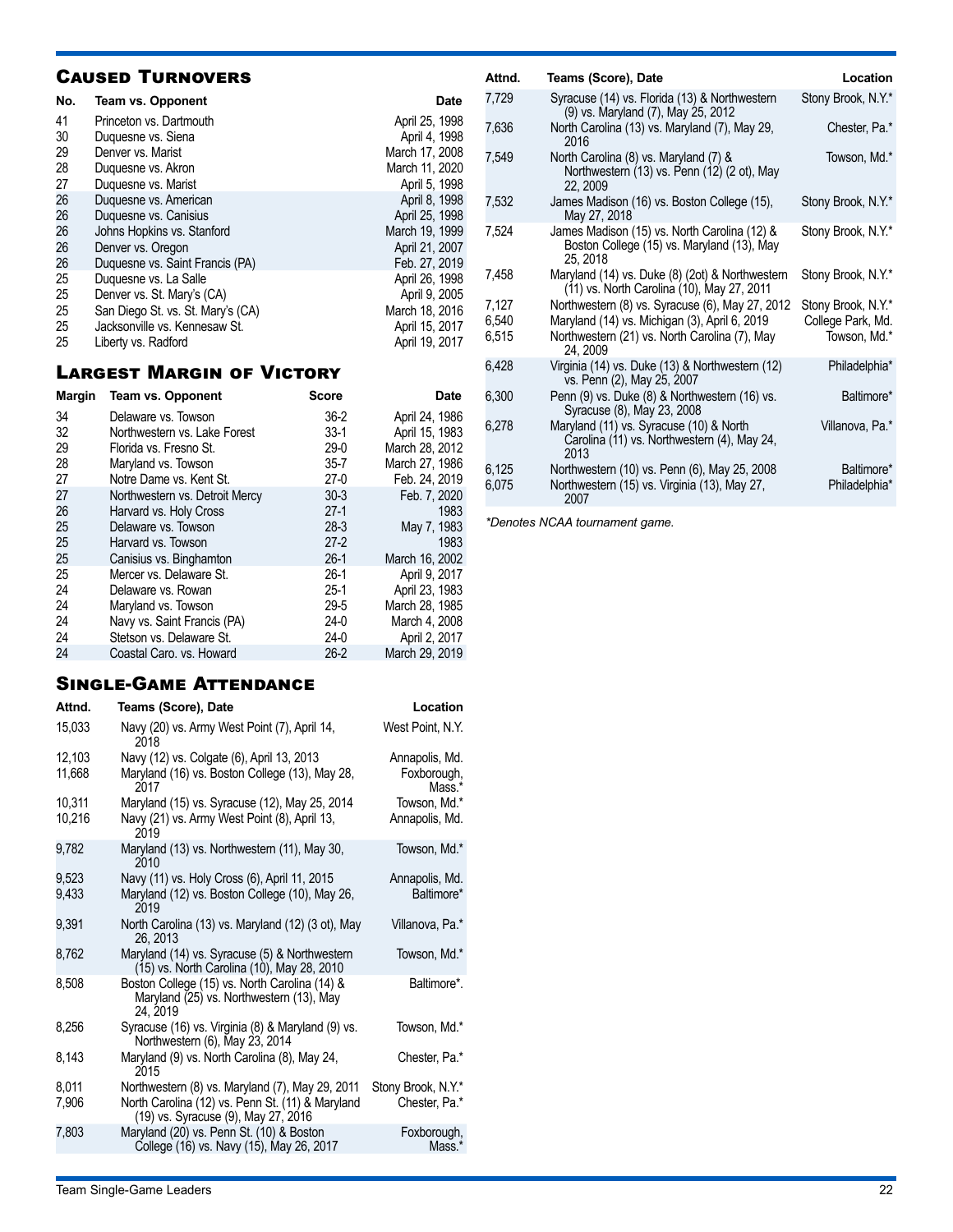## <span id="page-22-0"></span>TEAM SINGLE-SEASON LEADERS

### Points Per Game

| Team                  | Year | Games | Goals | <b>Assists</b> | <b>Points</b> | <b>PPG</b> |
|-----------------------|------|-------|-------|----------------|---------------|------------|
| <b>Stony Brook</b>    | 2018 | 21    | 376   | 236            | 612           | 29.14      |
| Jacksonville          | 2018 | 20    | 369   | 190            | 559           | 27.95      |
| Stony Brook           | 2017 | 22    | 354   | 222            | 576           | 26.18      |
| Syracuse              | 2008 | 21    | 380   | 161            | 541           | 25.76      |
| Massachusetts         | 2019 | 19    | 332   | 154            | 486           | 25.58      |
| Jacksonville          | 2019 | 21    | 378   | 156            | 534           | 25.43      |
| Massachusetts         | 2017 | 21    | 330   | 201            | 531           | 25.29      |
| Loyola Maryland       | 2019 | 21    | 333   | 197            | 530           | 25.24      |
| Loyola Maryland       | 2018 | 21    | 343   | 185            | 528           | 25.14      |
| Massachusetts         | 2018 | 19    | 309   | 166            | 475           | 25.00      |
| Northwestern          | 2009 | 23    | 407   | 163            | 570           | 24.78      |
| <b>Boston College</b> | 2019 | 24    | 404   | 190            | 594           | 24.75      |
| Jacksonville          | 2012 | 19    | 345   | 119            | 464           | 24.42      |
| Navy                  | 2018 | 22    | 378   | 159            | 537           | 24.41      |
| Florida               | 2017 | 20    | 336   | 152            | 488           | 24.40      |
| Maryland              | 2017 | 23    | 390   | 171            | 561           | 24.39      |
| North Carolina        | 2018 | 21    | 332   | 179            | 511           | 24.33      |
| Northwestern          | 2007 | 22    | 361   | 168            | 529           | 24.05      |
| <b>High Point</b>     | 2017 | 20    | 314   | 166            | 480           | 24.00      |
| Northwestern          | 1987 | 14    | 209   | 126            | 335           | 23.93      |
| <b>Boston College</b> | 2017 | 24    | 373   | 200            | 573           | 23.88      |
| Northwestern          | 2006 | 21    | 333   | 165            | 498           | 23.71      |
| <b>High Point</b>     | 2019 | 20    | 321   | 153            | 474           | 23.70      |
| Navy                  | 2017 | 23    | 358   | 187            | 545           | 23.70      |
| Dartmouth             | 2019 | 17    | 272   | 129            | 401           | 23.59      |
| Navy                  | 2019 | 21    | 323   | 171            | 494           | 23.52      |
| Northwestern          | 2019 | 21    | 366   | 126            | 492           | 23.43      |
| <b>Massachusetts</b>  | 2012 | 21    | 332   | 159            | 491           | 23.38      |
| North Carolina        | 2019 | 21    | 319   | 171            | 490           | 23.33      |
| North Carolina        | 2017 | 20    | 318   | 148            | 466           | 23.30      |

### **POINTS**

| Team                  | Year | Games | Goals | <b>Assists</b> | <b>Points</b> |
|-----------------------|------|-------|-------|----------------|---------------|
| Stony Brook           | 2018 | 21    | 376   | 236            | 612           |
| <b>Boston College</b> | 2019 | 24    | 404   | 190            | 594           |
| Stony Brook           | 2017 | 22    | 354   | 222            | 576           |
| <b>Boston College</b> | 2017 | 24    | 373   | 200            | 573           |
| Northwestern          | 2009 | 23    | 407   | 163            | 570           |
| Maryland              | 2017 | 23    | 390   | 171            | 561           |
| Jacksonville          | 2018 | 20    | 369   | 190            | 559           |
| Navy                  | 2017 | 23    | 358   | 187            | 545           |
| Syracuse              | 2008 | 21    | 380   | 161            | 541           |
| Navy                  | 2018 | 22    | 378   | 159            | 537           |
| Jacksonville          | 2019 | 21    | 378   | 156            | 534           |
| Massachusetts         | 2017 | 21    | 330   | 201            | 531           |
| <b>Boston College</b> | 2018 | 24    | 377   | 153            | 530           |
| Loyola Maryland       | 2019 | 21    | 333   | 197            | 530           |
| Northwestern          | 2007 | 22    | 361   | 168            | 529           |
| Loyola Maryland       | 2018 | 21    | 343   | 185            | 528           |
| <b>James Madison</b>  | 2018 | 23    | 362   | 156            | 518           |
| North Carolina        | 2018 | 21    | 332   | 179            | 511           |
| Maryland              | 2019 | 23    | 373   | 138            | 511           |
| Maryland              | 2013 | 23    | 342   | 165            | 507           |
| Northwestern          | 2006 | 21    | 333   | 165            | 498           |
| avy                   | 2019 | 21    | 323   | 171            | 494           |
| Syracuse              | 2014 | 24    | 345   | 148            | 493           |
| Maryland              | 2009 | 22    | 342   | 150            | 492           |
| orthwestern           | 2019 | 21    | 366   | 126            | 492           |
| Maryland              | 2011 | 23    | 337   | 154            | 491           |
| Massachusetts         | 2012 | 21    | 332   | 159            | 491           |
| Maryland              | 2012 | 23    | 337   | 153            | 490           |
|                       |      |       |       |                |               |

| Team                   | Year | Games | Goals | <b>Assists</b> | <b>Points</b> |
|------------------------|------|-------|-------|----------------|---------------|
| North Carolina         | 2019 | 21    | 319   | 171            | 490           |
| Northwestern           | 2010 | 22    | 365   | 123            | 488           |
| Florida                | 2017 | 20    | 336   | 152            | 488           |
| <b>SCORING OFFENSE</b> |      |       |       |                |               |
| Team                   |      | Year  | Games | Goals          | <b>GPG</b>    |
| Jacksonville           |      | 2018  | 20    | 369            | 18.45         |
| Jacksonville           |      | 2012  | 19    | 345            | 18.16         |
| Syracuse               |      | 2008  | 21    | 380            | 18.10         |
| Jacksonville           |      | 2019  | 21    | 378            | 18.00         |
| <b>Stony Brook</b>     |      | 2018  | 21    | 376            | 17.90         |
| Northwestern           |      | 2009  | 23    | 407            | 17.70         |
| <b>Massachusetts</b>   |      | 2019  | 19    | 332            | 17.47         |
| Northwestern           |      | 2019  | 21    | 366            | 17.43         |
| Navy                   |      | 2018  | 22    | 378            | 17.18         |
| Maryland               |      | 2017  | 23    | 390            | 16.96         |
| <b>Boston College</b>  |      | 2019  | 24    | 404            | 16.83         |
| Florida                |      | 2017  | 20    | 336            | 16.80         |
| Navy                   |      | 2008  | 17    | 283            | 16.65         |
| Northwestern           |      | 2010  | 22    | 365            | 16.59         |
| Northwestern           |      | 2007  | 22    | 361            | 16.41         |
| Loyola Maryland        |      | 2018  | 21    | 343            | 16.33         |
| Florida                |      | 2018  | 21    | 343            | 16.33         |
| Massachusetts          |      | 2018  | 19    | 309            | 16.26         |
| Maryland               |      | 2019  | 23    | 373            | 16.22         |
| Jacksonville           |      | 2011  | 19    | 308            | 16.21         |
| Maryland               |      | 2018  | 22    | 356            | 16.18         |
| Gannon                 |      | 1997  | 17    | 275            | 16.18         |
| Stony Brook            |      | 2017  | 22    | 354            | 16.09         |
| Fairfield              |      | 2009  | 20    | 321            | 16.05         |
| <b>High Point</b>      |      | 2018  | 20    | 321            | 16.05         |
| <b>High Point</b>      |      | 2019  | 20    | 321            | 16.05         |
| Stanford               |      | 2015  | 18    | 288            | 16.00         |
| Dartmouth              |      | 2019  | 17    | 272            | 16.00         |
| Maryland               |      | 2000  | 22    | 351            | 15.95         |
| Northwestern           |      | 2018  | 21    | 334            | 15.90         |
| North Carolina         |      | 2017  | 20    | 318            | 15.90         |

### Scoring Margin Per Game

| Team                         | Year         | Games    | Goals      | Goals<br><b>Allowed</b> | Margin/<br>Game |
|------------------------------|--------------|----------|------------|-------------------------|-----------------|
| Northwestern                 | 2009         | 23       | 407        | 158                     | 10.83           |
| <b>Stony Brook</b>           | 2018         | 21       | 376        | 149                     | 10.81           |
| Northwestern                 | 2007         | 22       | 361        | 135                     | 10.27           |
| Delaware                     | 1982         | 15       | 225        | 73                      | 10.13           |
| Syracuse                     | 2008         | 21       | 380        | 174                     | 9.81            |
| <b>Stony Brook</b>           | 2013         | 20       | 298        | 113                     | 9.25            |
| Northwestern                 | 2005<br>2012 | 21<br>19 | 317<br>345 | 124<br>171              | 9.19            |
| Jacksonville<br>Jacksonville | 2019         | 21       | 378        | 186                     | 9.16<br>9.14    |
| Maryland                     | 1999         | 21       | 331        | 144                     | 8.90            |
| Maryland                     | 2000         | 22       | 351        | 157                     | 8.82            |
| Stony Brook                  | 2017         | 22       | 354        | 160                     | 8.82            |
| Northwestern                 | 2008         | 22       | 347        | 154                     | 8.77            |
| Florida                      | 2012         | 22       | 337        | 144                     | 8.77            |
| Temple                       | 1997         | 17       | 234        | 91                      | 8.41            |
| Delaware                     | 1983         | 20       | 294        | 127                     | 8.35            |
| Jacksonville                 | 2015         | 20       | 311        | 146                     | 8.25            |
| Jacksonville                 | 2018         | 20       | 369        | 205                     | 8.20            |
| Jacksonville                 | 2016         | 18       | 272        | 125                     | 8.17            |
| Maryland                     | 2019         | 23       | 373        | 186                     | 8.13            |
| Maryland                     | 2016<br>2002 | 23<br>20 | 349<br>291 | 163<br>130              | 8.09<br>8.05    |
| Princeton                    |              |          |            |                         |                 |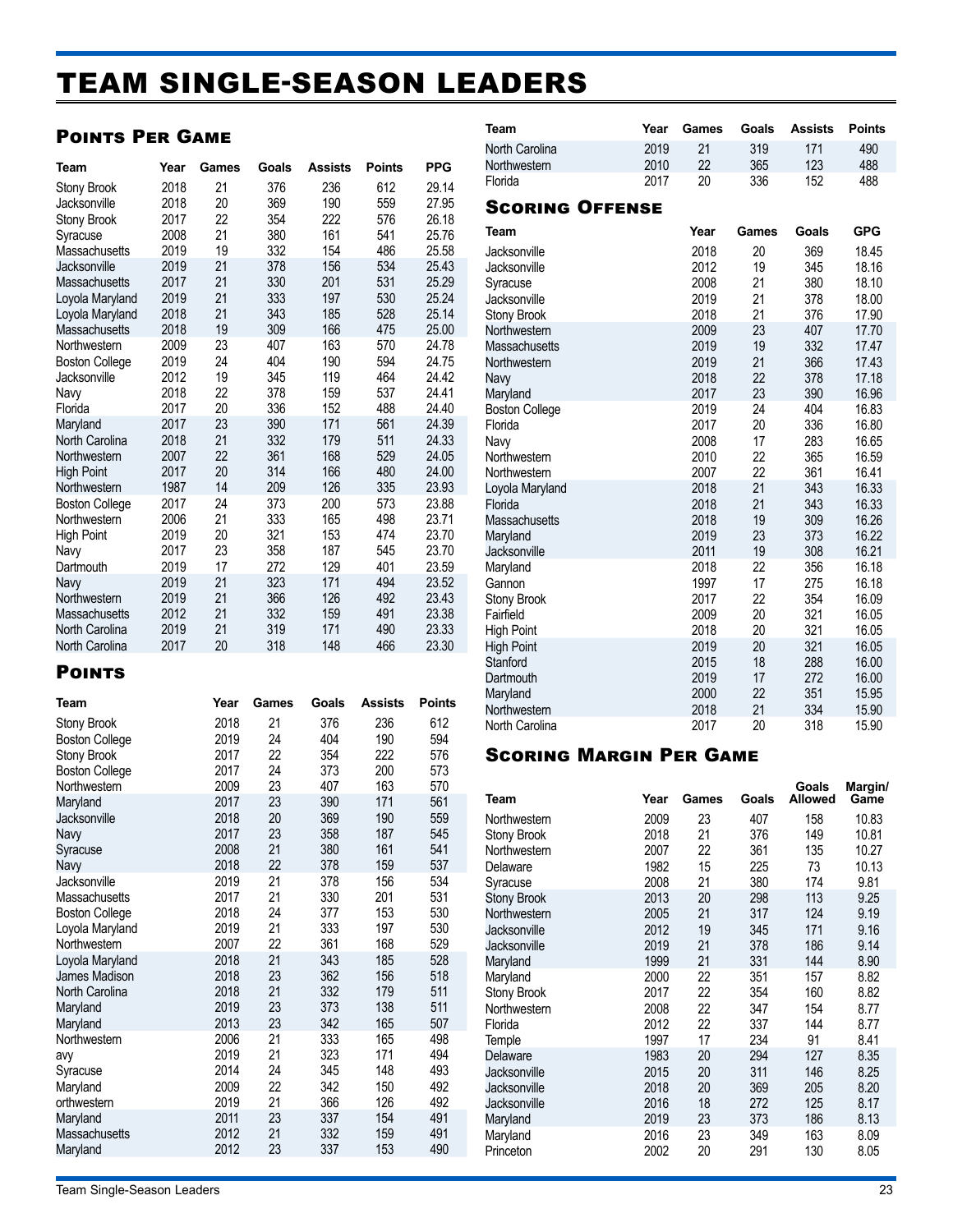| Team                                        | Year | Games        | Goals    | Goals<br><b>Allowed</b> | Margin/<br>Game | Team                                 |              | Year         | Games | Assists    | <b>APG</b>     |
|---------------------------------------------|------|--------------|----------|-------------------------|-----------------|--------------------------------------|--------------|--------------|-------|------------|----------------|
|                                             |      |              |          |                         |                 | Boston U.                            |              | 2009         | 19    | 150        | 7.89           |
| Temple                                      | 1998 | 19           | 253      | 101                     | 8.00            | Vanderbilt                           |              | 2010         | 18    | 142        | 7.89           |
| Florida                                     | 2013 | 21           | 310      | 143                     | 7.95            | <b>Robert Morris</b>                 |              | 2009         | 17    | 134        | 7.88           |
| <b>High Point</b>                           | 2018 | 20           | 321      | 171                     | 7.50            | Northwestern                         |              | 2006         | 21    | 165        | 7.86           |
| <b>GOALS</b>                                |      |              |          |                         |                 | Mercer                               |              | 2017         | 19    | 149        | 7.84           |
|                                             |      |              |          |                         |                 | <b>ASSISTS</b>                       |              |              |       |            |                |
| Team                                        |      | Year         |          | Games                   | Goals           |                                      |              |              |       |            |                |
| Northwestern                                |      | 2009         |          | 23                      | 407             | Team                                 |              | Year         |       | Games      | <b>Assists</b> |
| <b>Boston College</b>                       |      | 2019         |          | 24                      | 404             |                                      |              | 2018         |       | 21         | 236            |
| Maryland                                    |      | 2017         |          | 23                      | 390             | <b>Stony Brook</b>                   |              | 2017         |       | 22         | 222            |
| Syracuse                                    |      | 2008         |          | 21                      | 380             | Stony Brook<br>Massachusetts         |              | 2017         |       | 21         | 201            |
| Navy                                        |      | 2018         |          | 22<br>21                | 378             | <b>Boston College</b>                |              | 2017         |       | 24         | 200            |
| Jacksonville                                |      | 2019<br>2018 |          | 24                      | 378<br>377      | Loyola Maryland                      |              | 2019         |       | 21         | 197            |
| <b>Boston College</b><br><b>Stony Brook</b> |      | 2018         |          | 21                      | 376             | Jacksonville                         |              | 2018         |       | 20         | 190            |
| <b>Boston College</b>                       |      | 2017         |          | 24                      | 373             | <b>Boston College</b>                |              | 2019         |       | 24         | 190            |
| Maryland                                    |      | 2019         |          | 23                      | 373             | Navy                                 |              | 2017         |       | 23         | 187            |
| Jacksonville                                |      | 2018         |          | 20                      | 369             | Loyola Maryland                      |              | 2018         |       | 21         | 185            |
| Northwestern                                |      | 2019         |          | 21                      | 366             | North Carolina                       |              | 2018         |       | 21         | 179            |
| Northwestern                                |      | 2010         |          | 22                      | 365             | Maryland                             |              | 2017         |       | 23         | 171            |
| James Madison                               |      | 2018         |          | 23                      | 362             | Navy                                 |              | 2019         |       | 21         | 171            |
| Northwestern                                |      | 2007         |          | 22                      | 361             | North Carolina                       |              | 2019         |       | 21         | 171            |
| Navy                                        |      | 2017         |          | 23                      | 358             | Northwestern                         |              | 2007         |       | 22         | 168            |
| Maryland                                    |      | 2018         |          | 22                      | 356             | Denver                               |              | 2019         |       | 20         | 167            |
| <b>Stony Brook</b>                          |      | 2017         |          | 22                      | 354             | <b>High Point</b>                    |              | 2017         |       | 20         | 166            |
| Maryland                                    |      | 2000         |          | 22                      | 351             | <b>Massachusetts</b>                 |              | 2018         |       | 19         | 166            |
| Maryland                                    |      | 2014         |          | 24                      | 350             | Northwestern                         |              | 2006         |       | 21         | 165            |
| Maryland                                    |      | 2016         |          | 23                      | 349             | Maryland                             |              | 2013         |       | 23         | 165            |
| Northwestern                                |      | 2008         |          | 22                      | 347             | <b>Stony Brook</b>                   |              | 2016         |       | 21         | 164            |
| Jacksonville                                |      | 2012         |          | 19                      | 345             | Northwestern                         |              | 2009         |       | 23         | 163            |
| Syracuse                                    |      | 2014         |          | 24                      | 345             | Maryland                             |              | 2008         |       | 21         | 162            |
| Florida                                     |      | 2018         |          | 21                      | 343             | Massachusetts                        |              | 2016         |       | 22         | 162            |
| Loyola Maryland                             |      | 2018         |          | 21                      | 343             | Syracuse                             |              | 2008         |       | 21         | 161            |
| Maryland                                    |      | 2009         |          | 22                      | 342             | Stony Brook                          |              | 2019         |       | 21         | 161            |
| Maryland                                    |      | 2013         |          | 23                      | 342             | Syracuse                             |              | 2010         |       | 22         | 160            |
| Maryland                                    |      | 2011         |          | 23                      | 337             | Massachusetts                        |              | 2012         |       | 21         | 159            |
| Florida                                     |      | 2012         |          | 22                      | 337             | Syracuse                             |              | 2016<br>2018 |       | 25<br>22   | 159<br>159     |
| Maryland                                    |      | 2012         |          | 23                      | 337             | Navy<br>Northwestern                 |              | 2005         |       | 21         | 158            |
| <b>ASSISTS PER GAME</b>                     |      |              |          |                         |                 |                                      |              |              |       |            |                |
|                                             |      |              |          |                         |                 | <b>SAVES PER GAME</b>                |              |              |       |            |                |
| Team                                        |      | Year         | Games    | Assists                 | <b>APG</b>      | Team                                 | Year         | Games        |       | Saves      | <b>SPG</b>     |
| Stony Brook                                 |      | 2018         | 21       | 236                     | 11.24           |                                      |              |              |       |            |                |
| Stony Brook                                 |      | 2017         | 22       | 222                     | 10.09           | <b>Boston College</b>                | 1995         | 13           |       | 252        | 19.38          |
| Massachusetts                               |      | 2017         | 21       | 201                     | 9.57            | <b>UMBC</b>                          | 1988<br>2007 | 16           |       | 284        | 17.75          |
| Jacksonville                                |      | 2018<br>2019 | 20       | 190                     | 9.50            | Central Conn. St.<br><b>Bucknell</b> | 1988         | 14<br>16     |       | 241<br>271 | 17.21<br>16.98 |
| Loyola Maryland<br>Northwestern             |      | 1987         | 21<br>14 | 197<br>126              | 9.38<br>9.00    | <b>Holy Cross</b>                    | 1996         | 14           |       | 232        | 16.57          |
| <b>Stony Brook</b>                          |      | 2007         | 17       | 151                     | 8.88            | Richmond                             | 1996         | 16           |       | 252        | 15.75          |
| Loyola Maryland                             |      | 2018         | 21       | 185                     | 8.81            | Central Conn. St.                    | 2009         | 16           |       | 246        | 15.38          |
| Massachusetts                               |      | 2018         | 19       | 166                     | 8.74            | <b>Detroit Mercy</b>                 | 2010         | 20           |       | 292        | 14.60          |
| North Carolina                              |      | 2018         | 21       | 179                     | 8.52            | Niagara                              | 2009         | 15           |       | 215        | 14.33          |
| Denver                                      |      | 2019         | 20       | 167                     | 8.35            | Canisius                             | 2002         | 13           |       | 183        | 14.08          |
| <b>Boston College</b>                       |      | 2017         | 24       | 200                     | 8.33            | American                             | 2000         | 16           |       | 224        | 14.00          |
| <b>High Point</b>                           |      | 2017         | 20       | 166                     | 8.30            | Cornell                              | 1997         | 14           |       | 193        | 13.79          |
| Penn                                        |      | 2018         | 19       | 157                     | 8.26            | Oregon                               | 2019         | 18           |       | 248        | 13.78          |
| Ohio St.                                    |      | 2010         | 17       | 139                     | 8.18            | Delaware                             | 2002         | 16           |       | 219        | 13.69          |
| <b>Stetson</b>                              |      | 2019         | 17       | 139                     | 8.18            | St. Bonaventure                      | 2017         | 17           |       | 230        | 13.53          |
| Navy                                        |      | 2019         | 21       | 171                     | 8.14            | Cornell                              | 1998         | 14           |       | 189        | 13.50          |
| North Carolina                              |      | 2019         | 21       | 171                     | 8.14            | Central Conn. St.                    | 2005         | 16           |       | 216        | 13.50          |
| Navy                                        |      | 2017         | 23       | 187                     | 8.13            | George Washington                    | 2018         | 17           |       | 228        | 13.41          |
| <b>Bucknell</b>                             |      | 2016         | 18       | 146                     | 8.11            | Delaware                             | 1983         | 20           |       | 264        | 13.20          |
| Massachusetts                               |      | 2019         | 19       | 154                     | 8.11            | St. Bonaventure                      | 2018         | 17           |       | 223        | 13.11          |
| Albany (NY)                                 |      | 2017         | 18       | 145                     | 8.06            | Stanford                             | 2007         | 17           |       | 222        | 13.06          |

Boston College

Albany (NY) 2017 18 145 8.06 Vanderbilt 2009 17 135 7.94 Vanderbilt 2019 16 127 7.94<br>Boston College 2019 24 190 7.92

Stanford 2007 17 222 13.06 Delaware 1998 18 234 13.00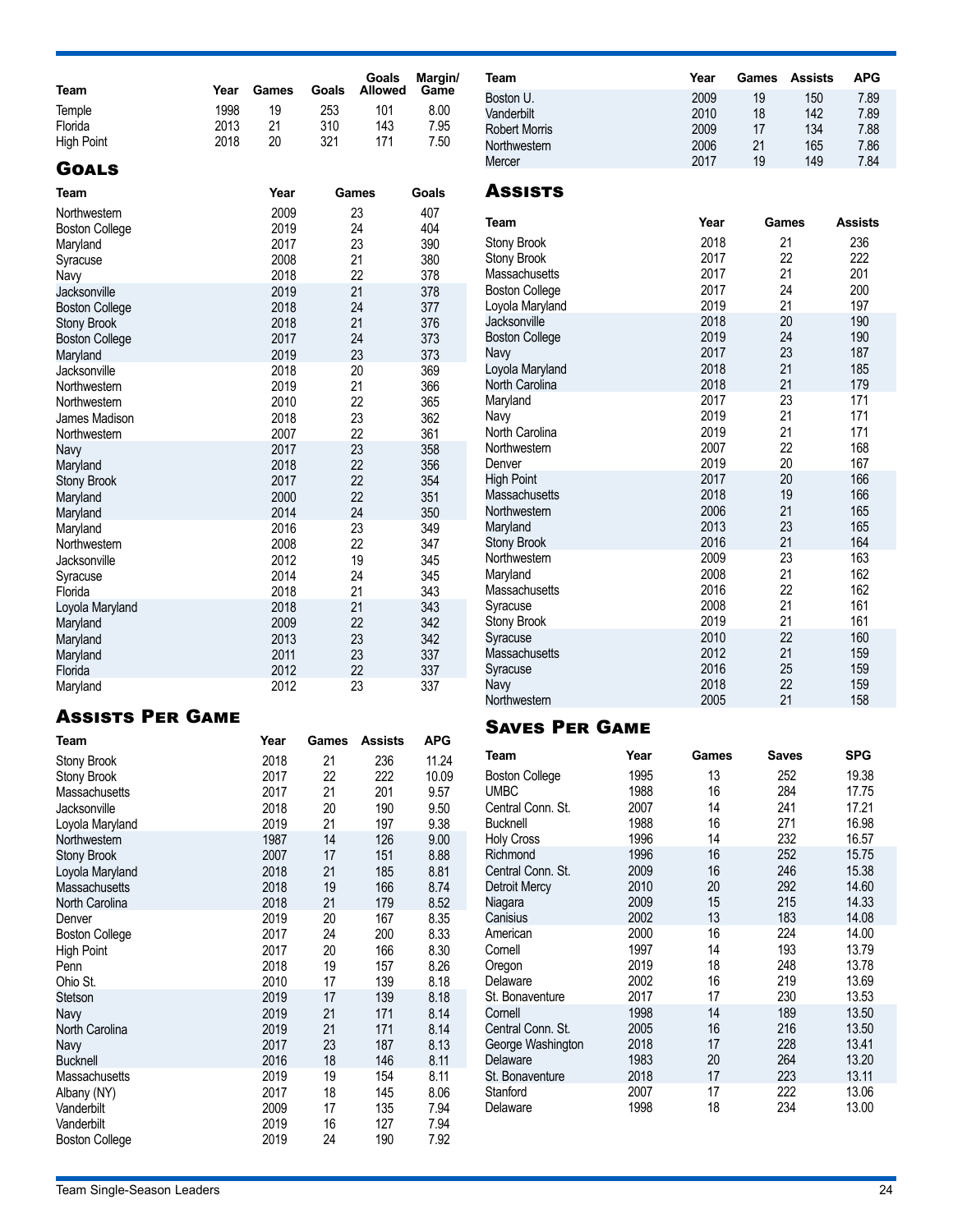| Team                                                                                                                                                                                                                     | Year | Games                                                                                                        | <b>Saves</b>                                                                     | <b>SPG</b>                                                                                     |
|--------------------------------------------------------------------------------------------------------------------------------------------------------------------------------------------------------------------------|------|--------------------------------------------------------------------------------------------------------------|----------------------------------------------------------------------------------|------------------------------------------------------------------------------------------------|
| Johns Hopkins                                                                                                                                                                                                            | 2006 | 16                                                                                                           | 206                                                                              | 12.87                                                                                          |
| <b>SAVES</b>                                                                                                                                                                                                             |      |                                                                                                              |                                                                                  |                                                                                                |
| Team                                                                                                                                                                                                                     |      | Year                                                                                                         | Games                                                                            | <b>Saves</b>                                                                                   |
| Detroit Mercy<br><b>UMBC</b><br><b>Bucknell</b><br>Delaware<br><b>Boston College</b><br>Richmond<br>Delaware<br>Oregon<br><b>Holy Cross</b><br>Central Conn. St.<br>Denver<br>Central Conn. St.<br>Maryland<br>Princeton |      | 2010<br>1988<br>1988<br>1983<br>1995<br>1996<br>1984<br>2019<br>2006<br>2009<br>2004<br>2007<br>2017<br>2017 | 20<br>16<br>16<br>20<br>13<br>16<br>20<br>18<br>21<br>16<br>19<br>14<br>23<br>19 | 292<br>284<br>271<br>264<br>252<br>252<br>248<br>248<br>246<br>246<br>245<br>241<br>240<br>239 |
| Monmouth<br>Canisius<br>Maryland<br>Delaware<br><b>Holy Cross</b><br>St. Bonaventure<br>George Washington<br>Boston U.<br>American<br>St. Bonaventure                                                                    |      | 2006<br>2018<br>2019<br>1998<br>1996<br>2017<br>2018<br>2017<br>2000<br>2018                                 | 20<br>20<br>23<br>18<br>14<br>17<br>17<br>18<br>16<br>17                         | 236<br>236<br>236<br>234<br>232<br>230<br>228<br>227<br>224<br>223                             |
| Stanford<br>Saves Percentage                                                                                                                                                                                             |      | 2007                                                                                                         | 17                                                                               | 222                                                                                            |

### WES PERCENTAGE

| Team                 | Year | Games | GΑ  | <b>Saves</b> | Pct. |
|----------------------|------|-------|-----|--------------|------|
| Loyola Maryland      | 1983 | 13    | 106 | 302          | .740 |
| Loyola Maryland      | 1988 | 19    | 136 | 319          | .701 |
| Loyola Maryland      | 1984 | 18    | 135 | 293          | .685 |
| Loyola Maryland      | 1990 | 20    | 112 | 239          | .681 |
| Loyola Maryland      | 1989 | 19    | 134 | 267          | .666 |
| Loyola Maryland      | 1982 | 17    | 112 | 218          | .661 |
| Loyola Maryland      | 2003 | 19    | 119 | 197          | .623 |
| Loyola Maryland      | 2000 | 21    | 149 | 237          | .614 |
| Loyola Maryland      | 2002 | 19    | 129 | 190          | .596 |
| Loyola Maryland      | 2004 | 18    | 147 | 212          | .591 |
| Mount St. Mary's     | 2019 | 19    | 134 | 173          | .564 |
| Mount St. Mary's     | 2018 | 17    | 147 | 189          | .563 |
| Maryland             | 2019 | 23    | 186 | 236          | .559 |
| Princeton            | 2017 | 19    | 189 | 239          | .558 |
| Princeton            | 2016 | 17    | 152 | 181          | .544 |
| Davidson             | 2018 | 19    | 182 | 215          | .542 |
| Loyola Maryland      | 2001 | 20    | 146 | 170          | .538 |
| North Carolina       | 2019 | 21    | 181 | 210          | .537 |
| Penn                 | 2017 | 17    | 144 | 167          | .537 |
| Marist               | 2018 | 17    | 174 | 197          | .531 |
| Winthrop             | 2016 | 23    | 156 | 175          | .529 |
| George Washington    | 2018 | 17    | 205 | 228          | .527 |
| Maryland             | 2017 | 23    | 216 | 240          | .526 |
| James Madison        | 2019 | 20    | 172 | 190          | .525 |
| Loyola Maryland      | 2005 | 16    | 186 | 205          | .524 |
| Mercer               | 2016 | 18    | 197 | 213          | .520 |
| Davidson             | 2016 | 17    | 138 | 148          | .517 |
| Fairfield            | 2015 | 19    | 141 | 150          | .515 |
| Notre Dame           | 2019 | 19    | 153 | 162          | .514 |
| <b>Massachusetts</b> | 2015 | 21    | 128 | 135          | .513 |

### Scoring Defense

| Team                    | Year         |          | Goals<br><b>Games Allowed</b> | Avg.         |
|-------------------------|--------------|----------|-------------------------------|--------------|
| Northwestern            | 1983         | 14       | 66                            | 4.71         |
| Delaware                | 1982         | 15       | 73                            | 4.87         |
| Virginia                | 1991         | 18       | 88                            | 4.89         |
| Virginia                | 1992         | 17       | 86                            | 5.06         |
| <b>Stony Brook</b>      | 2014         | 21       | 112                           | 5.33         |
| Temple                  | 1997         | 17       | 91                            | 5.35         |
| Virginia                | 1988         | 16       | 87                            | 5.44         |
| <b>Stony Brook</b>      | 2015         | 20       | 110                           | 5.50         |
| North Carolina          | 1997         | 18       | 100                           | 5.56         |
| <b>Stony Brook</b>      | 2013         | 20       | 113                           | 5.65         |
| Loyola Maryland         | 1997         | 18       | 102                           | 5.67         |
| Virginia                | 1989         | 17       | 97                            | 5.71         |
| Southern California     | 2016         | 21       | 122                           | 5.81         |
| Northwestern            | 2005         | 21       | 124                           | 5.90         |
| Maryland                | 1997         | 22       | 131                           | 5.95         |
| Virginia                | 1997         | 19       | 114                           | 6.00         |
| Virginia                | 1998         | 20       | 120                           | 6.00         |
| Rutgers<br>Northwestern | 1997<br>2007 | 17<br>22 | 103<br>135                    | 6.06<br>6.14 |
| Princeton               | 2004         | 20       | 123                           | 6.15         |
| Rutgers                 | 1999         | 17       | 105                           | 6.18         |
| Penn                    | 2009         | 18       | 112                           | 6.22         |
| Loyola Maryland         | 2003         | 19       | 119                           | 6.26         |
| Mercyhurst              | 2001         | 16       | 104                           | 6.50         |
| Princeton               | 2002         | 20       | 130                           | 6.50         |
| Florida                 | 2012         | 22       | 144                           | 6.55         |
| Penn                    | 2008         | 18       | 120                           | 6.67         |
| Massachusetts           | 2000         | 17       | 115                           | 6.76         |
| Maryland                | 2011         | 23       | 156                           | 6.78         |
| Dartmouth               | 2006         | 20       | 136                           | 6.80         |

### Fewest Goals Allowed

| Team                        | Year         | Games    | Goals<br><b>Allowed</b> |
|-----------------------------|--------------|----------|-------------------------|
| American Int'l              | 1997         | 8        | 65                      |
| Northwestern                | 1983         | 14       | 66                      |
| Delaware                    | 1982         | 15       | 73                      |
| Colgate                     | 1997         | 13       | 83                      |
| Virginia                    | 1992         | 14       | 86                      |
| Virginia                    | 1988         | 16       | 87                      |
| Colgate                     | 1999         | 14       | 89                      |
| Virginia                    | 1991         | 18       | 91                      |
| Temple                      | 1997         | 17       | 91                      |
| Albany (NY)                 | 1997         | 12       | 92                      |
| Dartmouth                   | 1993         | 15       | 95                      |
| Virginia                    | 1982         | 12       | 97                      |
| Virginia                    | 1989         | 17       | 97                      |
| William & Mary              | 1997         | 16       | 99                      |
| <b>Brown</b>                | 1997         | 14       | 100                     |
| North Carolina              | 1997         | 18       | 100                     |
| Mercyhurst                  | 2001         | 16       | 104                     |
| Rutgers                     | 1999         | 17       | 105                     |
| <b>Stony Brook</b>          | 2015         | 20       | 110                     |
| Navy                        | 2014         | 17       | 111                     |
| Penn                        | 2009         | 18       | 112                     |
| Stony Brook                 | 2014         | 21       | 112                     |
| <b>Stony Brook</b>          | 2013         | 20       | 113                     |
| Massachusetts               | 2000<br>2003 | 17<br>19 | 115                     |
| Loyola Maryland             | 1998         | 20       | 119<br>120              |
| Virginia                    | 2008         |          |                         |
| Penn<br>Southern California | 2016         | 18<br>21 | 120<br>122              |
| Princeton                   | 2004         | 20       | 123                     |
|                             |              |          |                         |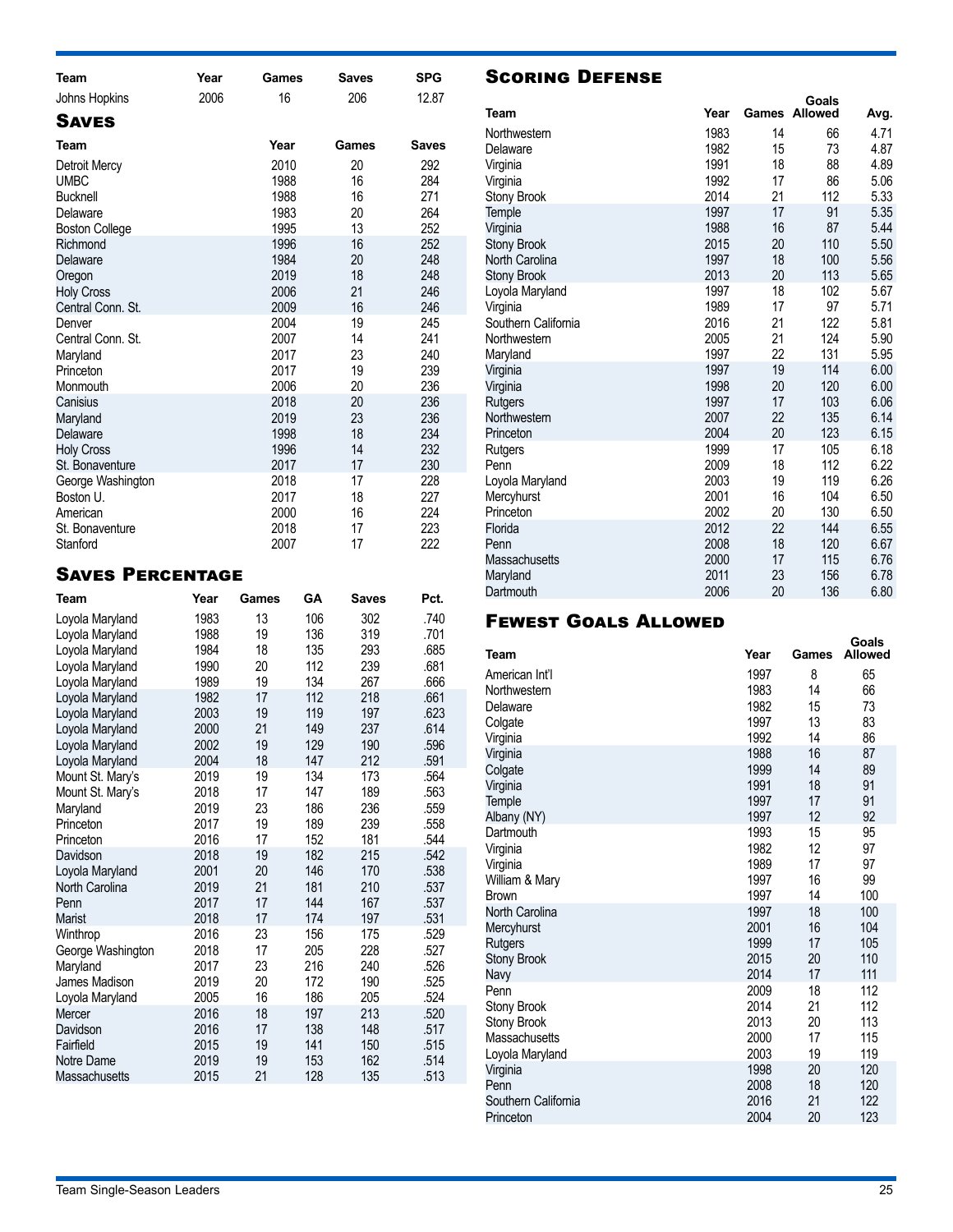| Team         | Year |    | Goals<br><b>Games</b> Allowed |
|--------------|------|----|-------------------------------|
| Northwestern | 2005 | 21 | 124                           |

### Ground Balls Per Game

| Team                  | Year | Games | Ground<br><b>Balls</b> | <b>GBPG</b> |
|-----------------------|------|-------|------------------------|-------------|
| Delaware              | 1983 | 20    | 1,600                  | 80.00       |
| Delaware              | 1984 | 20    | 1,365                  | 68.25       |
| Delaware              | 1987 | 17    | 851                    | 50.06       |
| Delaware              | 1986 | 17    | 828                    | 48.71       |
| Delaware              | 1988 | 17    | 813                    | 47.82       |
| <b>UMBC</b>           | 1987 | 15    | 692                    | 46.13       |
| Delaware              | 1985 | 17    | 766                    | 45.06       |
| North Carolina        | 1996 | 16    | 716                    | 44.75       |
| Richmond              | 1995 | 17    | 727                    | 42.76       |
| Johns Hopkins         | 2001 | 17    | 668                    | 39.29       |
| Dartmouth             | 1999 | 16    | 608                    | 38.00       |
| St. Mary's (CA)       | 2002 | 18    | 683                    | 37.94       |
| <b>Boston College</b> | 2003 | 15    | 540                    | 36.00       |
| Johns Hopkins         | 2003 | 16    | 576                    | 36.00       |
| Princeton             | 1998 | 17    | 601                    | 35.35       |
| Siena                 | 2006 | 16    | 544                    | 34.00       |
| Georgetown            | 2004 | 18    | 553                    | 30.72       |
| Dartmouth             | 2005 | 19    | 560                    | 29.47       |
| Cincinnati            | 2019 | 19    | 548                    | 28.84       |
| Iona                  | 2008 | 18    | 495                    | 27.50       |
| Lehigh                | 2009 | 17    | 466                    | 27.41       |

### Ground Balls

| Team                  | Year | Games | Ground<br><b>Balls</b> |
|-----------------------|------|-------|------------------------|
| Delaware              | 1983 | 20    | 1,600                  |
| Delaware              | 1984 | 20    | 1,365                  |
| Delaware              | 1987 | 17    | 851                    |
| Delaware              | 1986 | 17    | 828                    |
| Delaware              | 1988 | 17    | 813                    |
| Delaware              | 1985 | 17    | 766                    |
| Richmond              | 1995 | 17    | 727                    |
| North Carolina        | 1996 | 16    | 716                    |
| <b>UMBC</b>           | 1987 | 15    | 692                    |
| St. Mary's (CA)       | 2002 | 18    | 683                    |
| Virginia              | 2003 | 22    | 683                    |
| Johns Hopkins         | 2001 | 17    | 668                    |
| Delaware              | 1995 | 19    | 666                    |
| Georgetown            | 2002 | 19    | 631                    |
| Delaware              | 1994 | 18    | 628                    |
| Johns Hopkins         | 2003 | 16    | 576                    |
| Dartmouth             | 2005 | 19    | 560                    |
| Georgetown            | 2004 | 18    | 553                    |
| Cincinnati            | 2019 | 19    | 548                    |
| Siena                 | 2006 | 16    | 544                    |
| <b>Boston College</b> | 2003 | 15    | 540                    |

### Draw Controls Per Game

| Team                  | Year | Games | <b>Draw</b><br><b>Controls</b> | <b>DCPG</b> |
|-----------------------|------|-------|--------------------------------|-------------|
| Massachusetts         | 2019 | 19    | 363                            | 19.11       |
| Duke                  | 2019 | 19    | 356                            | 18.74       |
| Dartmouth             | 2019 | 17    | 312                            | 18.35       |
| <b>Boston College</b> | 2019 | 24    | 430                            | 17.92       |
| <b>UMBC</b>           | 1987 | 15    | 265                            | 17.67       |
| <b>Duke</b>           | 2018 | 17    | 298                            | 17.53       |
| Massachusetts         | 2017 | 21    | 368                            | 17.52       |
| North Carolina        | 2017 | 20    | 350                            | 17.50       |
| Northwestern          | 2010 | 22    | 380                            | 17.27       |
| Northwestern          | 2019 | 21    | 362                            | 17.24       |
|                       |      |       |                                |             |

| Team                  | Year | Games | Draw<br><b>Controls</b> | <b>DCPG</b> |
|-----------------------|------|-------|-------------------------|-------------|
| Jacksonville          | 2012 | 19    | 327                     | 17.21       |
| Navy                  | 2008 | 17    | 291                     | 17.12       |
| Marist                | 2019 | 18    | 307                     | 17.06       |
| Navy                  | 2019 | 21    | 358                     | 17.05       |
| Massachusetts         | 2012 | 21    | 357                     | 17.00       |
| Northwestern          | 2009 | 23    | 389                     | 16.91       |
| Maryland              | 2018 | 22    | 371                     | 16.86       |
| Navy                  | 2018 | 22    | 371                     | 16.86       |
| Northwestern          | 2018 | 21    | 349                     | 16.62       |
| Dartmouth             | 2018 | 16    | 264                     | 16.50       |
| Duguesne              | 2019 | 17    | 280                     | 16.47       |
| <b>Boston College</b> | 2018 | 24    | 393                     | 16.38       |
| Jacksonville          | 2018 | 20    | 327                     | 16.35       |
| Jacksonville          | 2019 | 21    | 342                     | 16.29       |
| Stanford              | 2015 | 18    | 293                     | 16.28       |
| Yale                  | 2019 | 15    | 243                     | 16.20       |
| Louisville            | 2014 | 20    | 322                     | 16.10       |
| <b>Robert Morris</b>  | 2014 | 17    | 273                     | 16.06       |
| North Carolina        | 2018 | 21    | 337                     | 16.05       |
| <b>UC Davis</b>       | 2011 | 15    | 240                     | 16.00       |

### **DRAW CONTROLS**

| Team                  | Year | Games | <b>Draw</b><br><b>Controls</b> |
|-----------------------|------|-------|--------------------------------|
| <b>Boston College</b> | 2019 | 24    | 430                            |
| <b>Boston College</b> | 2018 | 24    | 393                            |
| Northwestern          | 2009 | 23    | 389                            |
| Northwestern          | 2010 | 22    | 380                            |
| Maryland              | 2014 | 24    | 372                            |
| Maryland              | 2018 | 22    | 371                            |
| Navy                  | 2018 | 22    | 371                            |
| <b>Boston College</b> | 2017 | 24    | 370                            |
| <b>Massachusetts</b>  | 2017 | 21    | 368                            |
| Navy                  | 2017 | 23    | 364                            |
| Massachusetts         | 2019 | 19    | 363                            |
| Northwestern          | 2019 | 21    | 362                            |
| Syracuse              | 2015 | 24    | 361                            |
| Navy                  | 2019 | 21    | 358                            |
| Massachusetts         | 2012 | 21    | 357                            |
| Syracuse              | 2016 | 25    | 357                            |
| Maryland              | 2017 | 23    | 356                            |
| Duke                  | 2019 | 19    | 356                            |
| Syracuse              | 2014 | 24    | 352                            |
| North Carolina        | 2017 | 20    | 350                            |
| Northwestern          | 2018 | 21    | 349                            |
| Northwestern          | 2011 | 23    | 348                            |
| Maryland              | 2019 | 23    | 343                            |
| Jacksonville          | 2019 | 21    | 342                            |
| Syracuse              | 2012 | 23    | 338                            |
| North Carolina        | 2018 | 21    | 337                            |
| Florida               | 2012 | 22    | 336                            |
| Maryland              | 2008 | 21    | 332                            |
| Maryland              | 2015 | 22    | 331                            |
| James Madison         | 2018 | 23    | 330                            |

### Caused Turnovers Per Game

| Team             | Year |    | <b>Caused</b><br><b>Games Turnovers</b> | <b>GBPG</b> |
|------------------|------|----|-----------------------------------------|-------------|
| Dartmouth        | 2000 | 16 | 419                                     | 26.19       |
| Princeton        | 1998 | 17 | 422                                     | 24.82       |
| Delaware         | 1983 | 20 | 361                                     | 18.05       |
| Manhattan        | 2002 | 17 | 289                                     | 17.00       |
| Ohio St.         | 2002 | 16 | 257                                     | 16.06       |
| Mount St. Mary's | 2002 | 17 | 273                                     | 16.06       |
| Georgetown       | 2003 | 17 | 269                                     | 15.82       |
| Liberty          | 2019 | 19 | 300                                     | 15.79       |
|                  |      |    |                                         |             |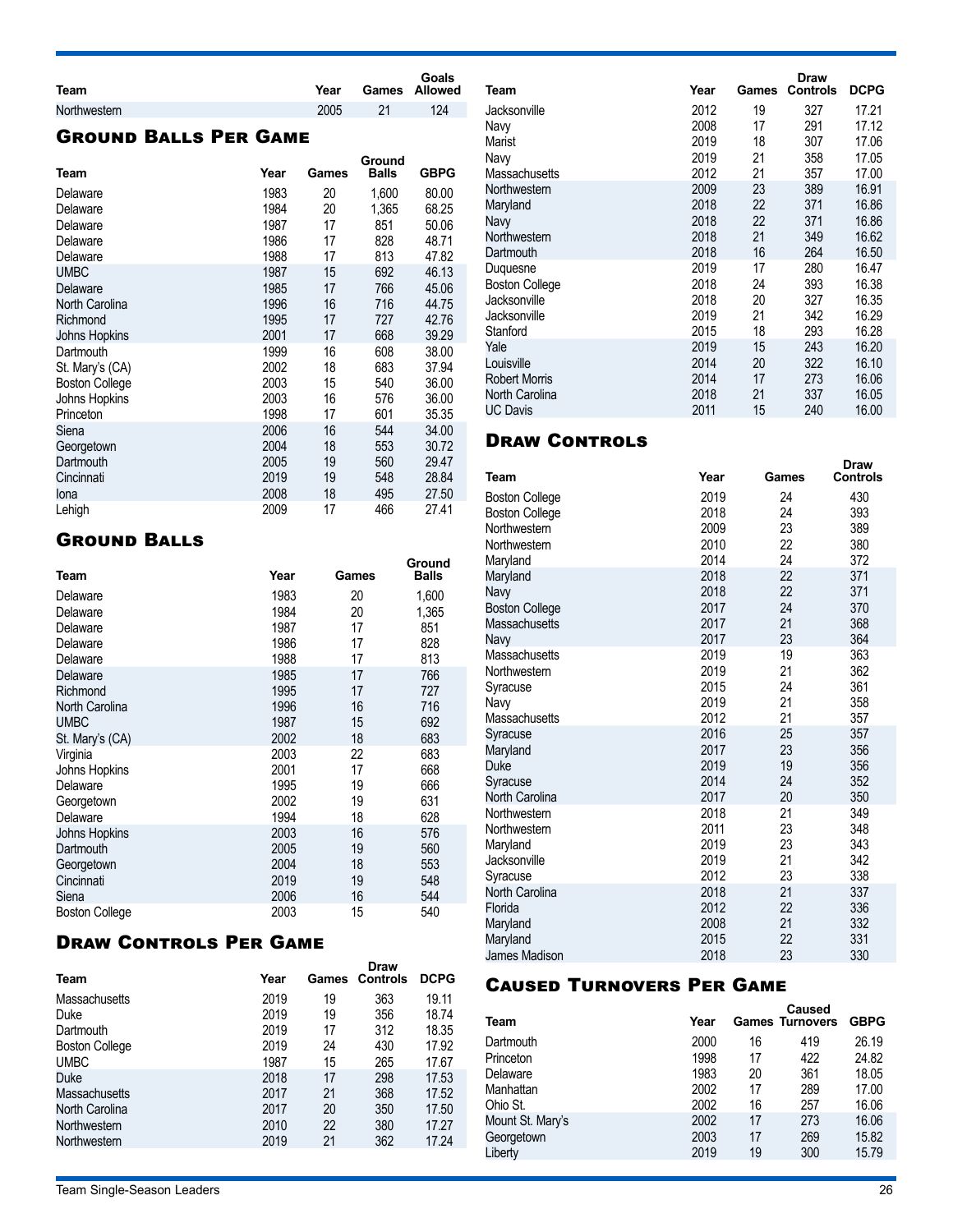| Team                 | Year |    | <b>Caused</b><br><b>Games Turnovers</b> | <b>GBPG</b> |
|----------------------|------|----|-----------------------------------------|-------------|
| Dartmouth            | 2002 | 16 | 249                                     | 15.56       |
| Cornell              | 1999 | 15 | 230                                     | 15.33       |
| George Mason         | 2003 | 17 | 253                                     | 14.88       |
| American             | 2002 | 18 | 267                                     | 14.83       |
| North Carolina       | 2002 | 20 | 295                                     | 14.75       |
| Johns Hopkins        | 2000 | 18 | 265                                     | 14.72       |
| <b>Holy Cross</b>    | 2002 | 18 | 264                                     | 14.67       |
| Dartmouth            | 2005 | 19 | 272                                     | 14.32       |
| Duquesne             | 2019 | 17 | 243                                     | 14.29       |
| Liberty              | 2018 | 18 | 257                                     | 14.28       |
| Jacksonville         | 2017 | 20 | 284                                     | 14.20       |
| <b>Robert Morris</b> | 2017 | 18 | 254                                     | 14.11       |
| Notre Dame           | 2016 | 21 | 294                                     | 14.00       |
| Wagner               | 2014 | 18 | 241                                     | 13.39       |
| Jacksonville         | 2013 | 19 | 253                                     | 13.32       |
| <b>High Point</b>    | 2019 | 20 | 264                                     | 13.20       |

### Caused Turnovers

| Team           | Year | Games | Caused<br>Turnovers |
|----------------|------|-------|---------------------|
| Princeton      | 1998 | 17    | 422                 |
| Dartmouth      | 2000 | 16    | 419                 |
| Delaware       | 1983 | 20    | 361                 |
| Liberty        | 2019 | 19    | 300                 |
| North Carolina | 2002 | 20    | 295                 |

| Team                 | Year | Games | <b>Caused</b><br><b>Turnovers</b> |
|----------------------|------|-------|-----------------------------------|
| Notre Dame           | 2016 | 21    | 294                               |
| Manhattan            | 2002 | 17    | 289                               |
| Jacksonville         | 2017 | 20    | 284                               |
| Mount St. Mary's     | 2002 | 17    | 273                               |
| Dartmouth            | 2005 | 19    | 272                               |
| Loyola Maryland      | 2003 | 19    | 270                               |
| Georgetown           | 2003 | 17    | 269                               |
| Virginia             | 2003 | 22    | 268                               |
| American             | 2002 | 18    | 267                               |
| Winthrop             | 2016 | 23    | 266                               |
| Johns Hopkins        | 2000 | 18    | 265                               |
| <b>Holy Cross</b>    | 2002 | 18    | 264                               |
| <b>High Point</b>    | 2019 | 20    | 264                               |
| Liberty              | 2018 | 18    | 257                               |
| <b>Robert Morris</b> | 2017 | 18    | 254                               |
| Jacksonville         | 2013 | 19    | 253                               |
| Southern California  | 2016 | 21    | 253                               |
| Jacksonville         | 2018 | 20    | 250                               |
| James Madison        | 2018 | 23    | 250                               |
| Denver               | 2013 | 21    | 247                               |
| Jacksonville         | 2019 | 21    | 247                               |
| <b>High Point</b>    | 2018 | 20    | 244                               |
| Duquesne             | 2019 | 17    | 243                               |
|                      |      |       |                                   |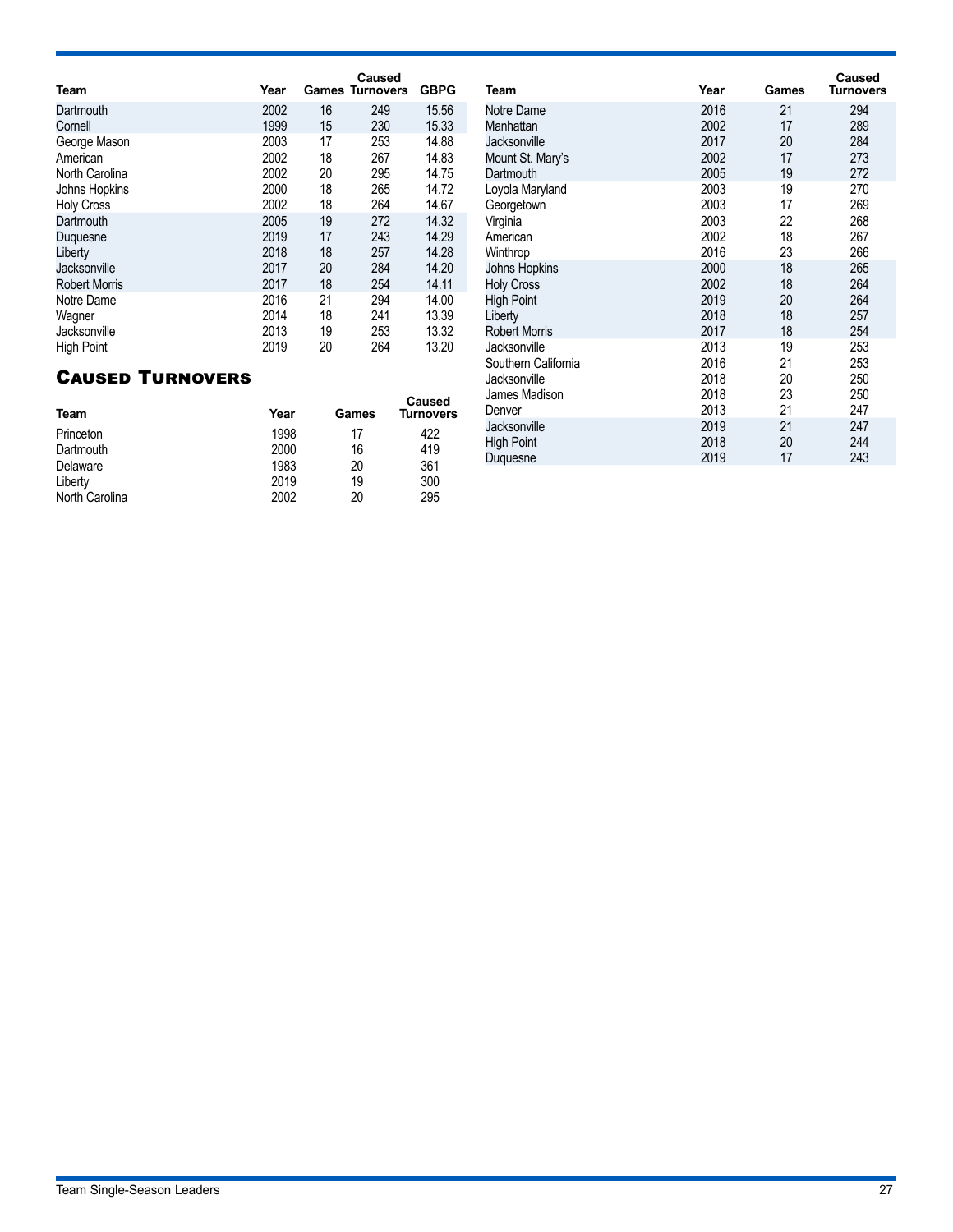## <span id="page-27-0"></span>TEAM MISCELLANEOUS LEADERS

### Consecutive Wins

| Team                  | <b>Dates</b>    | Wins |
|-----------------------|-----------------|------|
| Maryland              | 3/9/95-4/20/97  | 50   |
| Maryland              | 3/7/00-5/18/01  | 43   |
| Northwestern          | 5/3/08-4/16/10  | 41   |
| Northwestern          | 2/25/07-4/20/08 | 36   |
| Northwestern          | 2/20/05-4/2/06  | 31   |
| Princeton             | 4/19/03-5/21/04 | 28   |
| Maryland              | 5/10/15-5/27/16 | 26   |
| Maryland              | 2/11/17-2/17/18 | 25   |
| Princeton             | 3/6/02-3/5/03   | 20   |
| Southern California   | 2/13/16-5/15/16 | 20   |
| Stony Brook           | 2/16/18-5/13/18 | 20   |
| Delaware              | 4/24/82-5/2/83  | 19   |
| <b>Boston College</b> | 2/9/19-4/26/19  | 19   |

### Consecutive Home Wins

| Team               | <b>Dates</b>    | Wins |
|--------------------|-----------------|------|
| Maryland           | 3/13/12-4/27/19 | 85   |
| Northwestern       | 5/13/04-4/16/10 | 58   |
| Maryland           | 4/24/97-4/28/01 | 41   |
| <b>Stony Brook</b> | 3/8/16-5/13/18  | 33   |
| Maryland           | 3/9/95-4/12/97  | 22   |
| Dartmouth          | 3/21/85-4/5/88  | 19   |
| Virginia           | 4/3/91-3/23/93  | 19   |
| Princeton          | 3/22/02-5/21/04 | 19   |
| Duke               | 4/1/06-3/29/08  | 19   |
| Colorado           | 4/10/16-4/27/18 | 19   |
| Loyola Maryland    | 3/25/93-4/17/94 | 15   |
| Virginia           | 4/1/95-3/16/97  | 15   |
| Loyola Maryland    | 3/26/02-4/16/02 | 15   |
| Princeton          | 4/19/03-5/21/04 | 15   |
| Delaware           | 4/14/06-4/11/08 | 15   |

### Consecutive Conference Wins (regular season only)

| Team            | <b>Dates</b>     | <b>Wins</b> | Conference             |
|-----------------|------------------|-------------|------------------------|
| Massachusetts   | 3/31/11-4/20/18  | 61          | Atlantic 10            |
| Loyola Maryland | 3/15/14-present  | 52          | Patriot League         |
| Northwestern    | 3/5/05-4/8/11    | 38          | American Lacrosse      |
| Harvard         | 3/28/87-3/27/93  | 36          | Ivy League             |
| Jacksonville    | 4/1/12-4/15/17   | 36          | National Lacrosse/ASUN |
| Penn            | 4/22/06-4/16/11  | 34          | Ivy League             |
| Stony Brook     | 3/21/15-present  | 32          | America East           |
| Florida         | 3/26/16-present  | 30          | Big East/AAC           |
| Delaware        | 4/8/97-4/14/2000 | 26          | America East           |
| Dartmouth       | 4/23/97-4/22/00  | 22          | Ivy League             |
| <b>UMBC</b>     | 1998-2000        | 21          | Northeast              |
| Loyola Maryland | 3/25/00-4/14/02  | 19          | CAA                    |
| Lafayette       | 4/6/96-4/20/99   | 15          | Patriot League         |
| Lafayette       | 4/6/91-4/19/94   | 14          | Patriot League         |

### Winning Percentage

| Team               | Year | Won | Lost | Pct.  |
|--------------------|------|-----|------|-------|
| Massachusetts      | 1982 | 10  | 0    | 1.000 |
| Temple             | 1988 | 19  | 0    | 1.000 |
| Harvard            | 1990 | 15  | 0    | 1.000 |
| Maryland           | 1995 | 17  | 0    | 1.000 |
| Maryland           | 1996 | 19  | 0    | 1.000 |
| Maryland           | 1999 | 21  | 0    | 1.000 |
| Maryland           | 2001 | 23  | 0    | 1.000 |
| Northwestern       | 2005 | 21  | 0    | 1.000 |
| Northwestern       | 2009 | 23  | 0    | 1.000 |
| Maryland           | 2017 | 23  | 0    | 1.000 |
| Maryland           | 2014 | 23  | 1    | .958  |
| Maryland           | 2010 | 22  | 1    | .957  |
| Maryland           | 2013 | 22  | 1    | .957  |
| Maryland           | 2016 | 22  | 1    | .957  |
| James Madison      | 2018 | 22  | 1    | .957  |
| Maryland           | 2019 | 22  | 1    | .957  |
| <b>Stony Brook</b> | 2018 | 20  | 1    | .952  |

### Wins In A Season

| Team                  | Year | <b>Wins</b> |
|-----------------------|------|-------------|
| Maryland              | 2001 | 23          |
| Northwestern          | 2009 | 23          |
| Maryland              | 2014 | 23          |
| Maryland              | 2017 | 23          |
| Maryland              | 2010 | 22          |
| Maryland              | 2013 | 22          |
| Maryland              | 2016 | 22          |
| <b>Boston College</b> | 2018 | 22          |
| James Madison         | 2018 | 22          |
| <b>Boston College</b> | 2019 | 22          |
| Maryland              | 2019 | 22          |
| Maryland              | 1997 | 21          |
| Maryland              | 1999 | 21          |
| Maryland              | 2000 | 21          |
| Northwestern          | 2005 | 21          |
| Northwestern          | 2007 | 21          |
| Northwestern          | 2008 | 21          |
| Maryland              | 2009 | 21          |
| Northwestern          | 2011 | 21          |
| Northwestern          | 2012 | 21          |
| Syracuse              | 2014 | 21          |
| Maryland              | 2015 | 21          |

### Consecutive Winning Seasons

| Team            | Years        | <b>Seasons</b> |
|-----------------|--------------|----------------|
| Maryland        | 1982-2019    | 38             |
| Georgetown      | 1994-14      | 21             |
| Syracuse        | 1998-2017    | 20             |
| Duke            | 1998-2016    | 19             |
| North Carolina  | 2004-present | 17             |
| Northwestern    | 2004-present | 17             |
| Dartmouth       | 1992-2007    | 16             |
| Loyola Maryland | 1990-04      | 15             |
| Yale            | 1994-08      | 15             |
| Virginia        | 1996-10      | 15             |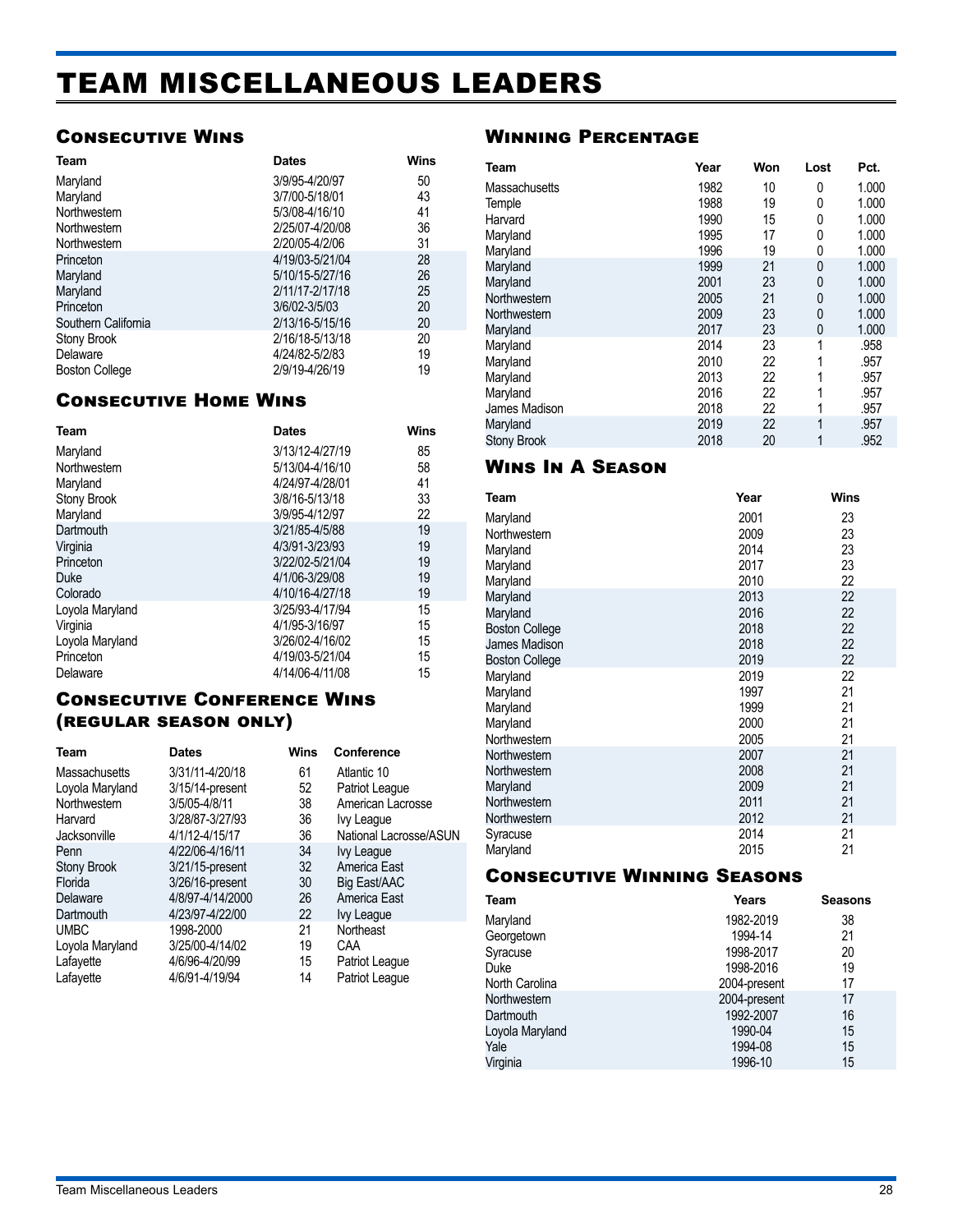### Most Improved Won-Lost Record

| Team            | Year | W-L      | <b>Previous</b> | \$Improved     |
|-----------------|------|----------|-----------------|----------------|
| Notre Dame      | 2006 | $15-4$   | $3-12$          | 10             |
| James Madison   | 2010 | 17-3     | $5-11$          | 10             |
| Old Dominion    | 2015 | $13 - 5$ | $3 - 13$        | 9              |
| Fairfield       | 2008 | $17-2$   | $8 - 10$        | $8\frac{1}{2}$ |
| Stony Brook     | 2012 | $14-5$   | 4-11            | 8              |
| Winthrop        | 2015 | $17-4$   | $8 - 11$        | 8              |
| <b>Bucknell</b> | 2016 | $10 - 8$ | $2 - 15$        | $7\frac{1}{2}$ |
| Liberty         | 2018 | $13 - 5$ | $6 - 13$        | $7\frac{1}{2}$ |
| Michigan        | 2019 | $16-4$   | $7 - 10$        | $7\frac{1}{2}$ |
| American        | 1997 | $8 - 8$  | $0 - 14$        | 7              |
| Holy Cross      | 2001 | $13 - 7$ | $4 - 12$        | 7              |
| Canisius        | 2005 | 9-6      | $1 - 12$        | 7              |
| Massachusetts   | 2011 | 17-3     | 10-10           | 7              |
| Louisville      | 2013 | 11-6     | $3-12$          | 7              |
| James Madison   | 2018 | 22-1     | $14 - 7$        | 7              |
| Virginia Tech   | 2009 | $11 - 8$ | $4 - 14$        | $6\frac{1}{2}$ |
| Denver          | 2012 | $12 - 3$ | $7 - 11$        | $6\frac{1}{2}$ |
| Syracuse        | 2012 | $19 - 4$ | $10 - 8$        | $6\frac{1}{2}$ |
| Wagner          | 2018 | $7-12$   | $14-6$          | $6\frac{1}{2}$ |

*\$To determine games improved, add the difference in victories between the two seasons to the difference in losses, then divide by two. Includes postseason.*

*^ UMass Lowell's 6½ win improvement (1-16 in 2016 to 7-9 in 2017) is not eligible to make the list while still in the re-classifying phase from Division II to Division I.*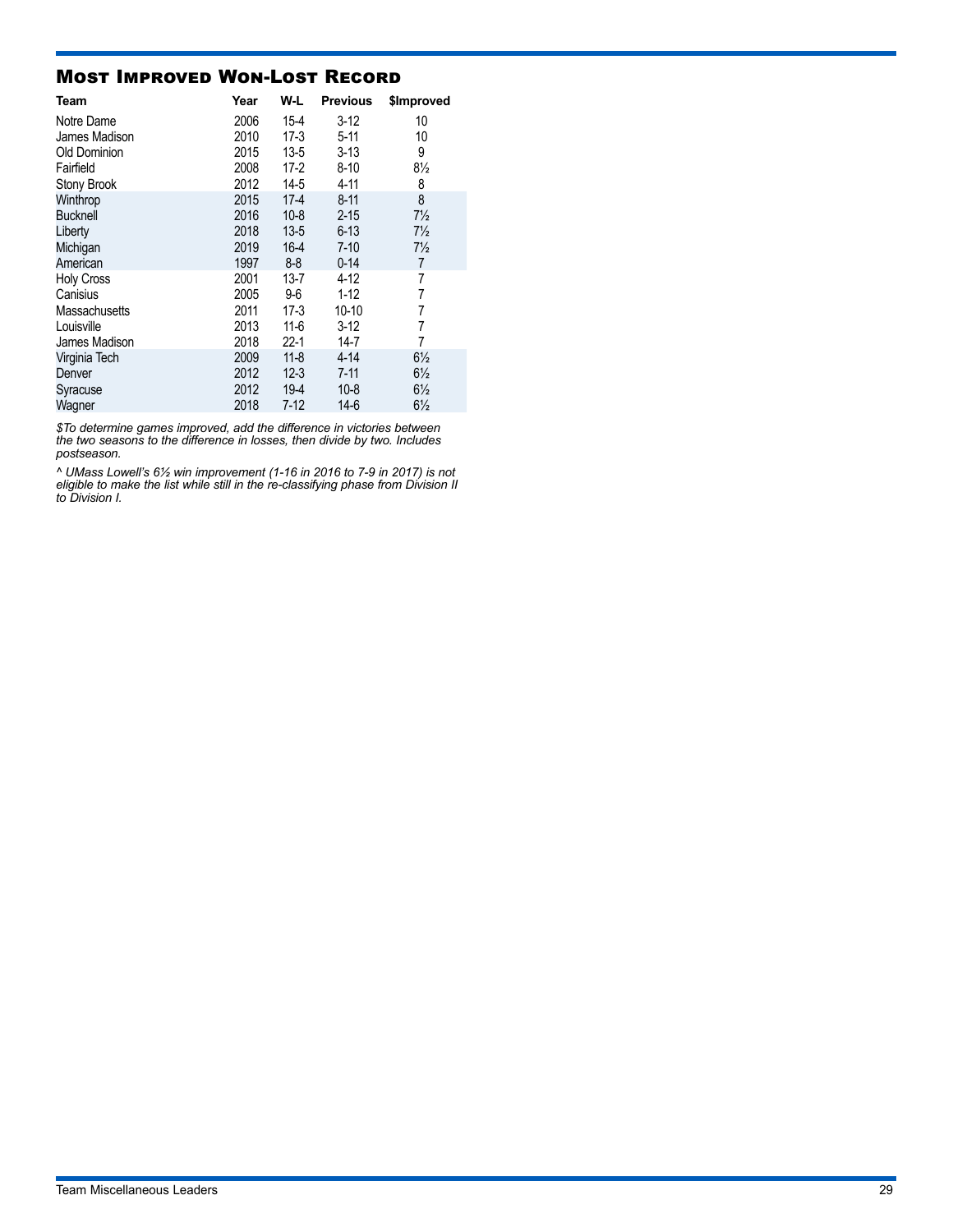## <span id="page-29-0"></span>COLLEGIATE ANNUAL TEAM CHAMPIONS

### **SCORING OFFENSE**

| Year | Team        | Games | Goals | Ava.  |
|------|-------------|-------|-------|-------|
|      | 1996 Temple | 16    | 244   | 15.25 |
| 1997 | Gannon      | 17    | 275   | 16.18 |

### **SCORING DEFENSE**

| Year | Team     |    | Goals<br>Games Allowed | Ava. |
|------|----------|----|------------------------|------|
| 1996 | Maryland | 19 | 69                     | 3.63 |
| 1997 | Temple   | 17 | 91                     | 5.35 |

### SCORING MARGIN

| Team          | Games |     | <b>GA</b> | Mar./<br>Gm. |
|---------------|-------|-----|-----------|--------------|
| 1996 Maryland | 19    | 274 | 69        | 10.79        |
| Temple        | 17    | 234 | 91        | 8.41         |
|               |       |     |           | ∗ GF i       |

### WINNING PERCENTAGE

| Year | Team     | Won | Lost | Pct.  |
|------|----------|-----|------|-------|
| 1996 | Maryland | 19  |      | 1.000 |
| 1997 | Maryland | 21  |      | .955  |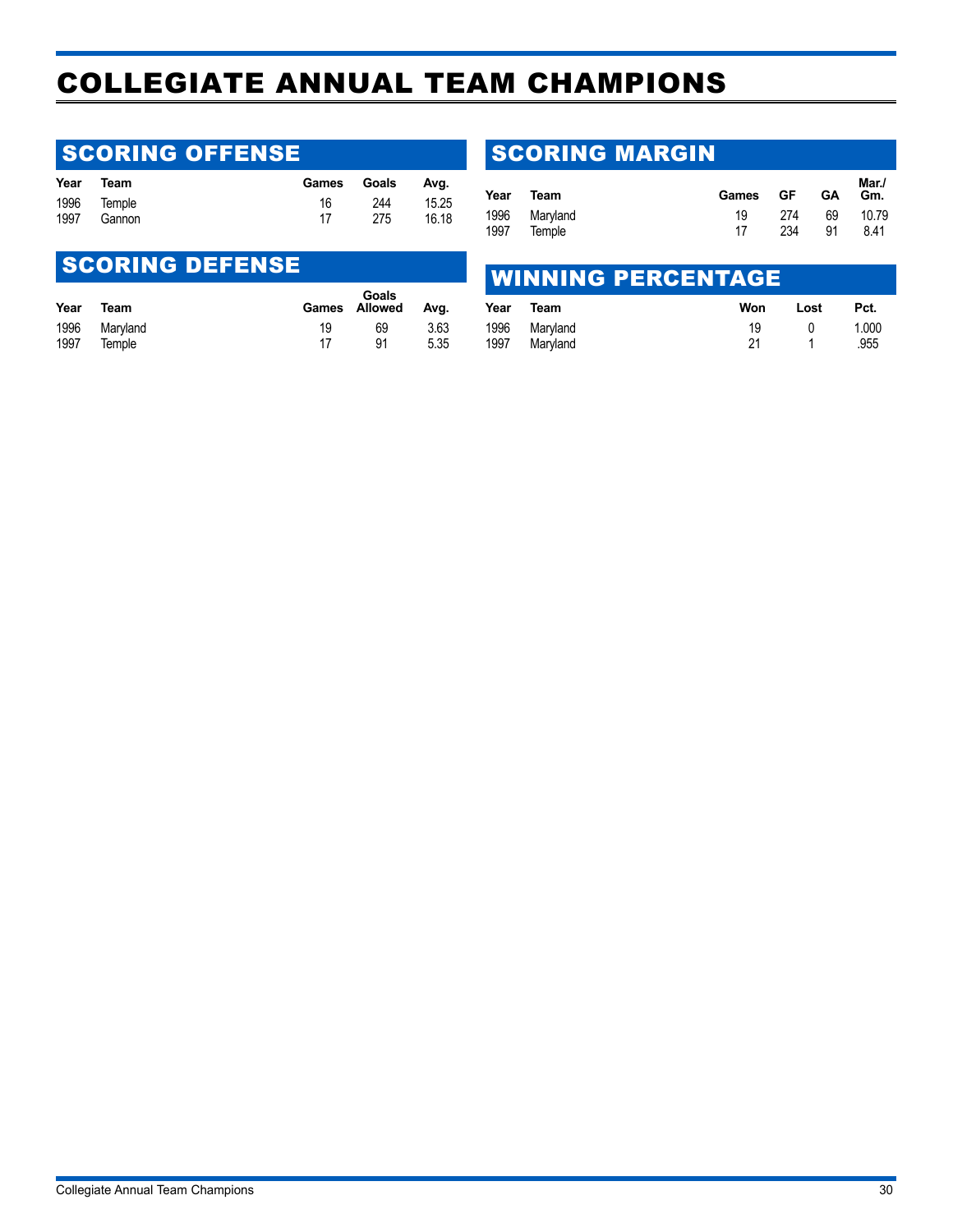## <span id="page-30-0"></span>DIVISION I ANNUAL TEAM CHAMPIONS

### **SCORING OFFENSE**

| Year | Team         | Games | Goals | Avg.  |
|------|--------------|-------|-------|-------|
| 1998 | Syracuse     | 13    | 196   | 15.08 |
| 1999 | Maryland     | 21    | 331   | 15.76 |
| 2000 | Maryland     | 22    | 351   | 15.95 |
| 2001 | Maryland     | 23    | 337   | 14.65 |
| 2002 | Virginia     | 19    | 288   | 15.16 |
| 2003 | Virginia     | 22    | 289   | 13.14 |
| 2004 | Virginia     | 22    | 306   | 13.91 |
| 2005 | Northwestern | 21    | 317   | 15.10 |
| 2006 | Northwestern | 21    | 333   | 15.86 |
| 2007 | Northwestern | 22    | 361   | 16.41 |
| 2008 | Syracuse     | 21    | 380   | 18.10 |
| 2009 | Northwestern | 23    | 407   | 17.70 |
| 2010 | Northwestern | 22    | 365   | 16.59 |
| 2011 | Jacksonville | 19    | 308   | 16.21 |
| 2012 | Jacksonville | 19    | 345   | 18.16 |
| 2013 | Jacksonville | 19    | 298   | 15.68 |
| 2014 | Jacksonville | 20    | 308   | 15.40 |
| 2015 | Stanford     | 18    | 288   | 16.00 |
| 2016 | Maryland     | 23    | 349   | 15.17 |
| 2017 | Maryland     | 23    | 390   | 16.96 |
| 2018 | Jacksonville | 20    | 369   | 18.45 |
| 2019 | Jacksonville | 21    | 378   | 18.00 |

### SCORING DEFENSE

| Year         | Team                | Games    | Goals<br><b>Allowed</b> | Avg.         |
|--------------|---------------------|----------|-------------------------|--------------|
| 1998         | Virginia            | 20       | 120                     | 6.00         |
| 1999         | Rutgers             | 17       | 105                     | 6.18         |
| 2000         | Massachusetts       | 17       | 115                     | 6.76         |
| 2001         | Mercyhurst          | 16       | 104                     | 6.50         |
| 2002         | Princeton           | 20       | 130                     | 6.50         |
| 2003         | Loyola Maryland     | 19       | 119                     | 6.26         |
| 2004         | Princeton           | 20       | 123                     | 6.15         |
| 2005         | Northwestern        | 21       | 124                     | 5.90         |
| 2006         | Dartmouth           | 20       | 136                     | 6.80         |
| 2007         | Northwestern        | 22       | 135                     | 6.14         |
| 2008         | Penn                | 18       | 120                     | 6.67         |
| 2009         | Penn                | 18       | 112                     | 6.22         |
| 2010         | Maryland            | 23       | 158                     | 6.87         |
| 2011<br>2012 | Maryland<br>Florida | 23<br>22 | 156<br>144              | 6.78<br>6.55 |
| 2013         | <b>Stony Brook</b>  | 20       | 113                     | 5.65         |
| 2014         | <b>Stony Brook</b>  | 21       | 112                     | 5.33         |
| 2015         | <b>Stony Brook</b>  | 20       | 110                     | 5.50         |
| 2016         | Southern California | 21       | 122                     | 5.81         |
| 2017         | Stony Brook         | 22       | 160                     | 7.27         |
| 2018         | Stony Brook         | 21       | 149                     | 7.10         |
| 2019         | Mount St. Mary's    | 19       | 134                     | 7.05         |

### **SCORING MARGIN**

| Year | Team       | Games | GF  | GА  | Mar./<br>Gm. |
|------|------------|-------|-----|-----|--------------|
| 1998 | Syracuse   | 13    | 196 | 101 | 7.31         |
| 1999 | Maryland   | 21    | 331 | 144 | 8.90         |
| 2000 | Maryland   | 22    | 351 | 157 | 8.82         |
| 2001 | Georgetown | 20    | 293 | 140 | 7.65         |
| 2002 | Princeton  | 20    | 291 | 130 | 8.05         |

| Year | Team               | Games | GF  | GΑ  | Mar./<br>Gm. |
|------|--------------------|-------|-----|-----|--------------|
| 2003 | Boston U.          | 19    | 242 | 120 | 6.42         |
| 2004 | Princeton          | 20    | 248 | 123 | 6.25         |
| 2005 | Northwestern       | 21    | 317 | 124 | 9.19         |
| 2006 | Northwestern       | 21    | 333 | 167 | 7.90         |
| 2007 | Northwestern       | 22    | 361 | 135 | 10.27        |
| 2008 | Syracuse           | 21    | 380 | 174 | 9.81         |
| 2009 | Northwestern       | 23    | 407 | 158 | 10.83        |
| 2010 | Northwestern       | 22    | 365 | 194 | 7.77         |
| 2011 | Maryland           | 23    | 337 | 156 | 7.87         |
| 2012 | Jacksonville       | 19    | 345 | 171 | 9.16         |
| 2013 | <b>Stony Brook</b> | 20    | 298 | 113 | 9.25         |
| 2014 | Massachusetts      | 20    | 282 | 126 | 7.80         |
| 2015 | Jacksonville       | 20    | 311 | 146 | 8.25         |
| 2016 | Jacksonville       | 18    | 272 | 125 | 8.17         |
| 2017 | Stony Brook        | 22    | 354 | 160 | 8.82         |
| 2018 | <b>Stony Brook</b> | 21    | 376 | 149 | 10.81        |
| 2019 | Jacksonville       | 21    | 378 | 186 | 9.14         |

### FREE POSITION PERCENTAGE

| Year | Team         | Games | Goals | <b>Shots</b> | Pct. |
|------|--------------|-------|-------|--------------|------|
| 2016 | LIU Brooklyn | 17    | 32    | 54           | .593 |
| 2017 | Winthrop     | 19    | 69    | 125          | .552 |
| 2018 | High Point   | 20    | 78    | 141          | .553 |
| 2019 | Stony Brook  | 21    | 59    | 110          | .536 |

### DRAW CONTROLS PER GAME

| Year | Team            | Games | <b>Draw</b><br><b>Controls</b> | <b>DCPG</b> |  |
|------|-----------------|-------|--------------------------------|-------------|--|
| 2001 | <b>UMBC</b>     | 17    | 248                            | 14.59       |  |
| 2002 | Maryland        | 21    | 299                            | 14.24       |  |
| 2003 | <b>UMBC</b>     | 19    | 253                            | 13.32       |  |
| 2004 | St. Bonaventure | 17    | 254                            | 14.94       |  |
| 2005 | Northwestern    | 21    | 318                            | 15.14       |  |
| 2006 | Northwestern    | 21    | 326                            | 15.52       |  |
| 2007 | Duke            | 20    | 304                            | 15.20       |  |
| 2008 | Navy            | 17    | 291                            | 17.12       |  |
| 2009 | Northwestern    | 23    | 389                            | 16.91       |  |
| 2010 | Northwestern    | 22    | 380                            | 17.27       |  |
| 2011 | <b>UC Davis</b> | 15    | 240                            | 16.00       |  |
| 2012 | Jacksonville    | 19    | 327                            | 17.21       |  |
| 2013 | Winthrop        | 17    | 257                            | 15.12       |  |
| 2014 | Louisville      | 20    | 322                            | 16.10       |  |
| 2015 | Stanford        | 18    | 293                            | 16.28       |  |
| 2016 | Syracuse        | 25    | 357                            | 14.28       |  |
| 2017 | Massachusetts   | 21    | 368                            | 17.52       |  |
| 2018 | Duke            | 17    | 298                            | 17.53       |  |
| 2019 | Massachusetts   | 19    | 363                            | 19.11       |  |
|      |                 |       |                                |             |  |

### DRAW CONTROL PERCENTAGE

| Year      | Team |     |     | Draw Opponent<br>Games Controls DC | Pct. |
|-----------|------|-----|-----|------------------------------------|------|
| 2019 Duke |      | 19. | 356 | 186                                | .657 |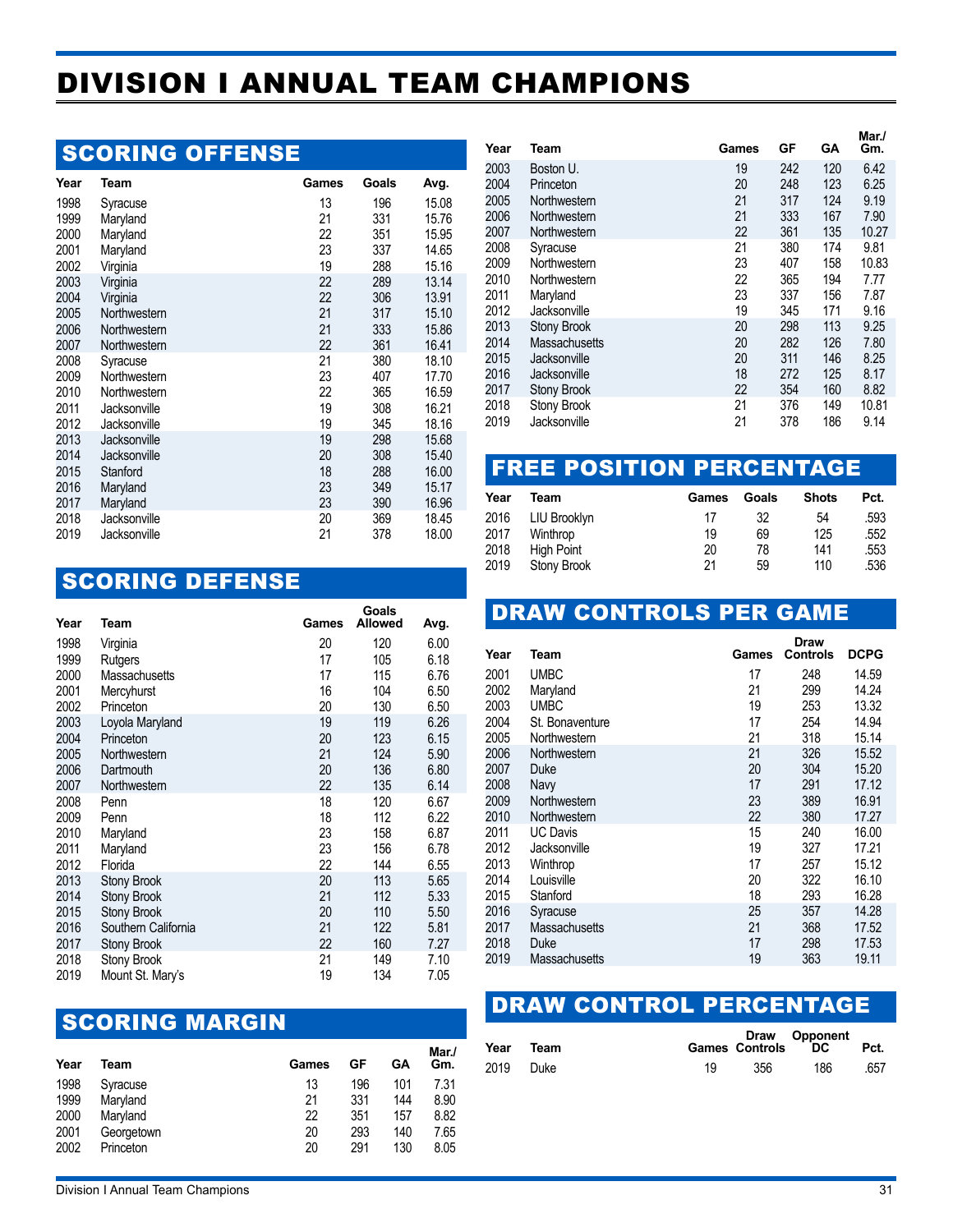## CLEARING PERCENTAGE

| Year | Team           |     | Clear<br>Games Clears Attempts Pct. |      |
|------|----------------|-----|-------------------------------------|------|
|      | 2019 Dartmouth | 338 | 361                                 | .936 |

## GROUND BALLS PER GAME

| Year | Team                  | Games | Ground<br><b>Balls</b> | GBPG  |
|------|-----------------------|-------|------------------------|-------|
| 2001 | Johns Hopkins         | 17    | 668                    | 39.29 |
| 2002 | St. Mary's (CA)       | 18    | 683                    | 37.94 |
| 2003 | Johns Hopkins         | 16    | 576                    | 36.00 |
|      | <b>Boston College</b> | 15    | 540                    | 36.00 |
| 2004 | Georgetown            | 18    | 553                    | 30.72 |
| 2005 | Dartmouth             | 19    | 560                    | 29.47 |
| 2006 | Siena                 | 16    | 544                    | 34.00 |
| 2007 | St. Mary's (CA)       | 17    | 395                    | 23.24 |
| 2008 | lona                  | 18    | 495                    | 27.50 |
| 2009 | Lehigh                | 17    | 466                    | 27.41 |
| 2010 | Jacksonville          | 19    | 463                    | 24.37 |
| 2011 | <b>High Point</b>     | 19    | 486                    | 25.58 |
| 2012 | <b>High Point</b>     | 19    | 407                    | 21.42 |
| 2013 | Jacksonville          | 19    | 486                    | 25.58 |
| 2014 | Jacksonville          | 20    | 485                    | 24.25 |
| 2015 | Jacksonville          | 20    | 477                    | 23.85 |
| 2016 | Presbyterian          | 18    | 434                    | 24.11 |
| 2017 | Kennesaw St.          | 17    | 419                    | 24.65 |
| 2018 | Cincinnati            | 17    | 462                    | 27.18 |
| 2019 | Cincinnati            | 19    | 548                    | 28.84 |

## CAUSED TURNOVERS PER GAME

| Year | Team       | Games | Caused<br>TOs | <b>CTPG</b> |
|------|------------|-------|---------------|-------------|
| 2001 | Manhattan  | 17    | 339           | 19.94       |
| 2002 | Manhattan  | 17    | 289           | 17.00       |
| 2003 | Georgetown | 17    | 269           | 15.82       |
| 2004 | Georgetown | 18    | 245           | 13.61       |
| 2005 | Dartmouth  | 19    | 272           | 14.32       |
| 2006 | Drexel     | 17    | 217           | 12.76       |
| 2007 | American   | 18    | 221           | 12.28       |

| Year | Team            | Games | Caused<br>TOs | <b>CTPG</b> |
|------|-----------------|-------|---------------|-------------|
| 2008 | Denver          | 19    | 257           | 13.53       |
| 2009 | Loyola Maryland | 17    | 229           | 13.47       |
| 2010 | Loyola Maryland | 18    | 235           | 13.06       |
| 2011 | Loyola Maryland | 20    | 235           | 11.75       |
| 2012 | Denver          | 15    | 189           | 12.60       |
| 2013 | Jacksonville    | 19    | 253           | 13.32       |
| 2014 | Wagner          | 18    | 241           | 13.39       |
| 2015 | Wagner          | 19    | 228           | 12.00       |
| 2016 | Notre Dame      | 21    | 294           | 14.00       |
| 2017 | Jacksonville    | 20    | 284           | 14.20       |
| 2018 | Liberty         | 18    | 257           | 14.28       |
| 2019 | Liberty         | 19    | 300           | 15.79       |
|      |                 |       |               |             |

|              |                              | <b>WINNING PERCENTAGE</b> |          |                |              |
|--------------|------------------------------|---------------------------|----------|----------------|--------------|
| Year         | Team                         |                           | Won      | Lost           | Pct.         |
| 1998         | Maryland                     |                           | 18       | 3              | .857         |
| 1999         | Maryland                     |                           | 21       | 0              | 1.000        |
| 2000         | Maryland                     |                           | 21       | 1              | .955         |
| 2001         | Maryland                     |                           | 23       | 0              | 1.000        |
| 2002         | Princeton                    |                           | 19       | 1              | .950         |
| 2003         | Loyola Maryland              |                           | 17       | $\overline{2}$ | .895         |
| 2004         | Princeton                    |                           | 19       | 1              | .950         |
| 2005         | Northwestern                 |                           | 21       | 0              | 1.000        |
| 2006         | Northwestern                 |                           | 20       | 1              | .952         |
| 2007<br>2008 | Northwestern<br>Northwestern |                           | 21<br>21 | 1<br>1         | .955<br>.955 |
| 2009         | Northwestern                 |                           | 23       | 0              | 1.000        |
| 2010         | Maryland                     |                           | 22       | 1              | .957         |
| 2011         | Albany (NY)                  |                           | 18       | 1              | .947         |
| 2012         | Northwestern                 |                           | 21       | $\overline{2}$ | .913         |
| 2013         | Maryland                     |                           | 22       | 1              | .957         |
| 2014         | Maryland                     |                           | 23       | 1              | .958         |
| 2015         | Maryland                     |                           | 21       | 1              | .955         |
| 2016         | Maryland                     |                           | 22       | 1              | .957         |
| 2017         | Maryland                     |                           | 23       | 0              | 1.000        |
| 2018         | James Madison                |                           | 22       | 1              | .957         |
| 2019         | Maryland                     |                           | 22       | 1              | .957         |

*No statisical champions were named in 2020 due to the COVID-19 pandemic.*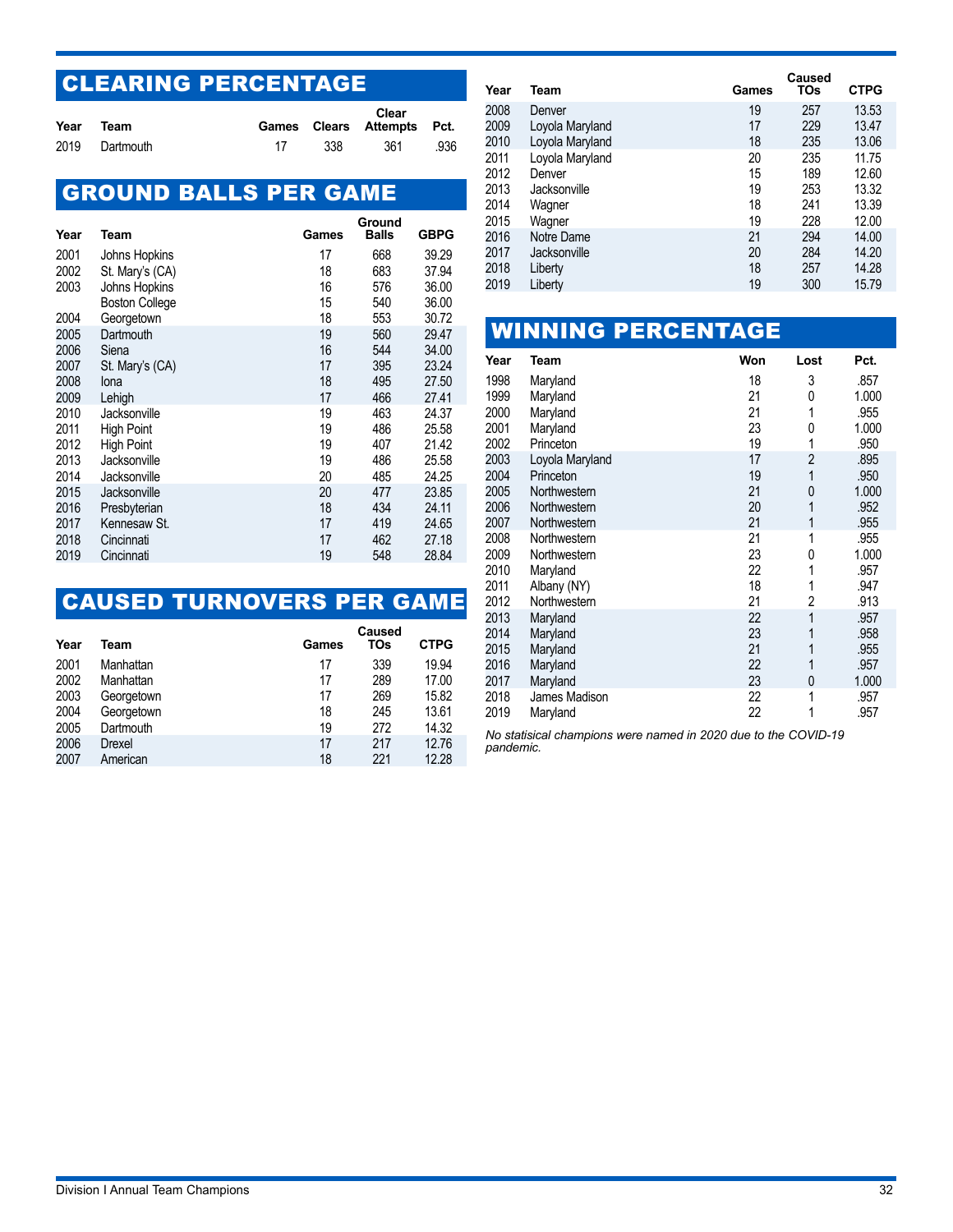## <span id="page-32-0"></span>IWLCA FINAL DIVISION I POLLS

#### 2009

- 1. Northwestern
- 2. Penn 3. Maryland
- North Carolina
- 5. Duke
- 6. Notre Dame
- 7. Princeton
- 8. Syracuse
- 9. Georgetown
- 10. Virginia
- 11. Vanderbilt 12. Boston U.
- 
- 13. Stanford
- 14. Towson 15. Penn St.
- 16. Ohio St.
- 17. Dartmouth
- 18. Loyola Maryland
- 19. Fairfield
- 20. Cornell

### 2010

- 1. Maryland
- 2. Northwestern
- 3. North Carolina
- 4. Syracuse
- 5. Duke
- 6. Virginia
- 7. Penn
- 8. James Madison
- 9. Georgetown
- 10. Vanderbilt
- 11. Towson
- 12. Notre Dame
- 13. Stanford
- 14. Dartmouth
- 15. Hofstra
- 16. Loyola Maryland
- 17. Penn St.
- 18. Boston U.
- 19. Rutgers
- 20. Denver

#### 2011

- 1. Northwestern
- 2. Maryland
- 3. North Carolina
- 4. Duke<br>5. Florid
- 5. Florida
- 6. Loyola Maryland
- 7. Stanford
- 8. Albany (NY)
- 9. Princeton
- 10. Penn
- 11. James Madison
- 12. Dartmouth
- 13. Boston College
- 14. Virginia
- 15. Penn St.
- 16. Ohio St.
- 17. Syracuse
- 18. Georgetown

8. Duke

10. Penn 11. Louisville 12. Notre Dame 13. Ohio St. Penn St. 15. Johns Hopkins 16. Princeton 17. Georgetown 18. Massachusetts 19. Denver 20. Stony Brook

2015 1. Maryland 2. North Carolina 3. Syracuse 4. Duke 5. Penn St. 6. Northwestern 7. Boston College 8. Virginia 9. Princeton 10. Loyola Maryland 11. Stony Brook 12. Florida 13. Penn 14. Notre Dame 15. Ohio St. 16. Stanford 17. Johns Hopkins 18. Louisville 19. Albany (NY) 20. James Madison

2016

1. North Carolina 2. Maryland 3. Syracuse 4. Penn St.

5. Southern California

6. Florida 7. Notre Dame 8. Stony Brook 9. Penn 10. Stanford 11. Duke 12. Northwestern 13. Massachusetts 14. Cornell 15. Louisville 16. Johns Hopkins 17. Virginia 18. Princeton 19. Boston College 20. Towson

9. Loyola Maryland

- 19. Massachusetts
- 20. Harvard

### 2012

- 1. Northwestern
- 2. Syracuse
- 3. Florida
- 4. Maryland 5. Syracuse
- 
- 6. Duke
- 7. Loyola Maryland
- 8. Virginia
- 9. Notre Dame
- 10. Dartmouth
- 11. Penn St.
- 12. Penn
- 13. Cornell
- 14. Massachusetts 15. Ohio St.
- 16. Towson
- 
- 17. Georgetown 18. Johns Hopkins
- 19. Boston College
- 20. Princeton

### 2013

- 1. North Carolina
- 2. Maryland
- 3. Syracuse
- 4. Northwestern
- 5. Florida
- 6. Penn St.
- 7. Duke
- 8. Georgetown
- 9. Virginia
- 10. Loyola Maryland
- 11. Stony Brook
- 12. Notre Dame
- 13. Massachusetts

IWLCA Final Division I Polls 33

- 14. Stanford
- 15. Navy
- 16. Denver

19. Dartmouth 20. UConn

17. Penn 18. Princeton

2014 1. Maryland 2. Syracuse 3. Northwestern 4. Virginia 5. North Carolina 6. Florida 7. Boston College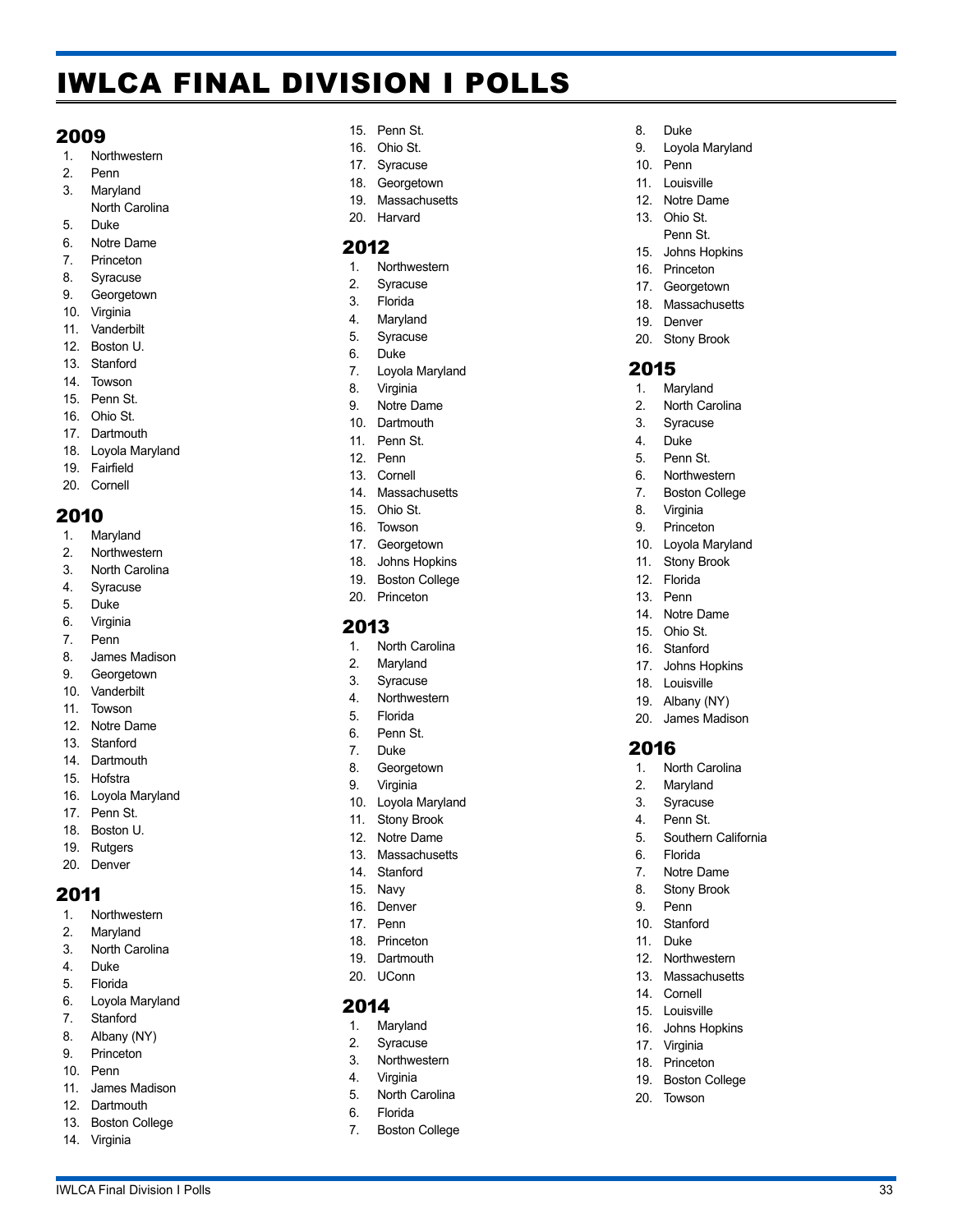### 2017

- 1. Maryland
- 2. Boston College
- 3. Penn St.
- 4. Stony Brook
- 5. North Carolina
- 6. Navy
- 7. Princeton
- 8. Southern California
- 9. Florida
- 10. Syracuse
- 11. Cornell
- 12. Penn
- 13. Northwestern
- 14. Virginia
- 15. James Madison
- 16. Colorado
- 17. Massachusetts
- 18. Notre Dame
- 19. Elon
- 20. Louisville

### 2018

- 1. James Madison
- 2. Boston College
- 3. Maryland
- 4. North Carolina
- 5. Stony Brook
- T6. Florida Navy
- 8. Northwestern
- 9. Towson
- 10. Princeton
- 11. Loyola Maryland
- 12. Penn
- 13. Virginia
- 14. Colorado
- 15. Virginia Tech
- 16. Stanford
- 17. Denver
- 18. Penn St.
- 19. Syracuse
- 20. High Point
- 21. Johns Hopkins 22. Georgetown
- 23. Dartmouth
- 24. Southern California
- 25. Notre Dame

### 2019

- 1. Maryland
- 2. Boston College
- 3. North Carolina
- 4. Northwestern
- 5. Syracuse
- 6. Princeton
- 7. Virginia
- 8. Denver
- 9. Notre Dame
- 10. Loyola Maryland
- 11. Michigan
- 12. Stony Brook
- 13. Florida 14. Penn
- 15. James Madison
- 16. Navy
- 17. Southern California
- 18. Georgetown
- 19. Colorado
- 20. Dartmouth
- 21. Duke
- 22. Johns Hopkins
- 23. Stanford
- 24. High Point
- 25. Virginia Tech

### 2020

- 1. North Carolina
- 2. Notre Dame
- 3. Loyola Maryland
- 4. Syracuse
- 5. Stony Brook
- 6. Northwestern
- 7. Southern California
- 8. Florida
- 9. Dartmouth
- 10. Penn
- 11. Maryland
- 12. Michigan
- 13. James Madison
- 14. Princeton
- 15. Virginia
- 16. Denver
- 17. Richmond
- 18. Duke
- 19. Boston College
- 20. Massachusetts
- 21. Navy
- 22. Penn St.
- 23. Stanford
- 24. Virginia Tech
- 25. Colorado

*The 2020 season was not completed due to the COVID-19 pandemic and this was the final poll released on March 19.*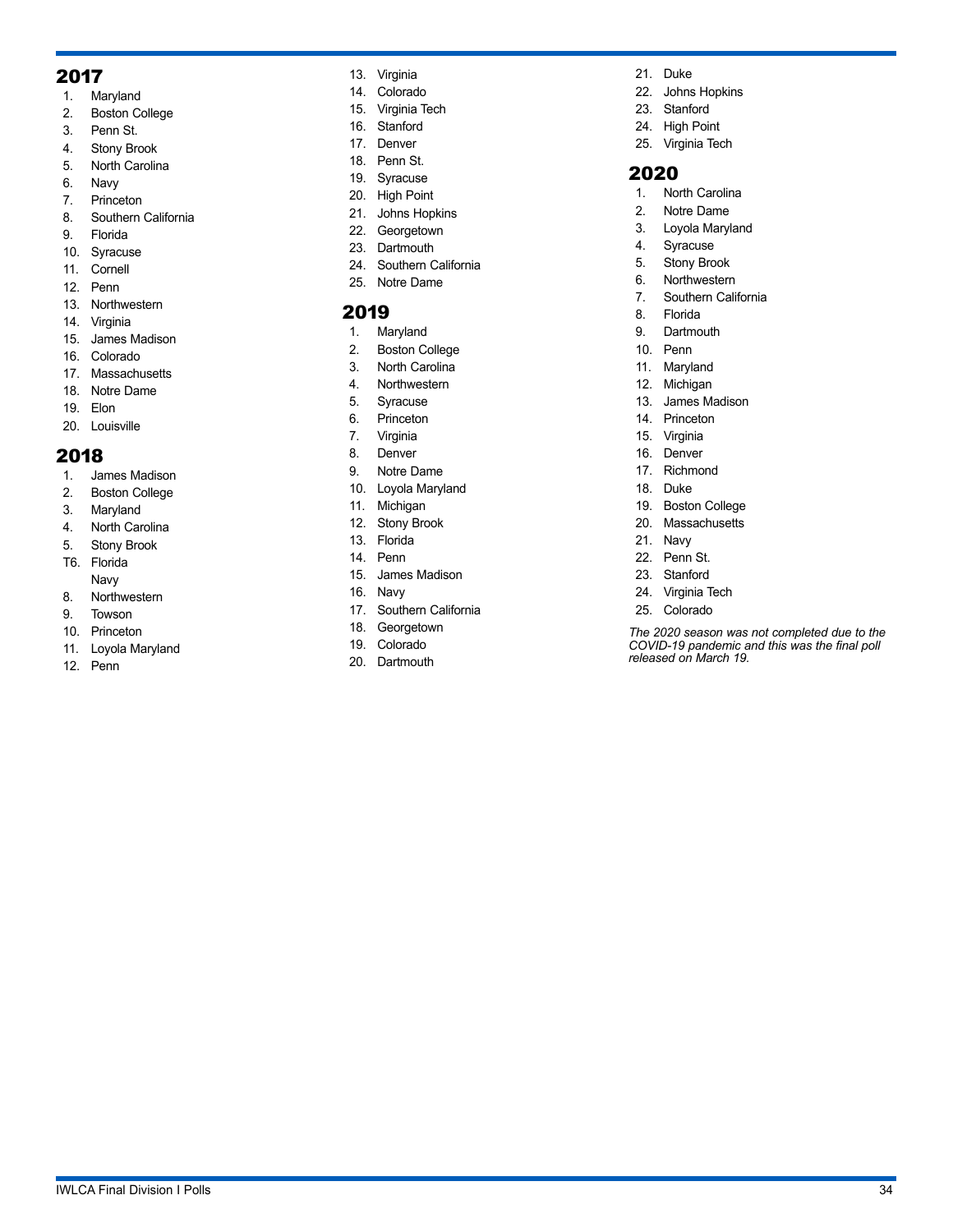## <span id="page-34-0"></span>DIVISION I WINNINGEST TEAMS

Records based on information in statistics database. Active Division I teams and reclassifying teams with a minimum of 10 years in Division I are eligible. Includes records as a senior college only. Postseason games are included. The rounding of percentages may indicate ties where none exists. In these cases, the numerical order is correct.

## ALL-TIME BY PERCENTAGE

| <b>School</b>         | <b>Seasons</b> | Won       | Lost      | <b>Tied</b> | Pct.         |
|-----------------------|----------------|-----------|-----------|-------------|--------------|
| Maryland              | 47             | 730       | 139       | 3           | .839         |
| Florida               | 11             | 168       | 45        | 0           | .789         |
| Navy                  | 13             | 191       | 56        | 0           | .773         |
| North Carolina        | 25             | 353       | 117       | 0           | .751         |
| Northwestern          | 39             | 378       | 139       | 0           | .731         |
| Jacksonville          | 11             | 144       | 55        | 0           | .724         |
| Syracuse              | 23             | 303       | 123       | 0           | .711         |
| <b>High Point</b>     | 10             | 124       | 55        | 0           | .693         |
| Virginia              | 45             | 532       | 236       | 5           | .691         |
| Stanford              | 24             | 288       | 141       | 0           | .671         |
| Penn St.              | 56             | 552<br>79 | 274<br>40 | 5           | .667         |
| Colorado<br>Princeton | 10<br>48       | 480       | 243       | 0<br>7      | .664<br>.662 |
| <b>Stony Brook</b>    | 18             | 206       | 107       | 0           | .658         |
| Loyola Maryland       | 48             | 520       | 271       | 8           | .656         |
| Duke                  | 25             | 301       | 161       | 0           | .652         |
| Temple                | 46             | 475       | 270       | 3           | .637         |
| Massachusetts         | 45             | 425       | 253       | 6           | .626         |
| Notre Dame            | 24             | 249       | 155       | 0           | .616         |
| Denver                | 25             | 234       | 146       | 0           | .616         |
| Johns Hopkins         | 45             | 444       | 286       | 4           | .608         |
| James Madison         | 47             | 471       | 309       | 3           | .603         |
| Dartmouth             | 48             | 415       | 278       | 4           | .598         |
| Richmond              | 25             | 204       | 137       | 0           | .598         |
| Albany (NY)           | 28             | 261       | 184       | 0           | .587         |

### ALL-TIME BY VICTORIES

| <b>School</b>        | <b>Seasons</b> | Won | Lost | <b>Tied</b>    | Pct. |
|----------------------|----------------|-----|------|----------------|------|
| Maryland             | 47             | 730 | 139  | 3              | .839 |
| Penn St.             | 56             | 552 | 274  | 5              | .667 |
| Virginia             | 45             | 532 | 236  | 5              | .691 |
| Loyola Maryland      | 48             | 520 | 271  | 8              | .656 |
| Princeton            | 48             | 480 | 243  | 7              | .662 |
| Temple               | 46             | 475 | 270  | $\frac{3}{3}$  | .637 |
| James Madison        | 47             | 471 | 309  |                | .603 |
| Johns Hopkins        | 45             | 444 | 286  | $\overline{4}$ | .608 |
| <b>Massachusetts</b> | 45             | 425 | 253  | 6              | .626 |
| Dartmouth            | 48             | 415 | 278  | $\overline{4}$ | .598 |
| Colgate              | 47             | 397 | 301  | 4              | .568 |
| Delaware             | 43             | 394 | 317  | 1              | .554 |
| Harvard              | 45             | 392 | 290  | 5              | .574 |
| Penn                 | 48             | 390 | 286  | 10             | .575 |
| Towson               | 44             | 390 | 337  | 4              | .536 |
| William & Mary       | 51             | 386 | 334  | 12             | .536 |
| Yale                 | 45             | 382 | 277  | 5              | .579 |
| Northwestern         | 39             | 378 | 139  | $\mathbf{0}$   | .731 |
| Lehigh               | 46             | 372 | 313  | 3              | .543 |
| Georgetown           | 44             | 371 | 274  | 3              | .575 |
| New Hampshire        | 44             | 361 | 303  | 4              | .543 |
| Cornell              | 49             | 354 | 309  | 4              | .534 |
| Lafayette            | 45             | 354 | 361  | 3              | .495 |
| <b>UMBC</b>          | 48             | 350 | 335  | 4              | .511 |
| North Carolina       | 25             | 353 | 117  | 0              | .751 |

### LAST FIVE YEARS BY PERCENTAGE

*Minimum five years as a Division I institution. Includes records from 2016-20.*

| <b>School</b>             | Won      | Lost     | Pct.         |
|---------------------------|----------|----------|--------------|
| Maryland                  | 90       | 7        | .928         |
| North Carolina            | 78       | 13       | .857         |
| Stony Brook               | 77       | 13       | .856         |
| Massachusetts             | 70       | 16       | .814         |
| Southern California       | 70       | 17       | .805         |
| Florida                   | 72       | 18       | .800         |
| <b>Boston College</b>     | 75       | 23       | .765         |
| Jacksonville              | 63       | 20       | .759         |
| James Madison             | 67<br>62 | 23<br>22 | .744<br>.738 |
| <b>High Point</b><br>Navy | 67       | 24       | .736         |
| Penn                      | 58       | 21       | .734         |
| Princeton                 | 58       | 22       | .725         |
| Richmond                  | 63       | 24       | .724         |
| Loyola Maryland           | 62       | 24       | .721         |
| Denver                    | 59       | 25       | .702         |
| Colorado                  | 57       | 25       | .695         |
| Syracuse                  | 66       | 29       | .695         |
| <b>Stanford</b>           | 58       | 26       | .690         |
| Notre Dame                | 56       | 29       | .659         |
| Lehigh                    | 52       | 28       | .650         |
| Bryant                    | 50       | 27       | .649         |
| Towson                    | 53       | 30       | .639         |
| George Mason              | 49<br>54 | 29       | .628         |
| Penn St.                  |          | 32       | .628         |

### LAST FIVE YEARS BY WINS

*Minimum five years as a Division I institution. Includes records from 2016-20.*

| School                           | Won      | Lost     | Pct.         |
|----------------------------------|----------|----------|--------------|
| Maryland                         | 90       | 7        | .928         |
| North Carolina                   | 78       | 13       | .857         |
| Stony Brook                      | 77       | 13       | .856         |
| <b>Boston College</b><br>Florida | 75<br>72 | 23<br>18 | .765<br>.800 |
| Southern California              | 70       | 17       | .805         |
| Massachusetts                    | 70       | 16       | .814         |
| James Madison                    | 67       | 23       | .744         |
| Navy                             | 67       | 24       | .736         |
| Syracuse                         | 66       | 29       | .695         |
| Richmond<br>Jacksonville         | 63<br>63 | 24<br>20 | .724<br>.759 |
| <b>High Point</b>                | 62       | 22       | .738         |
| Loyola Maryland                  | 62       | 24       | .721         |
| Denver                           | 59       | 25       | .702         |
| Princeton                        | 58       | 22       | .725         |
| Stanford                         | 58       | 26       | .690         |
| Penn                             | 58       | 21       | .734         |
| Colorado<br>Northwestern         | 57<br>57 | 25<br>34 | .695<br>.626 |
| Notre Dame                       | 56       | 29       | .659         |
| Penn St.                         | 54       | 32       | .628         |
| Towson                           | 53       | 30       | .639         |
| Lehigh                           | 52       | 28       | .650         |
| Fairfield                        | 51       | 31       | .622         |
| Winthrop                         | 51       | 37       | .580         |